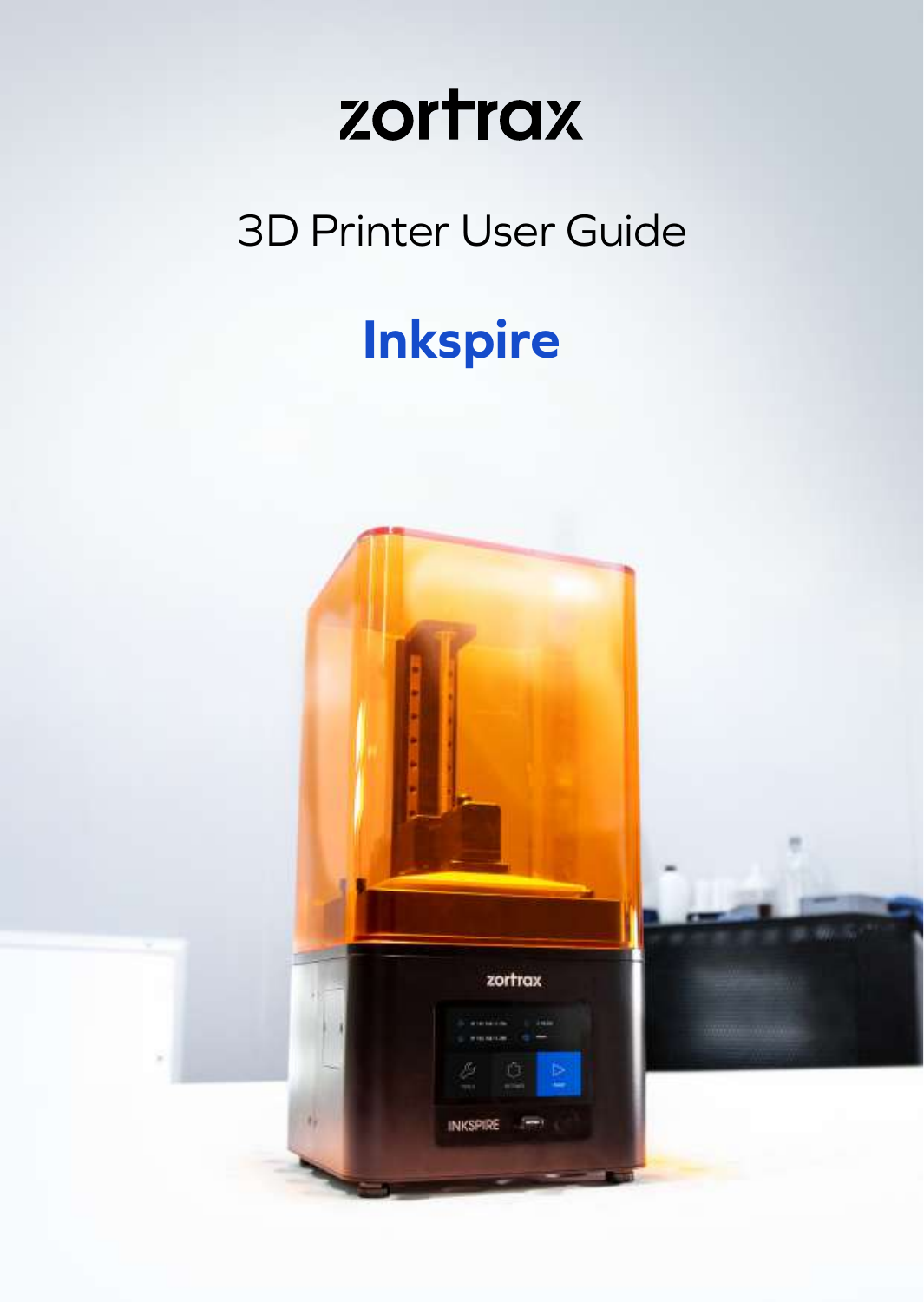# Table of contents

|              | 8  |
|--------------|----|
|              | -9 |
|              |    |
|              |    |
|              |    |
|              |    |
|              |    |
|              |    |
|              |    |
|              |    |
|              |    |
|              |    |
|              |    |
|              |    |
|              |    |
|              |    |
|              |    |
| Recycling 57 |    |
|              | 57 |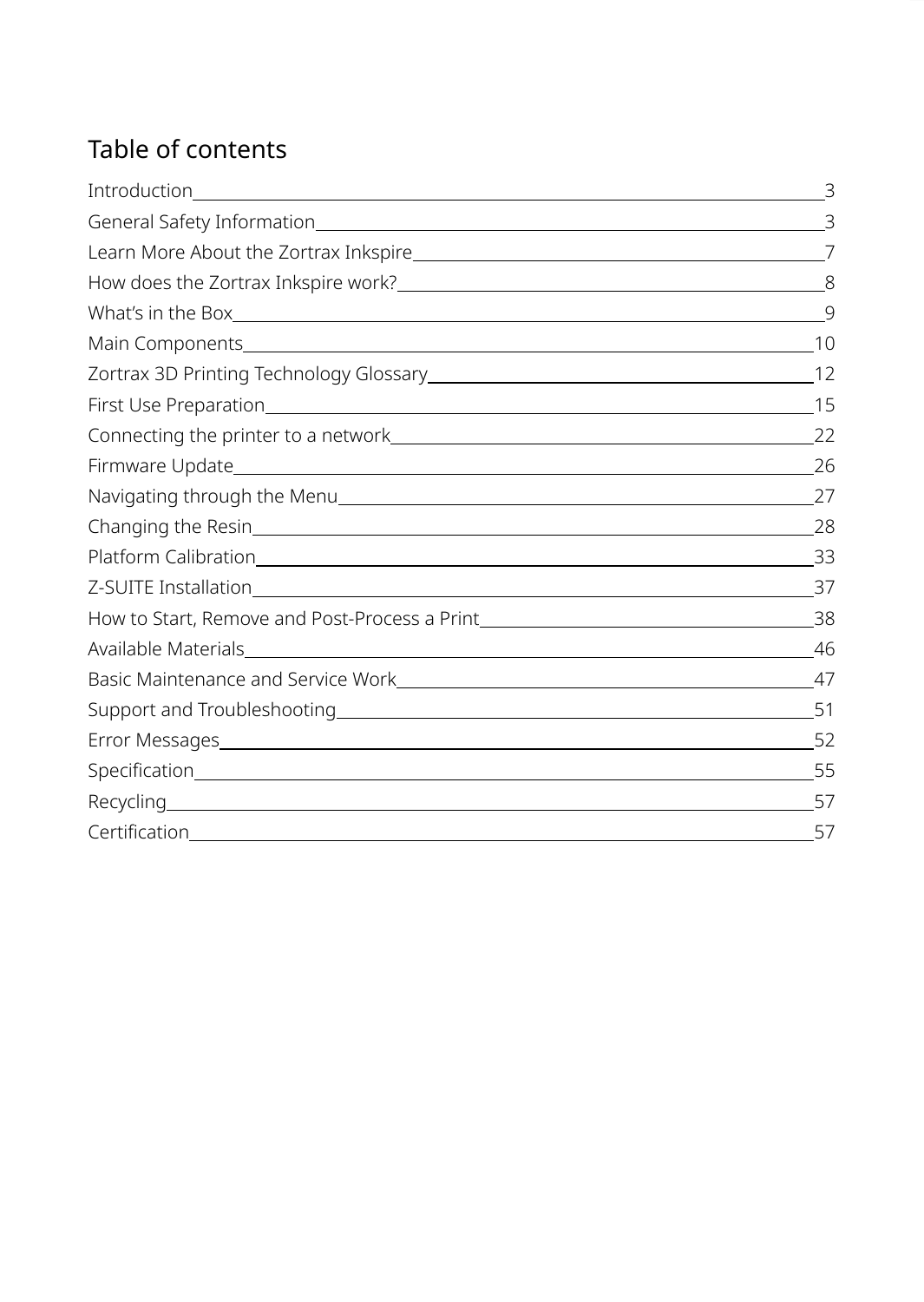# <span id="page-2-0"></span>Introduction

Read this User Guide carefully and thoroughly before operating the Zortrax Inkspire for the first time. The User Guide includes basic information about the 3D printer, safety and protection guidelines as well as advice on preparing the machine for the first printing process and basic maintenance work. Ignorance and non-compliance with these instructions may result in property damage, injuries, device failures or lower quality of 3D prints. It is also necessary to ensure that every 3D printer user knows, fully understands and follows the instructions provided in this User Guide.

The Manufacturer makes every effort to ensure that Zortrax products are safe in transportation, installation, usage, storage and disposal. However, given the lack of direct and indirect control over the device and a number of other factors influencing the device, the Manufacturer is not responsible for damage, injuries, failures, and costs resulting from improper transportation, installation, usage, storage, and disposal.

Furthermore, the users should take into consideration the risk of possible damage of the device resulting from defects in material and workmanship.

The users are responsible for qualifying and determining the intended use of 3D printed models. The Manufacturer takes no responsibility for any use of printed objects, especially when those objects constitute a part of safety devices or strictly regulated by specific rules medical, military or space science equipment.

Due to the size and specificity, the Zortrax Inkspire is not intended for use by minors and by people with reduced manual, motor and psychomotor skills. The Manufacturer recommends providing assistance and guidance to people with disabilities and older adults who wish to operate the printer.

# General Safety Information

This User Guide contains important safety directions that should be followed during installation and operation of the Zortrax Inkspire. It also mentions situations which require special attention and includes warnings against negligence and misuse that could cause damage or injuries.

Always read the safety data sheets available at: <https://zortrax.com/resins/>. They are a source of basic information and safety procedures for the materials you bought. It is essential to regularly update the firmware to avoid any kind of failures.

©2019, Zortrax S.A. All rights reserved. All trade names, logos and trademarks mentioned in the following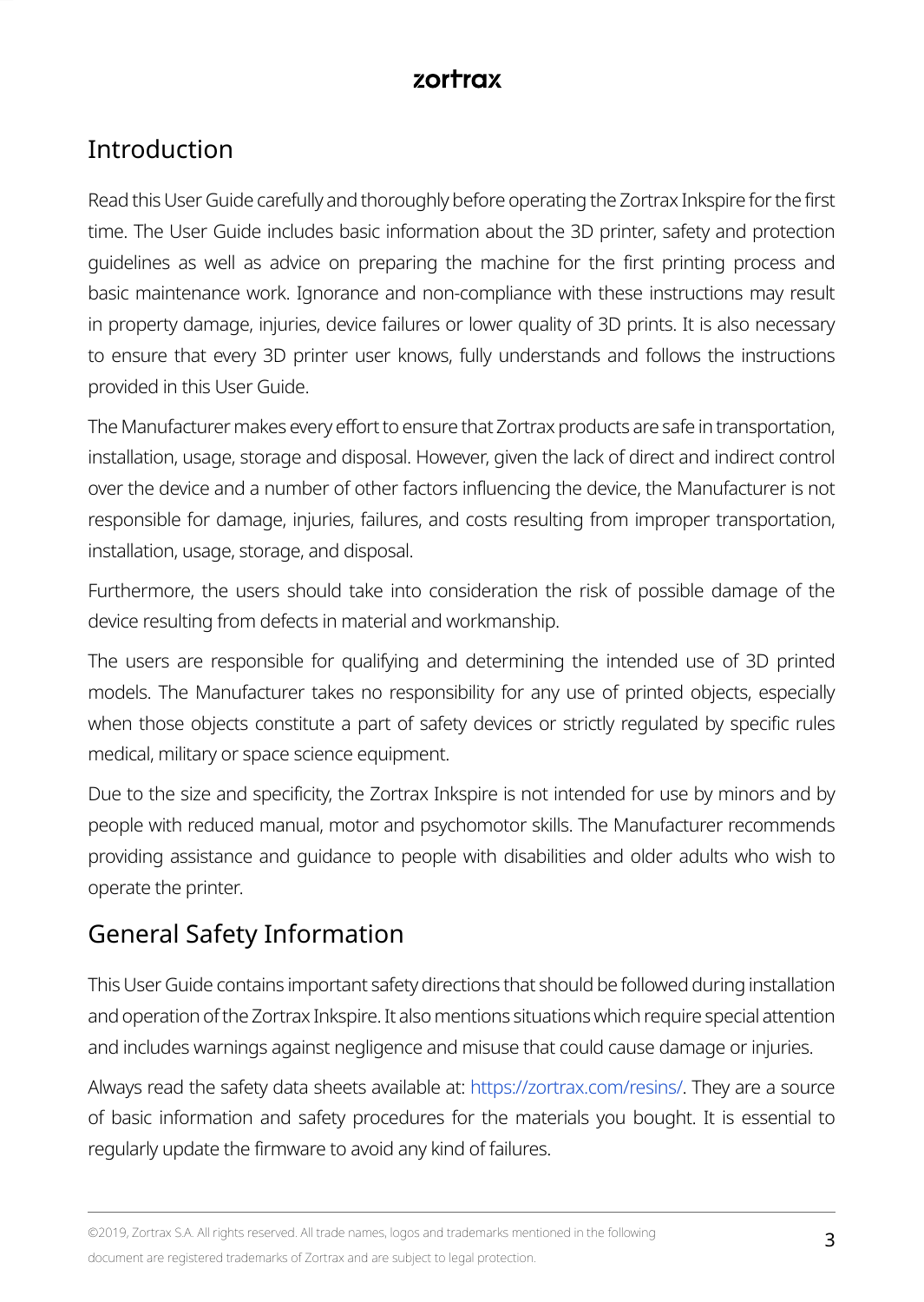Visit our website:<https://zortrax.com/> to learn about the latest news and updates.

Printing process with the Zortrax Inkspire involves using synthetic resin which in a liquid form is toxic and may cause allergic reactions. Therefore, you must protect your skin and eyes when using the printer by wearing safety gloves and glasses. Provide proper ventilation in the print room.

It is also extremely important to avoid spilling the resin on the printer and its surroundings while operating the printer, filling the tank and removing prints from the platform. Ensure that the printer is leveled and placed on a stable surface. Do not remove the UV cover during the printing process.

Do not leave the machine unattended during the printing process - check it periodically for proper functioning in order to avoid potential accidents or breakdowns. Do not ignore warnings and notifications displayed on the screen. Turn off the printer and empty the resin tank once the printing process is finished.

Monitor your device for wear and tear regularly. Contact our Support Center via the support form at: <https://support.zortrax.com/support-form/> for assistance while replacing worn or broken parts.

Keep the printer away from heat sources, flammable materials, equipment emitting radiation, sources of fire, humidity, water and other liquids. To prevent any inadvertent use, keep the device out of reach of children and animals. It is forbidden to drop or shake the printer as it may cause breakdowns. The equipment is not intended for use in a potentially explosive environment.

The Manufacturer strongly recommends setting up a special room dedicated only to 3D printing. The room should be as free of daylight as possible and properly ventilated. It is important to avoid situations in which liquid resin is exposed to daylight.

# Workplace Health and Safety

All service and maintenance activities as well as device operation and maintenance require using safety gloves and glasses included in the Starter Kit. It is also advisable to wear protective clothing.

Keep the workplace clean. Containers with resin should be tightly closed and kept in a dark place.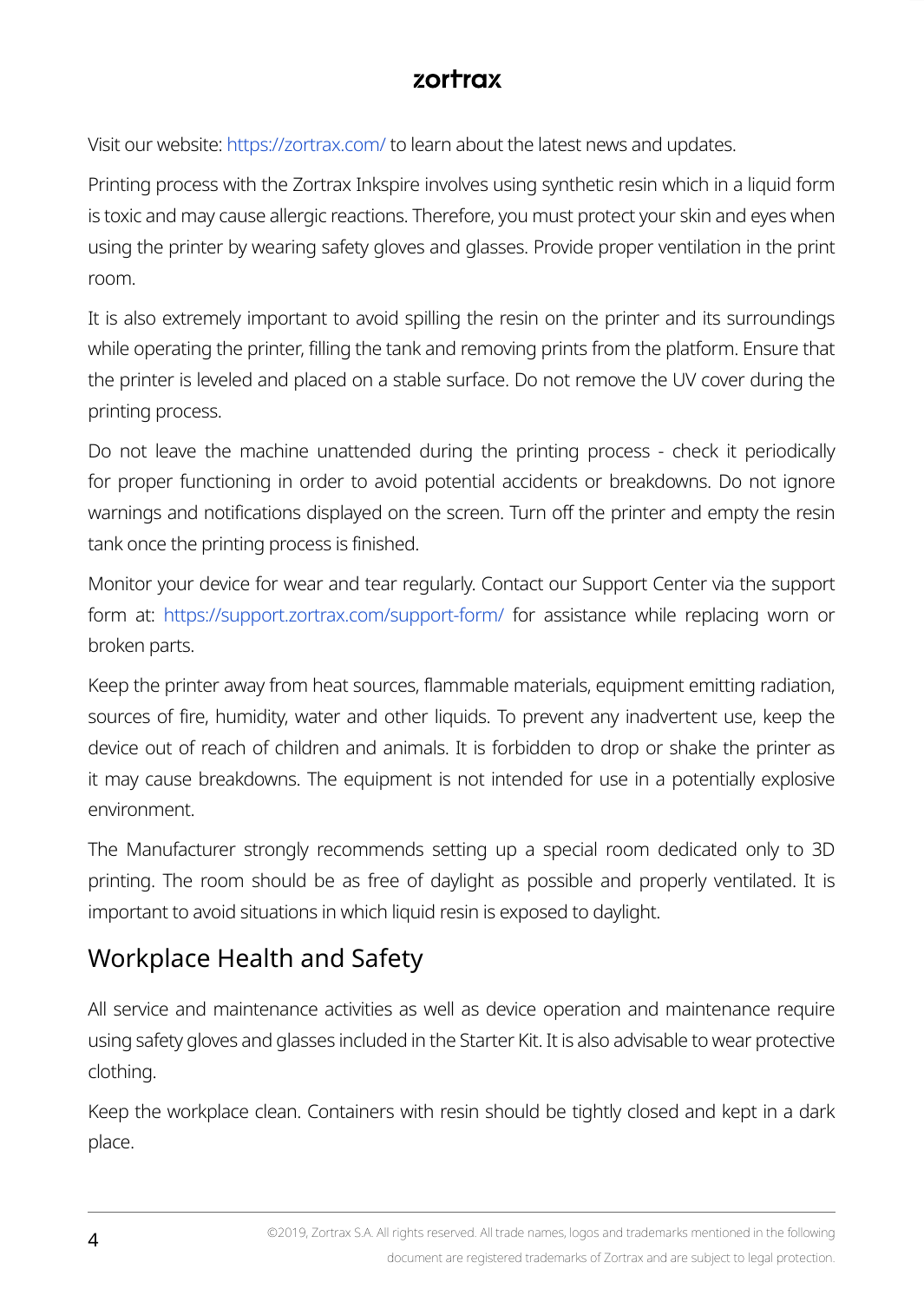The device should be configured according to its intended purpose. Improper configuration may cause defective operation which may lead to damage of the device.

Food and beverages should be kept away from both the 3D printer and the 3D printed objects. Do not put any objects under the UV cover.

While operating the Zortrax Inkspire, all measures regarding health and safety that are provided in this User Guide as well as in separate regulations should be taken into account.

If the device begins to operate in an unidentified way, safely unplug it from the power source and immediately contact the Manufacturer through the support form at: [http://support.](http://support.zortrax.com/support-form/) [zortrax.com/support-form/.](http://support.zortrax.com/support-form/)

# Electrical Safety

Zortrax 3D printers have been tested for compliance with Low Voltage Directive. In order to ensure the highest safety standards, including protection against short circuit, overload, overvoltage and printer overheating, do not attempt to modify the printer and do not use electronic replacement parts other than those recommended by the Manufacturer.

Replace electronic units according to the instructions and be particularly careful while using the tools supplied with the printer.

Before plugging the power cable into the outlet, make sure that the power supply voltage in the outlet matches the required value provided on the nameplate at the back of the printer. Avoid overloading the outlet with too many devices.

The printer must be well-grounded. Always make sure that the ground complies with local and national regulations.

Use only the original power cable supplied with the printer. Do not damage, cut or repair the cable. A damaged cable should be immediately replaced with a new one. The cable should be used according to its intended purpose and should be protected from heat, oils, sharp edges and moving components of the device. A damaged cable increases the risk of an electric shock.

Do not expose the device to rain and humidity. While filling the tank with resin, be careful not to spill the resin outside the tank. Liquid that enters the inside of the device increases the risk of an electric shock.

All maintenance and repair work should be carried out while the device is off and unplugged. Modifications such as soldering of electronic subunits are forbidden.

©2019, Zortrax S.A. All rights reserved. All trade names, logos and trademarks mentioned in the following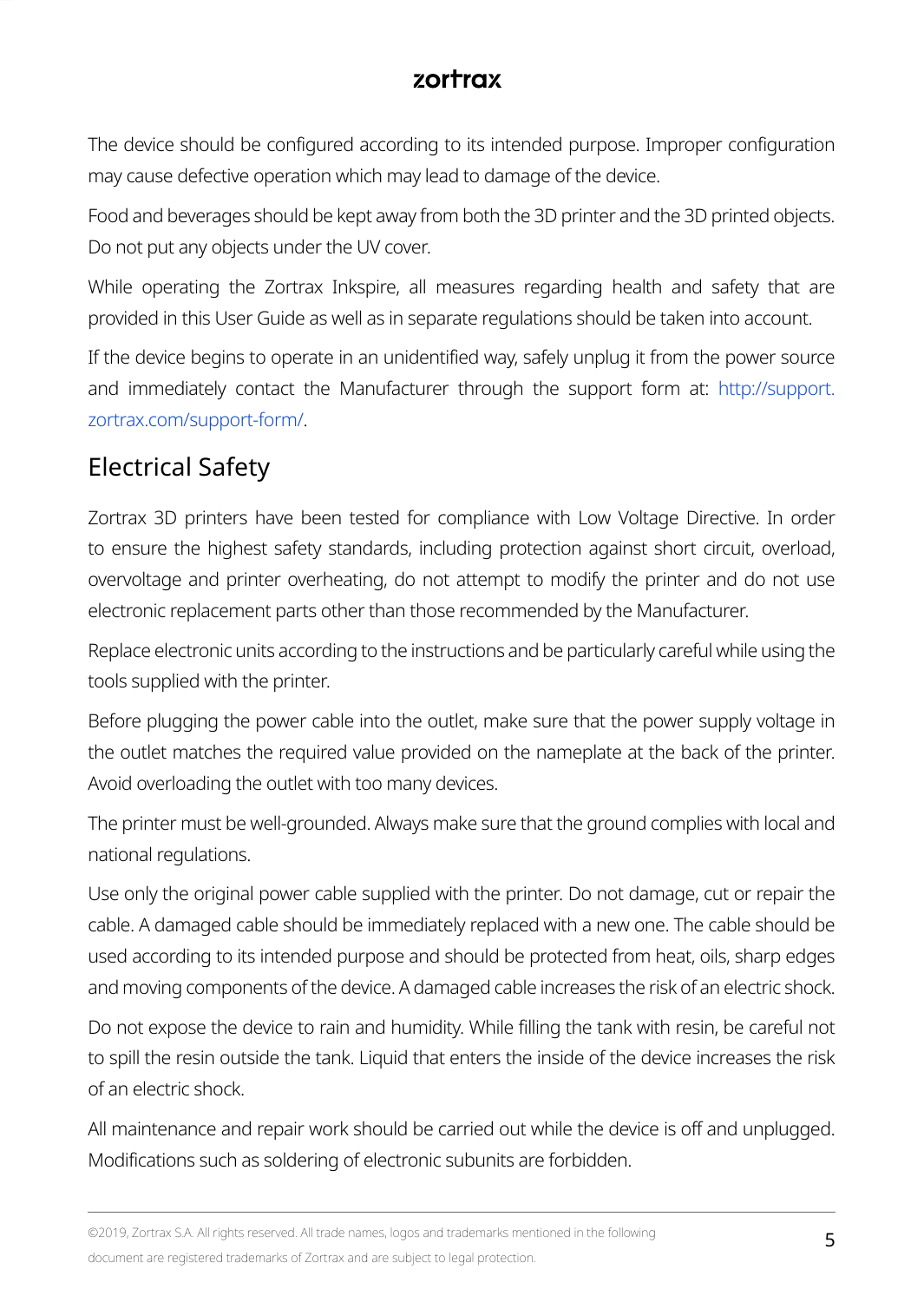# Mechanical Safety

The Zortrax Inkspire has movable components, such as the build platform and the Z axis. Therefore, it is forbidden to reach into the printer or put anything inside the printer when it is running, about to start running or at rest. This may lead to serious injuries or damage.

Tools and accessories delivered with the printer should be used with special care only for intended purposes. Improper use may cause serious injuries.

While following post-processing procedures, wear safety gloves and glasses to avoid injuries that may be caused by sharp edges and fragile elements of models.

A finished print must be removed from the platform outside the printer, after both the platform and the model have been cleaned from uncured resin in a liquid detergent.

To avoid injuries, be particularly careful while removing prints from the platform. Always wear gloves and glasses.

The FEP film that is installed in the resin tank is very thin and fragile, therefore, special care should be taken when cleaning, installing and disassembling the tank.

# Risk of Burns

There is no risk of burns as all components working in high temperatures are enclosed and protected from being touched.

Constructional modifications of the printer's operating temperature are not permitted as it may cause serious injuries or bring damage to the device.

# Safe Storage and Transport Guidance

Zortrax devices must be stored between 0 and 35° C [32 - 95° F]. The storage space should be free of moisture and other extreme conditions.

Transport instructions:

When stacking several devices on a pallet, follow the instructions provided on the packaging. Once device may weigh more than 10 kg [22 lb]. It is therefore advisable to provide safe pallet storage but not higher than 1.7 m [5'7"]. It should be noted that the packages must not project beyond the outline of the pallet. Packages stacked on the pallet should be then bound together and wrapped in foil. The pallet prepared as above can be then forwarded to the shipping company.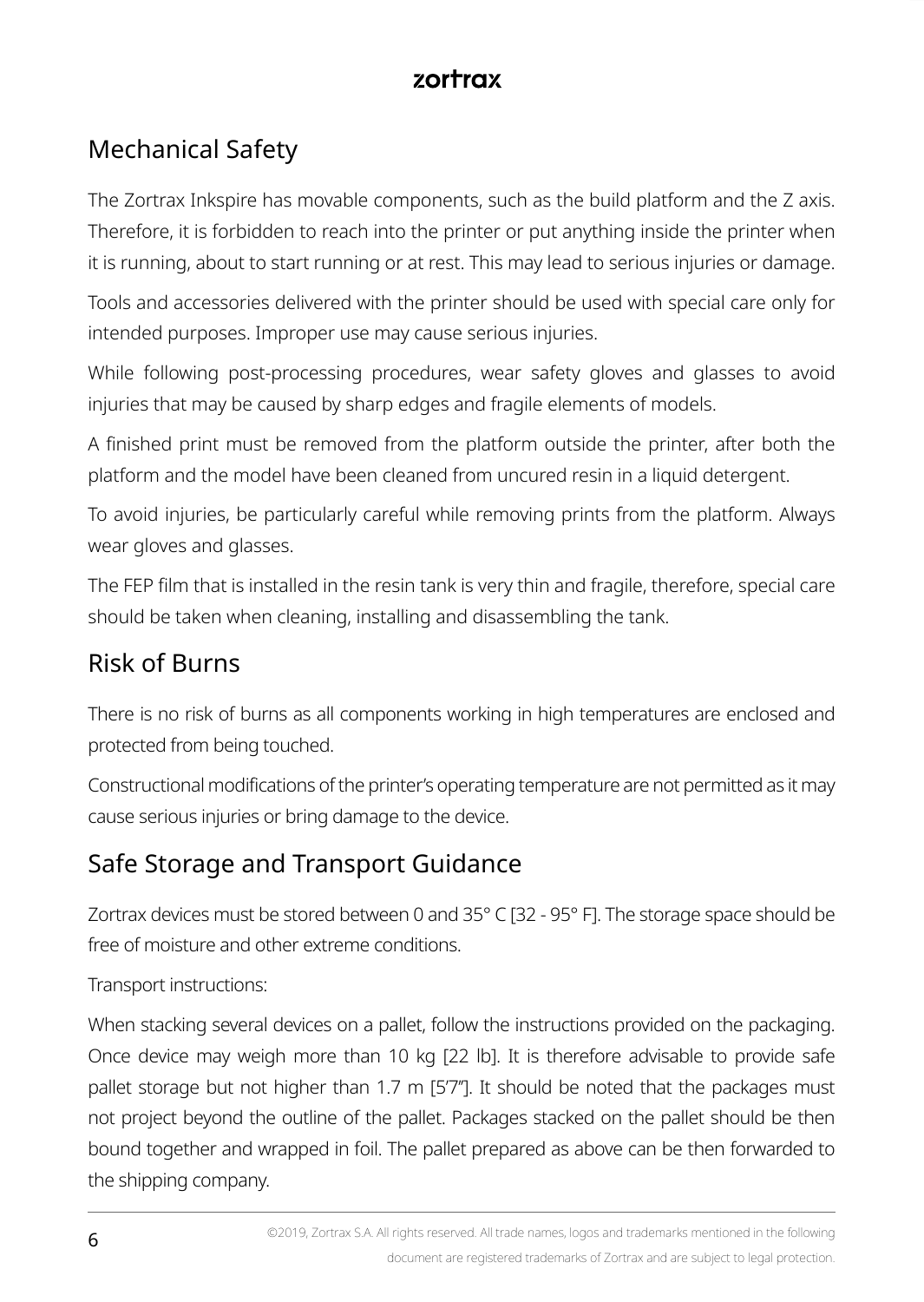<span id="page-6-0"></span>Pallet stacking and destacking should be carried out by two people. The package with the device should be lifted or moved using special handles.

# Electromagnetic Compatibility (EMC)

The Zortrax printer complies with Part 15 of the FCC rules. Its operation is subject to the following two conditions: this device may not cause harmful interference, and this device must accept any interference received, including interference that may cause undesired operation.

The printer generates, uses, and can radiate radio frequency energy and, if not installed and used in accordance with the following User Guide, may cause harmful interference to radio communications. Operation of this device in a residential area is likely to cause harmful interference, in which case the user will be required to eliminate the interference at his own expense.

## Learn More About the Zortrax Inkspire

Zortrax Inkspire is a 3D printer which, together with Z-SUITE and dedicated materials, constitutes the whole 3D printing ecosystem. This device makes it possible to turn digital, threedimensional projects into reality using the UV LCD technology which relies on curing liquid photopolymer layer after layer. The UV LCD technology involves projecting an image of a layer on the transparent underside of the tank with liquid resin and curing the layer using backlight from a UV lamp. After each layer is cured, the lamp pauses to operate. During the pause, the layer solidifies and the platform rises and lowers itself so the resin is equally distributed in the tank. The printer is equipped with an LCD screen which is responsible for projecting successive layers and masking the UV light. Thanks to that, the resin that is outside the image of a layer is not cured and can be used to print the rest of the model. The printer allows users to print multiple parts at the same time without affecting the accuracy and printing speed. Once the printing process is finished, the model has to be post-processed in two steps. The first step involves cleaning the print from residues of uncured resin in a liquid detergent, whereas the second step involves additional UV curing so that the object acquires its intended properties. The Zortrax Inkspire can be used for creating prototypes and concept models in engineering, as well as for creative applications, such as figurines and gadgets.

©2019, Zortrax S.A. All rights reserved. All trade names, logos and trademarks mentioned in the following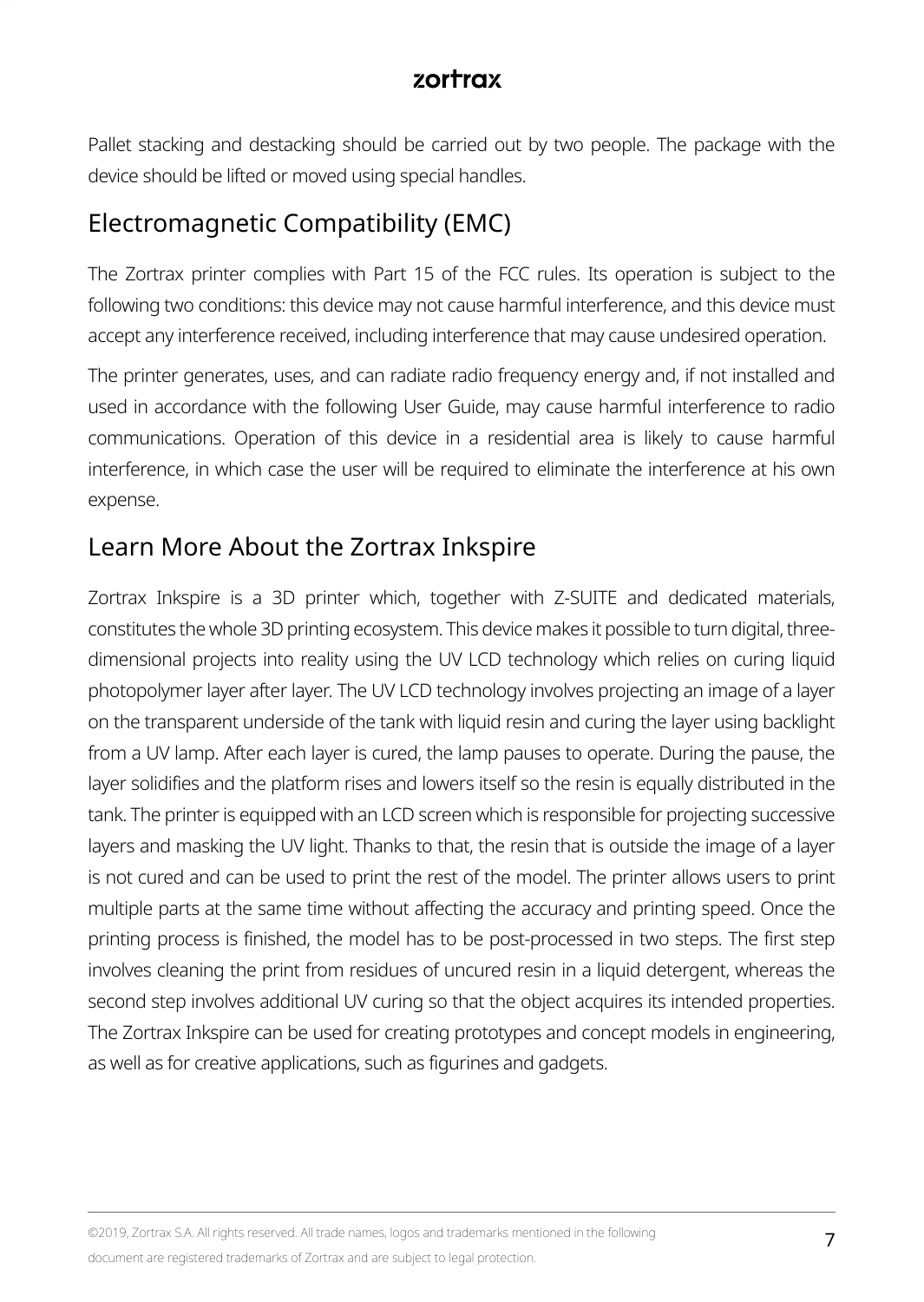## <span id="page-7-0"></span>How does the Zortrax Inkspire work?

Everything begins with preparing a model. The work on the project can start in any program which creates 3D models and generates .stl, .obj, .3mf, or .dxf files. These are the standard file formats supported by most types of modeling software - the model is saved as a set of threedimensional triangles (triangle mesh).

The next step is to open the .stl file (or other) in Z-SUITE - the program created specifically for Zortrax devices. Z-SUITE prepares the model by slicing it into individual layers and saving it as a .zcodex file. Z-SUITE also allows you to choose the material type to be used for the model and to adjust the necessary print settings, such as layer thickness, layer exposure time, exposure off time or how many support structures should be generated. The file is then ready to be printed.

To start the printing process, turn on the printer, prepare the material which corresponds with the one you have chosen in Z-SUITE and carefully fill up the tank with an appropriate amount of liquid resin. While working with the Zortrax Inkspire, you can start, stop and pause the printing process in Z-SUITE. Once your file is prepared, you can transfer it from Z-SUITE to the printer's storage in two ways. You can either save the file on a USB flash drive and plug it into the port at the front of the device or transfer the file from Z-SUITE over Wi-Fi/Ethernet cable. In addition, Z-SUITE allows you to add several printers to the panel and create a network of devices. This solution makes it possible to produce 3D models in a small series and manage the whole process from the screen of your computer. Each printer can still be operated using the touchscreen at the front. It is also possible to change all settings related to exposure time of particular elements of the model directly during the printing process.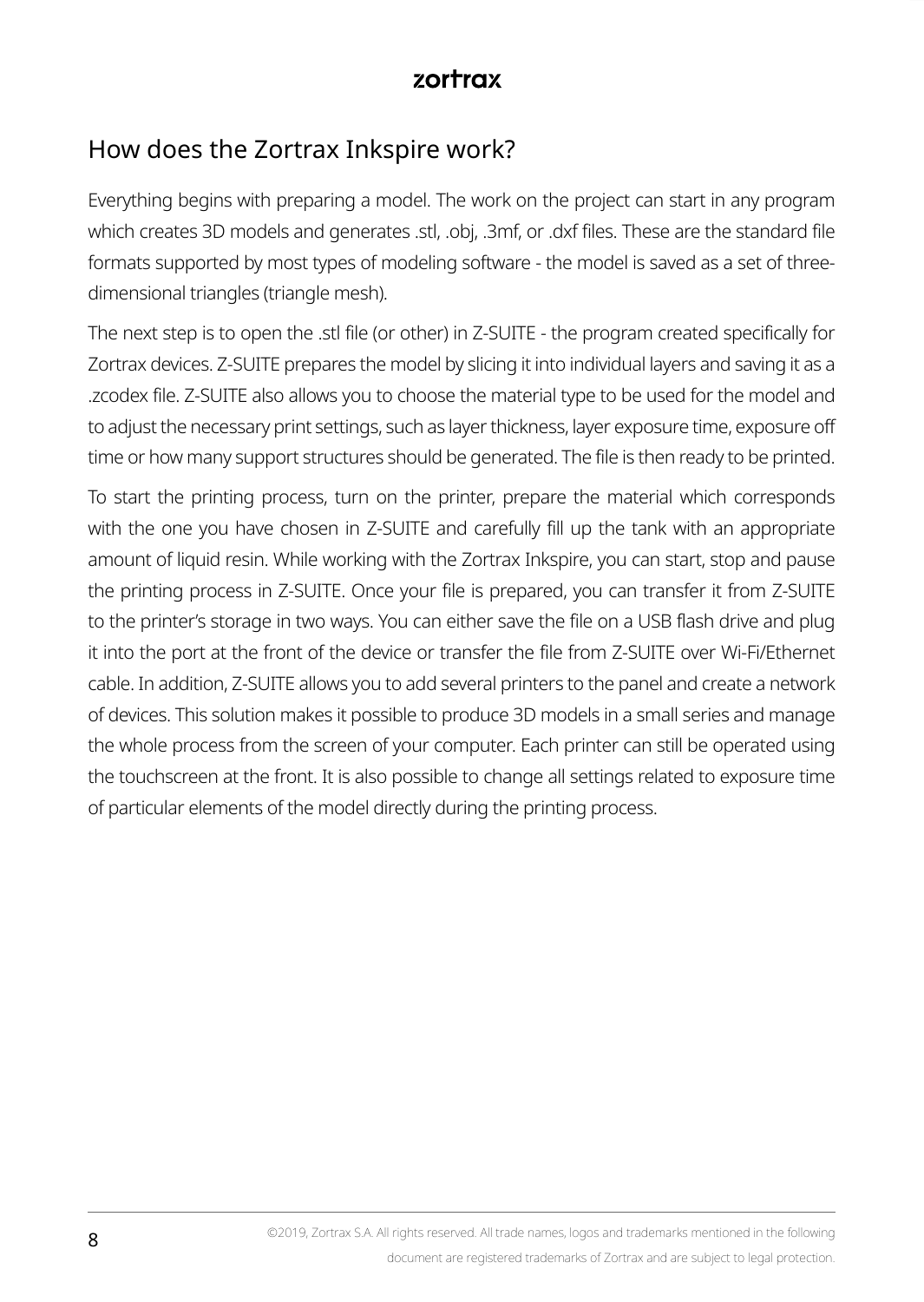# <span id="page-8-0"></span>What's in the Box

|                                                |                                | ā                                        |                       |
|------------------------------------------------|--------------------------------|------------------------------------------|-----------------------|
| Zortrax Inkspire<br>3D Printer                 | <b>USB Drive</b>               | WIFI Module                              | UV Resin              |
|                                                | <b>GUICK START</b><br>Z SUITE  |                                          |                       |
| Power Cable                                    | Z-SUITE &<br>Quick Start Guide | Safety Gloves &<br><b>Safety Glasses</b> | <b>Cleaning Box</b>   |
|                                                |                                |                                          | $\sqrt{r}$            |
| Spatula                                        | Plastic Spatula                | Plastic Wrench                           | Allen Keys            |
| Charles Corporation Corporation<br>Screwdriver |                                | <b>CONTRACTOR</b>                        |                       |
|                                                | Pliers                         | <b>Cutting Knife</b>                     | <b>Adhesive Piece</b> |
|                                                |                                |                                          |                       |
| Funnel                                         | <b>Silicone Funnel</b>         | FEP Film                                 | Additional<br>Screws  |

©2019, Zortrax S.A. All rights reserved. All trade names, logos and trademarks mentioned in the following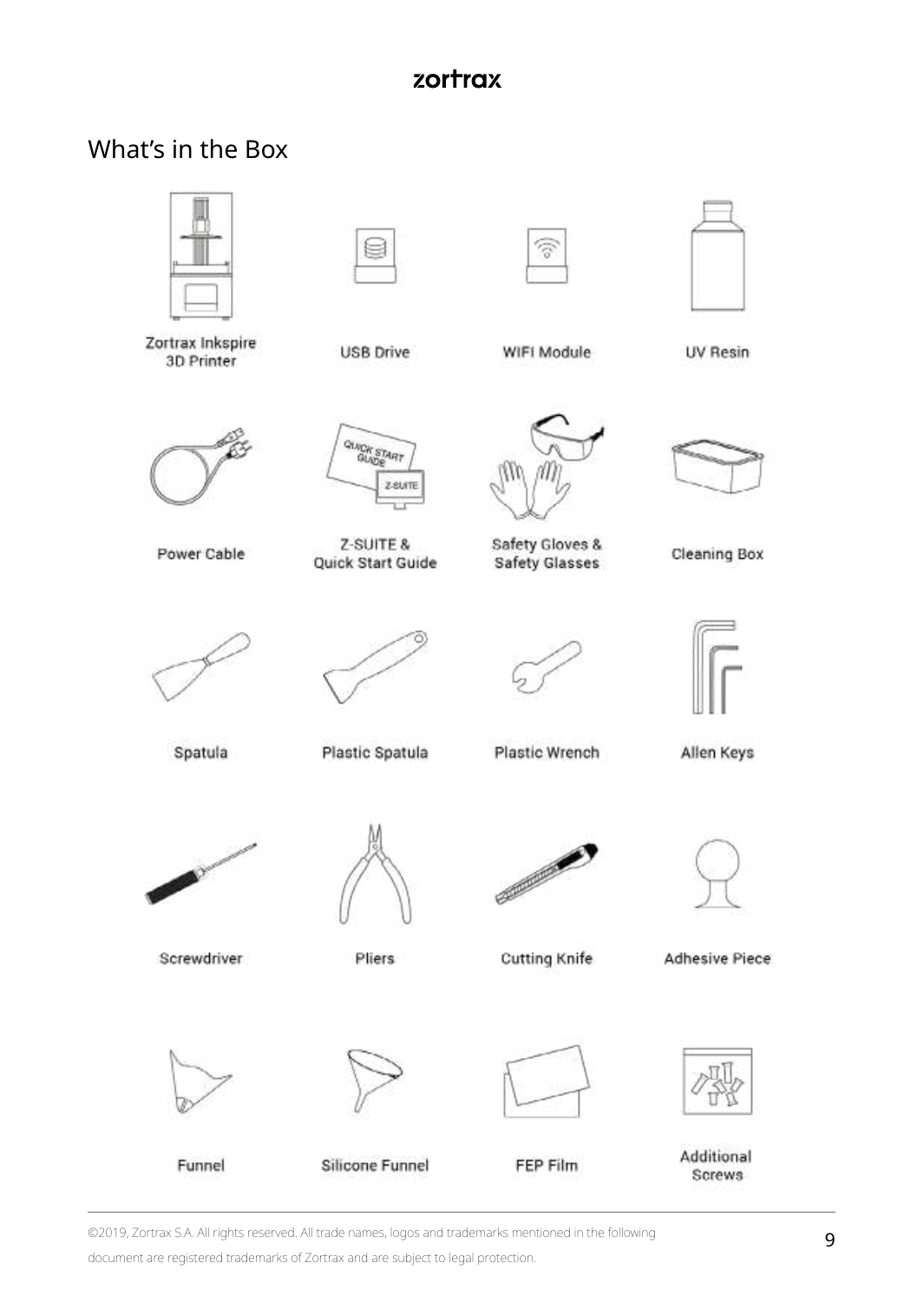# <span id="page-9-0"></span>Main Components

1. Left-side view

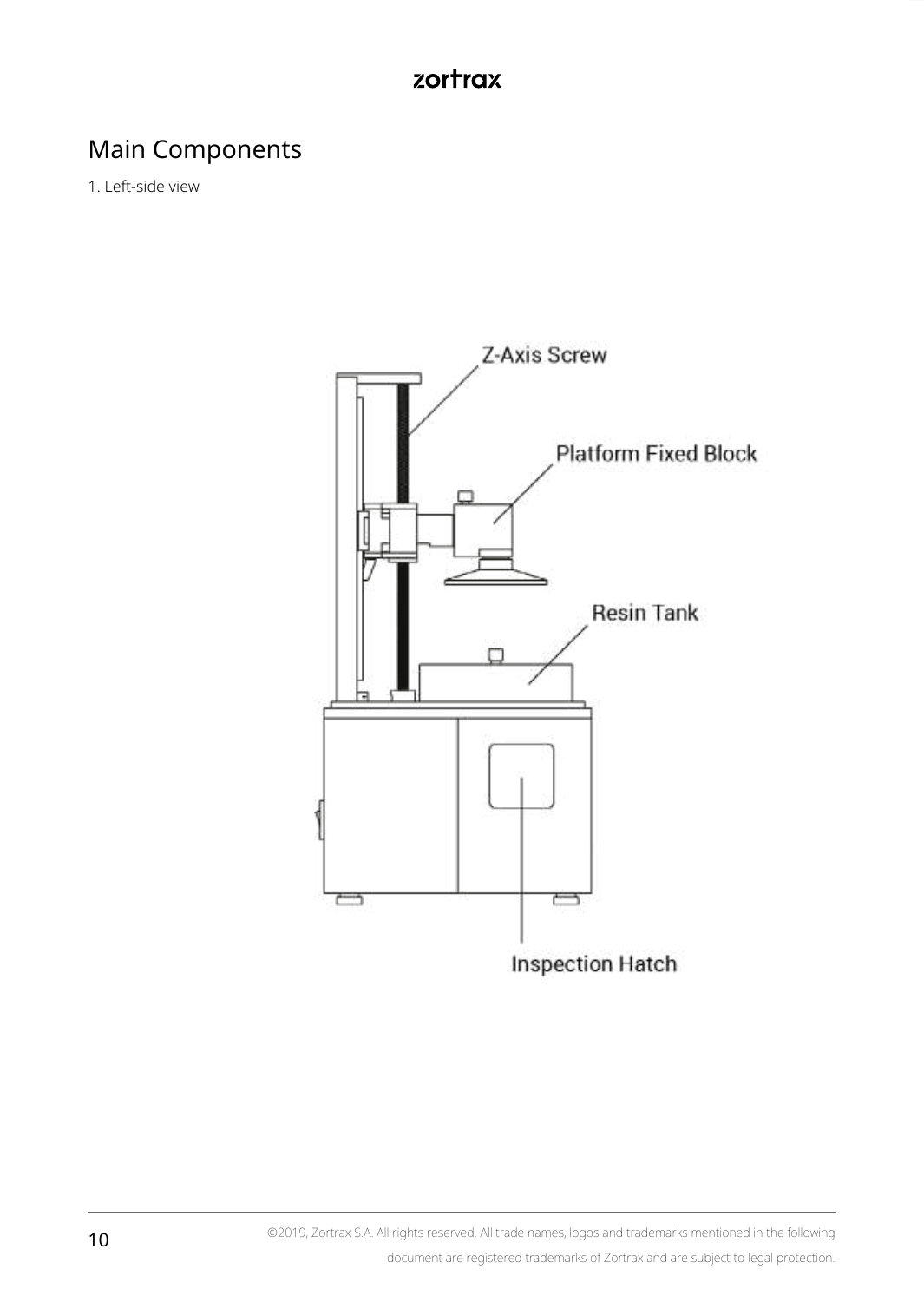2. Back view



3. Right-side view



©2019, Zortrax S.A. All rights reserved. All trade names, logos and trademarks mentioned in the following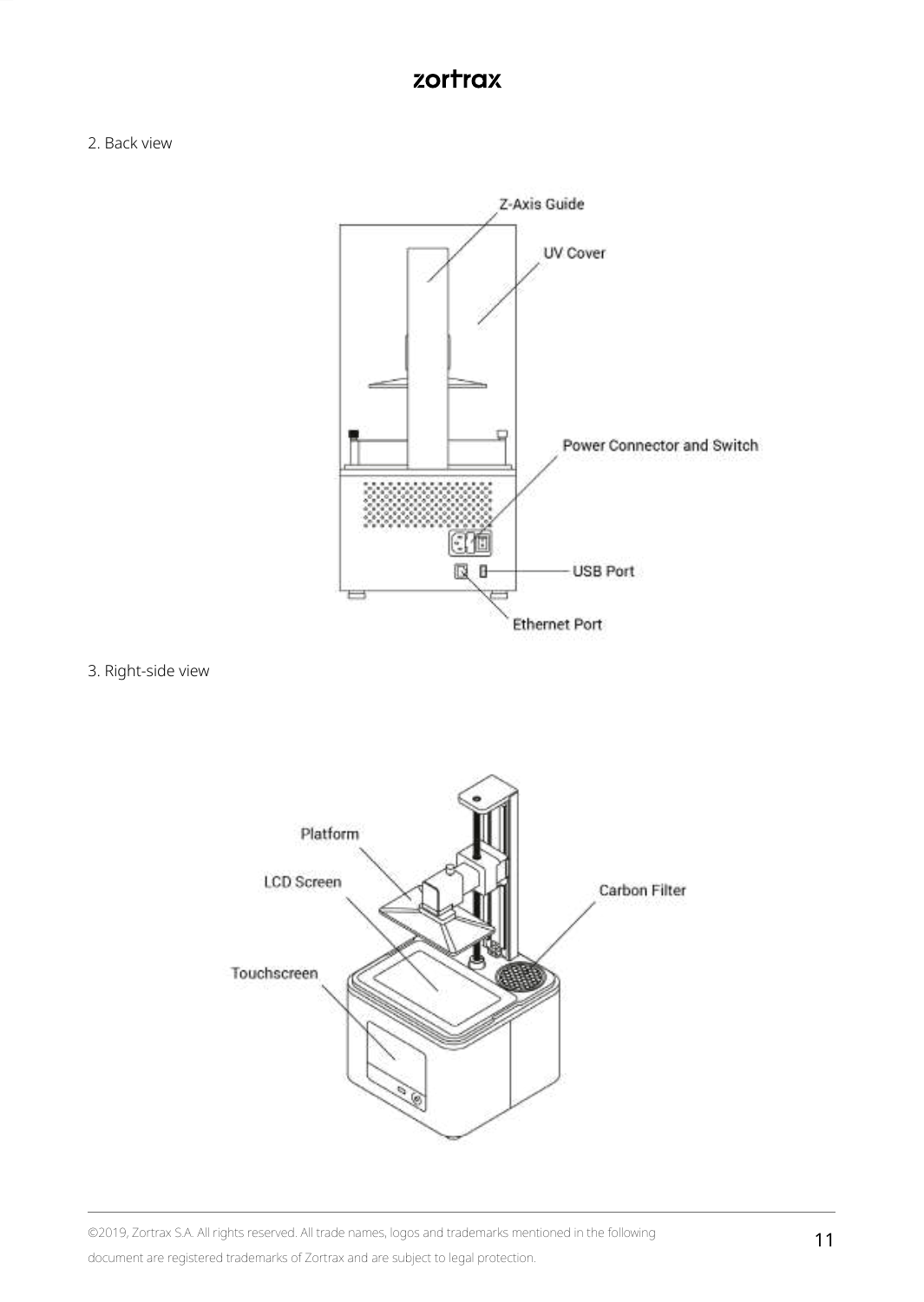# <span id="page-11-0"></span>Zortrax 3D Printing Technology Glossary

#### CARBON FILTER

the filter which absorbs unpleasant smells from the air that passes through the printing chamber. It is installed in the back right corner of the printer's housing. In order to ensure proper filtration during the printing process, the filter should be replaced every 3-4 months, or once it becomes considerably dirty, e.g. with liquid resin.

#### **EIRMWARE**

the software programmed into Zortrax printers, which controls and monitors all the data in the device. It also gives the possibility to enable/disable the printer's functions.

#### FEP FILM

the double-layered, transparent foil which is installed in the rack attached to the resin tank. It creates a clean way for the UV light to quickly and precisely cure liquid resin during the whole printing process. The FEP film requires replacement once it becomes stretched or deformed. The printer is delivered with a set of four FEP films.

#### LCD SCREEN

the flat-panel display essential for 3D printing in the UV LCD technology. It is responsible for projecting images of layers on the underside of the resin tank during the whole printing process. It also masks the UV light so that the resin that is outside the image of a layer is not cured and can be used to print the rest of the model.

#### PLATFORM

an integral part of the printer, to which models adhere during the polymerization of resin. Also, it rises and lowers itself during the printing process so that each layer can solidify and the resin can be equally distributed in the tank. The platform is made of anodized aluminum which facilitates high adhesion of models. It can easily be removed or installed back in place.

#### RAFT

the first few layers of resin which begin the whole printing process. These layers are always printed before the main object and have a larger area than that object. Once the printing is done, the raft needs to be removed from the platform together with the rest of the model. The raft increases adhesion of the print and support structures to the platform.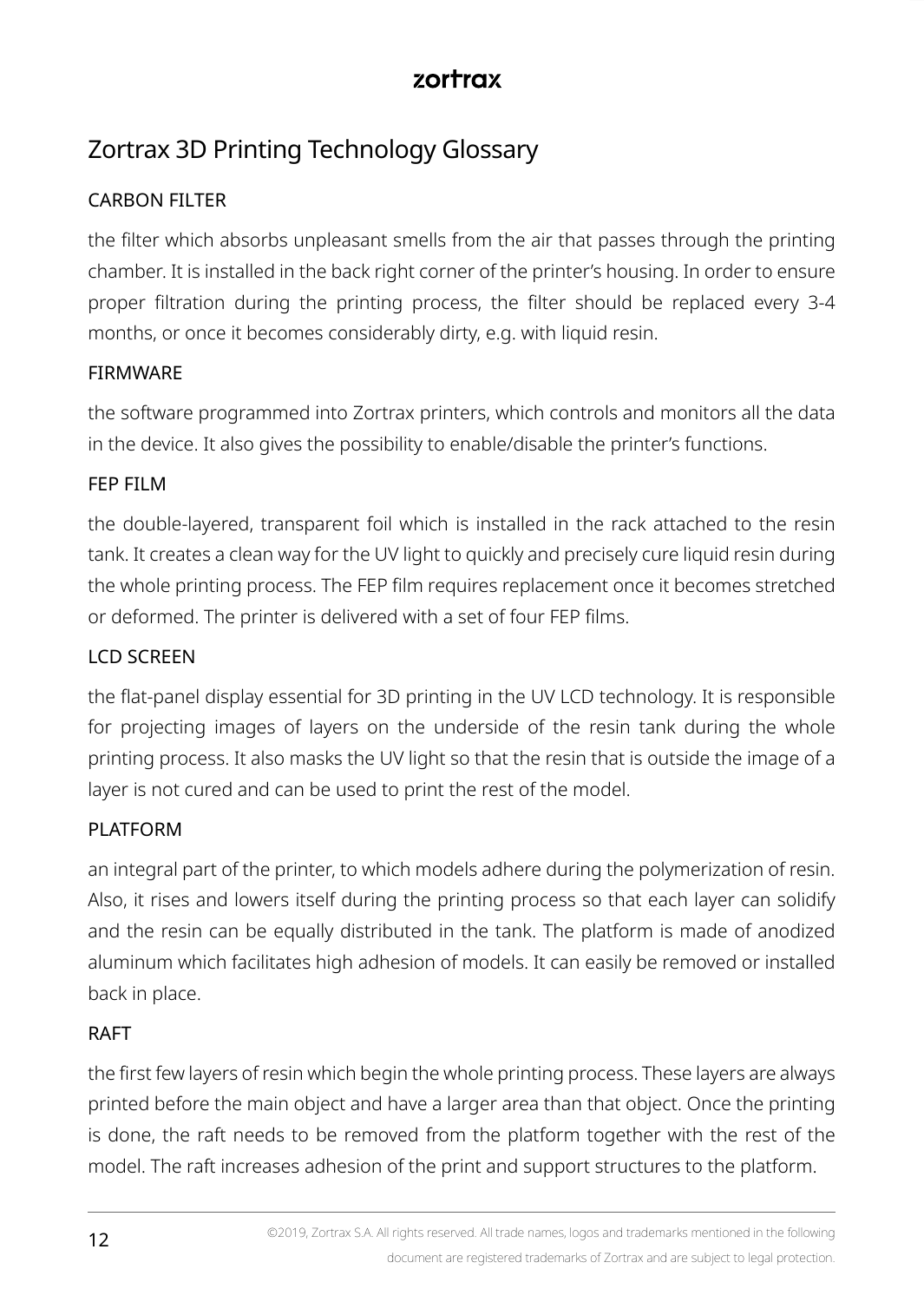#### RESIN TANK

the container in which liquid resin is kept throughout the entire printing process. It consists of a metal frame and a rack with a double-layered FEP film. The resin tank is secured to the printer's housing directly on the LCD screen with two screws.

#### STARTER KIT

several pieces of equipment that are put together in one set and delivered with the printer. The set contains tools and protective equipment including, for example, FEP films, funnels and spatulas. The tools from the starter kit are required for operating the printer as well as for performing maintenance work.

#### SUPPORT STRUCTURES

special 3D printed structures in the form of pillars which ensure that the whole model adheres to the platform and doesn't fall into the resin tank during the printing process. Supports are printed with the same material as the model. Once the printing is done, supports have to be removed from the model by hand or using pliers.

#### **TOUCHSCREEN**

the display screen placed at the front of the printer, which enables fast and intuitive navigation through the device's menu. The screen also displays information about the current printing process and other information concerning the printer.

#### ULTRASONIC CLEANER

a device which cleans printed objects from liquid resin remains. This process also helps to avoid streaks that can appear on the surface of models after curing in UV light. The Ultrasonic Cleaner uses high frequency sound waves and liquid detergent. Cleaning time depends on the size of the model, but it shouldn't exceed three minutes. Longer cleaning time causes the liquid to heat up.

#### UV COVER

the orange cover placed on top of the printer responsible for protecting liquid resin from ambient UV light. It also helps to keep unpleasant smells of resin inside the printing chamber.

©2019, Zortrax S.A. All rights reserved. All trade names, logos and trademarks mentioned in the following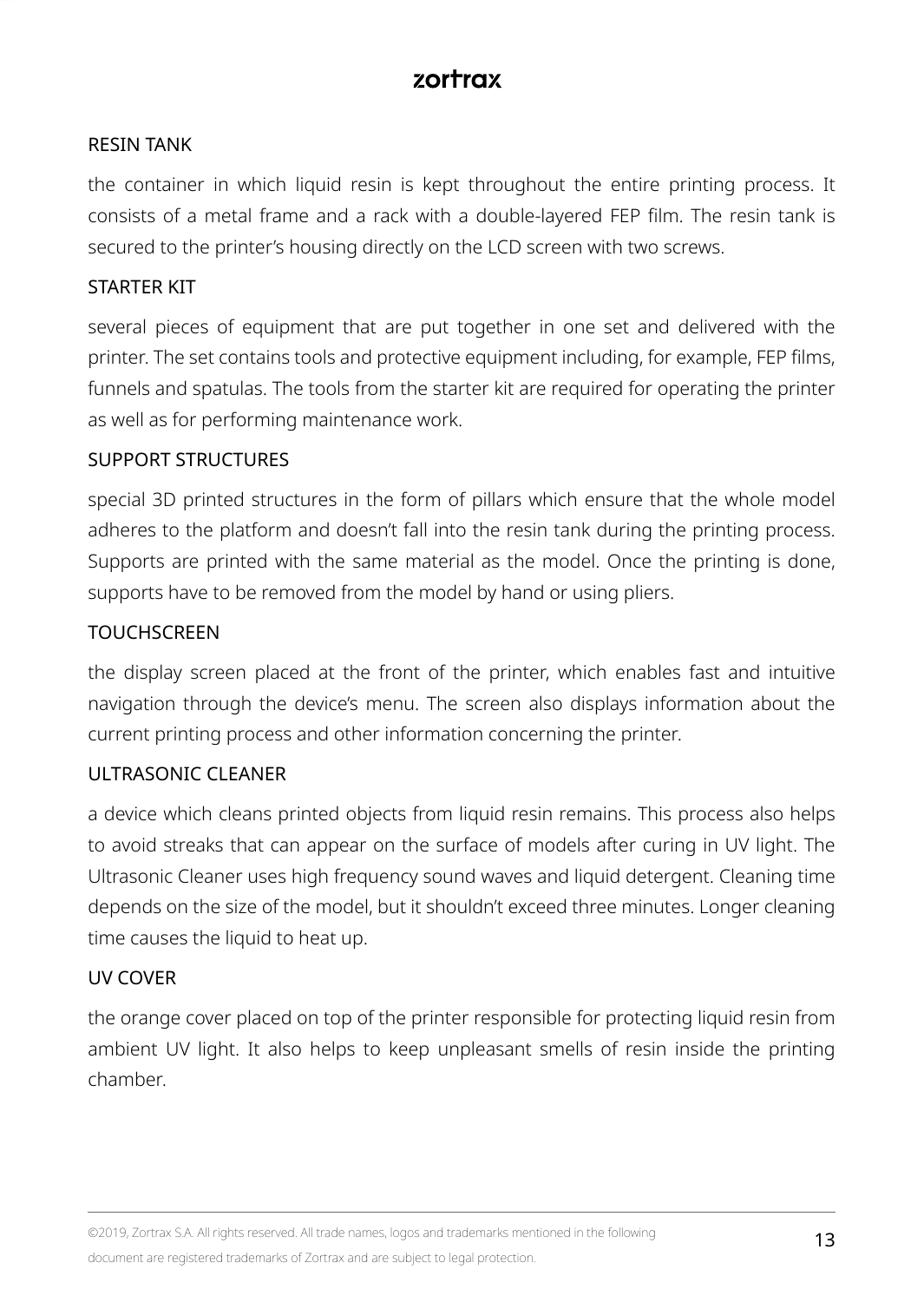#### UV LCD TECHNOLOGY

a technology which relies on curing photopolymers layer after layer. This UV LCD technology involves projecting images of successive layers on the underside of the tank with liquid resin and curing them using backlight from a UV lamp.

#### ZCODEX

a file format which contains a model prepared for 3D printing with previously selected print settings, such as layer exposure time, exposure off time, additional support exposure time, etc. All print settings can be managed in Z-SUITE before generating the .zcodex, but it is still possible to change some of the settings during the printing process using options from the menu. Each .zcodex file can be transferred to the printer directly from Z-SUITE over Wi-Fi/Ethernet cable or using a USB flash drive.

#### Z-SUITE

the application created specially for Zortrax devices. Z-SUITE prepares a model for 3D printing by generating the file in the .zcodex format. Z-SUITE allows the users to change and adjust the print settings, such as the size of the model, layer thickness, or how many support structures will be generated. The last step is to transfer the file to the printer's storage over Wi-Fi/Ethernet cable or by using a USB flash drive.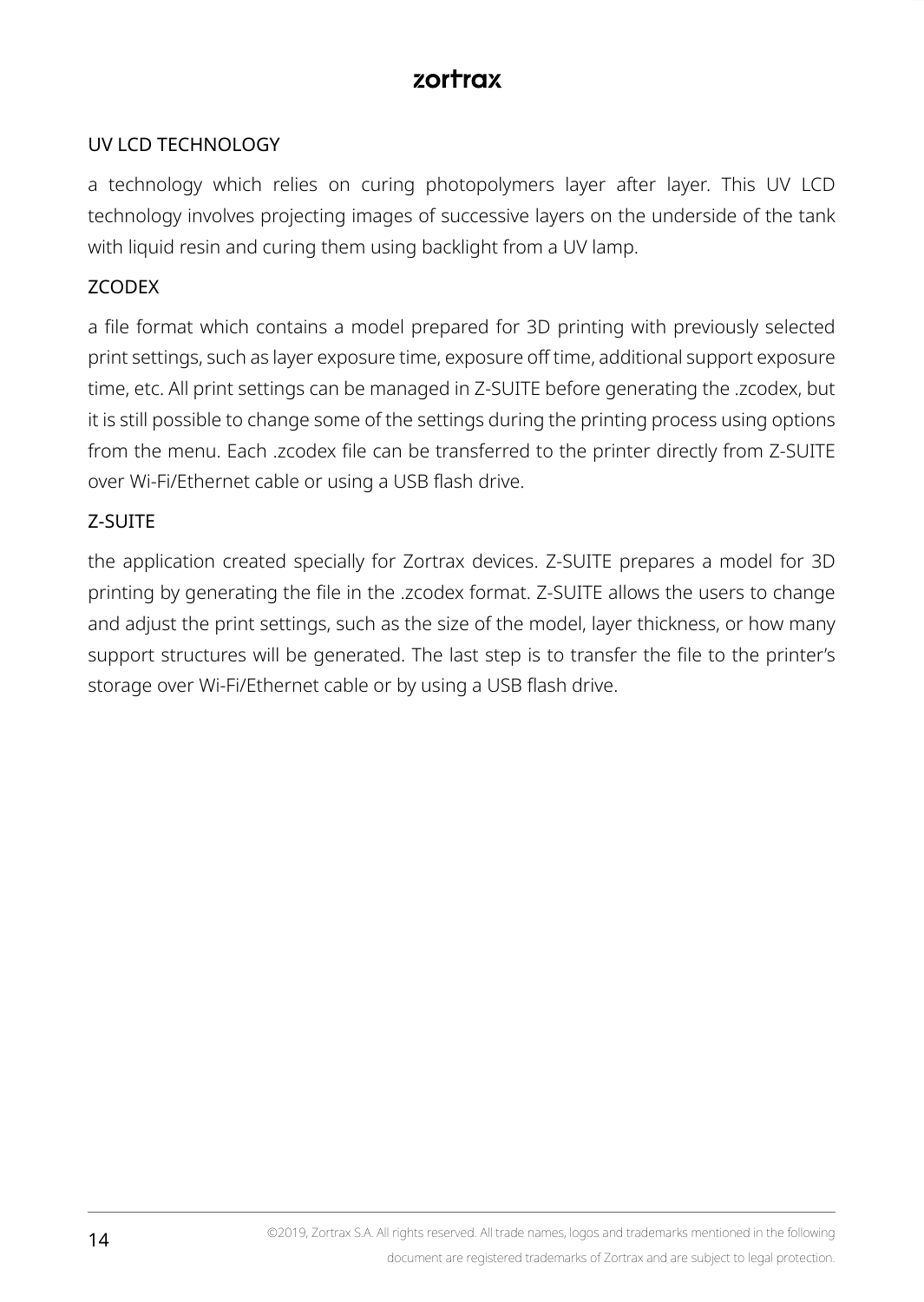## <span id="page-14-0"></span>First Use Preparation



1. Open the box and remove the upper cushioning.



2. Remove the UV cover.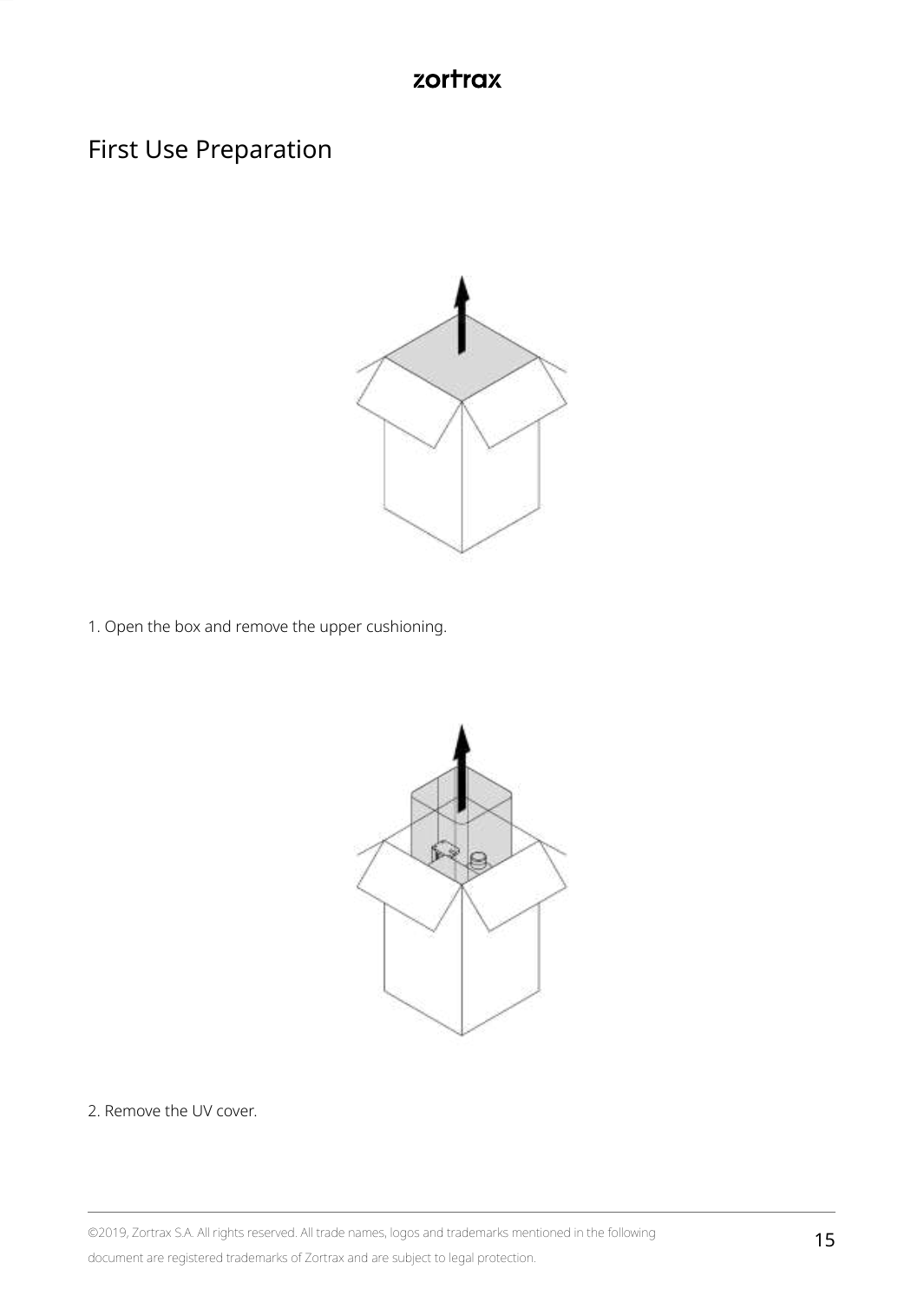

3. Remove the Starter Kit and the foam with the bottle of resin.



4. Take the printer out of the box. Do not grab the Z-axis screw when lifting the printer.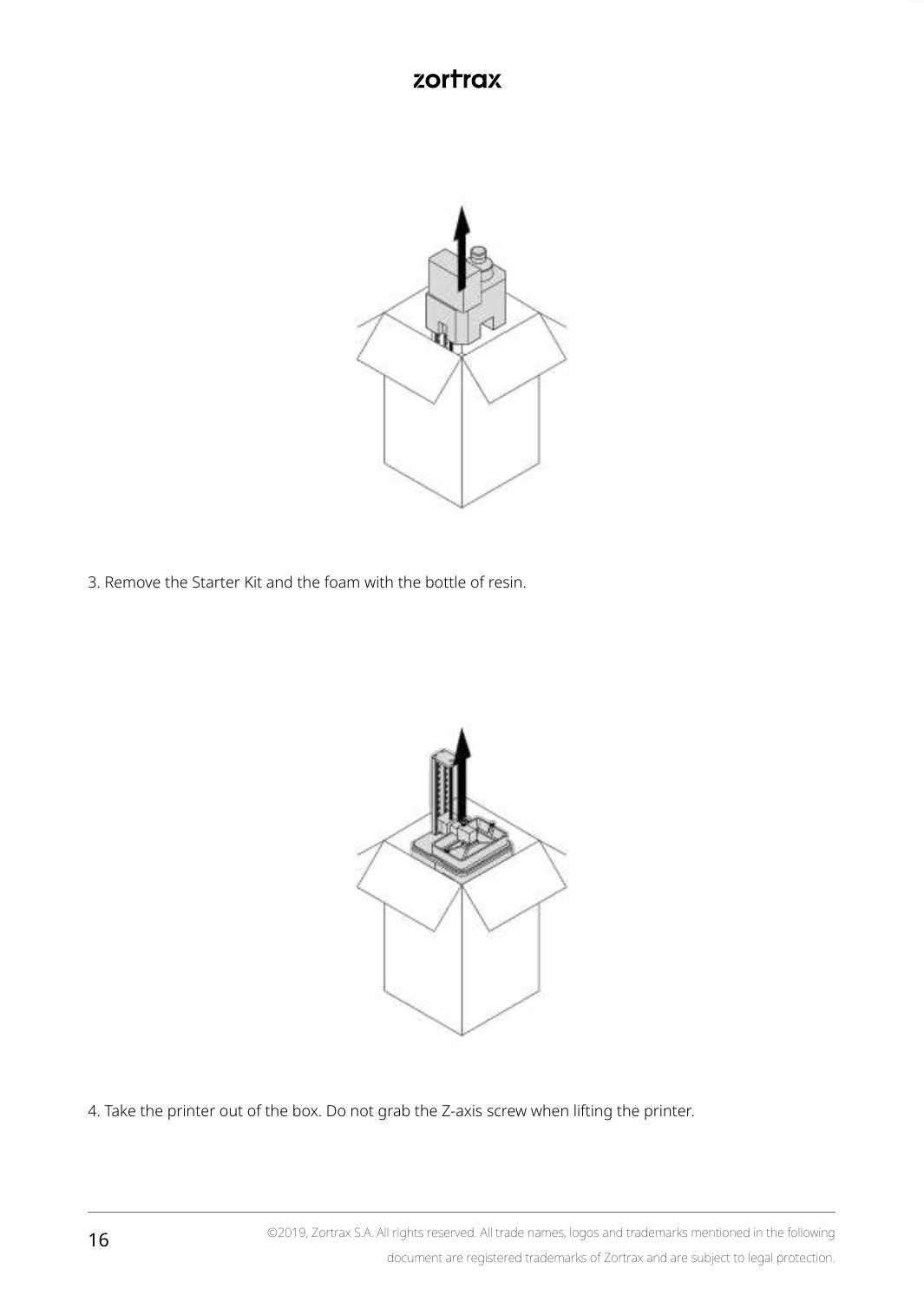

5. Remove the foil.



6. Place the printer on a flat and stable surface. If the printer remains uneven, use the plastic wrench from the Starter Kit to tighten or loosen the printer's legs as needed.

©2019, Zortrax S.A. All rights reserved. All trade names, logos and trademarks mentioned in the following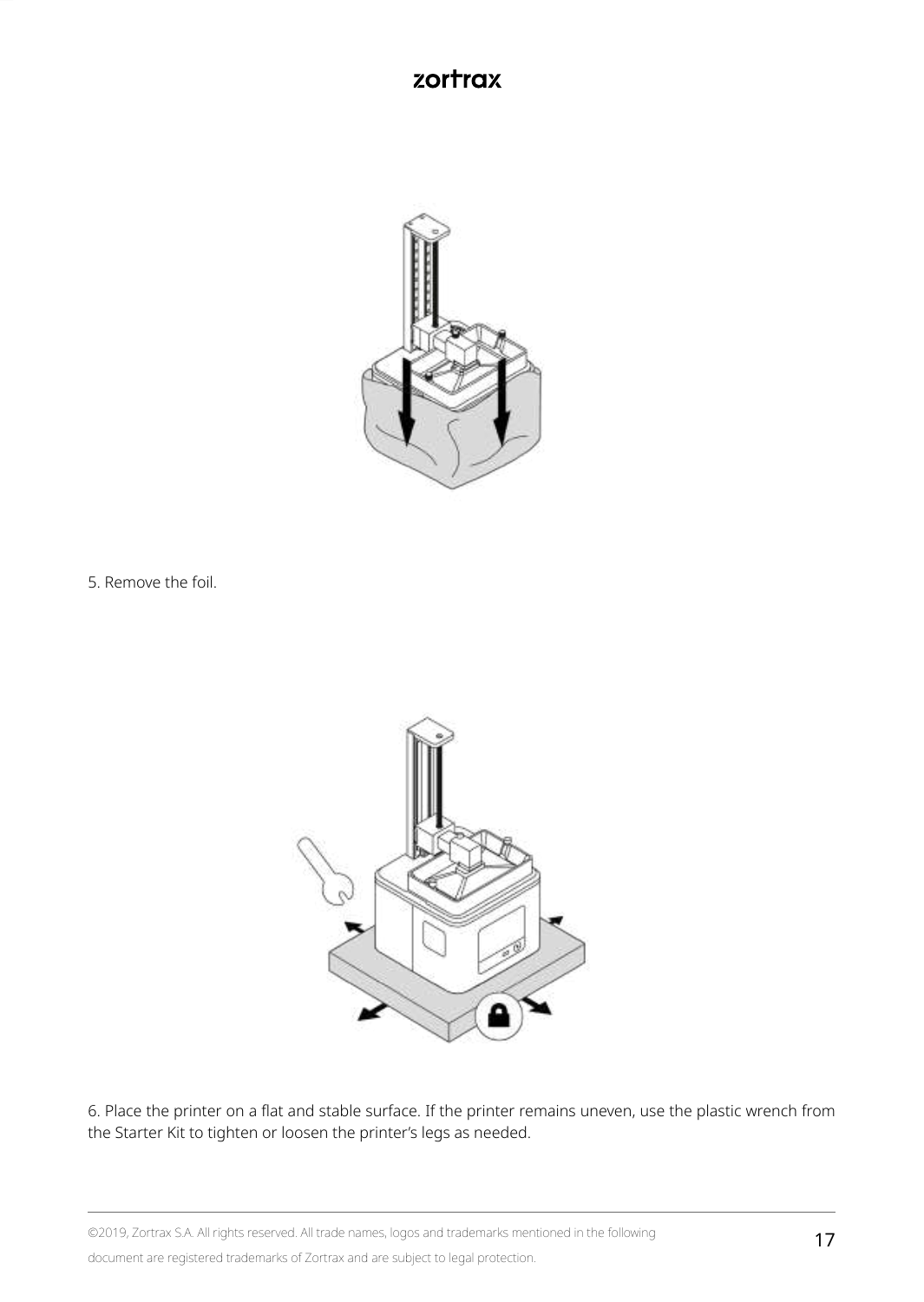

7. Move up the platform by gripping the platform block and pulling it upward (A). Remove the cushioning (B).



8. Clean the FEP film inside the resin tank with a cloth.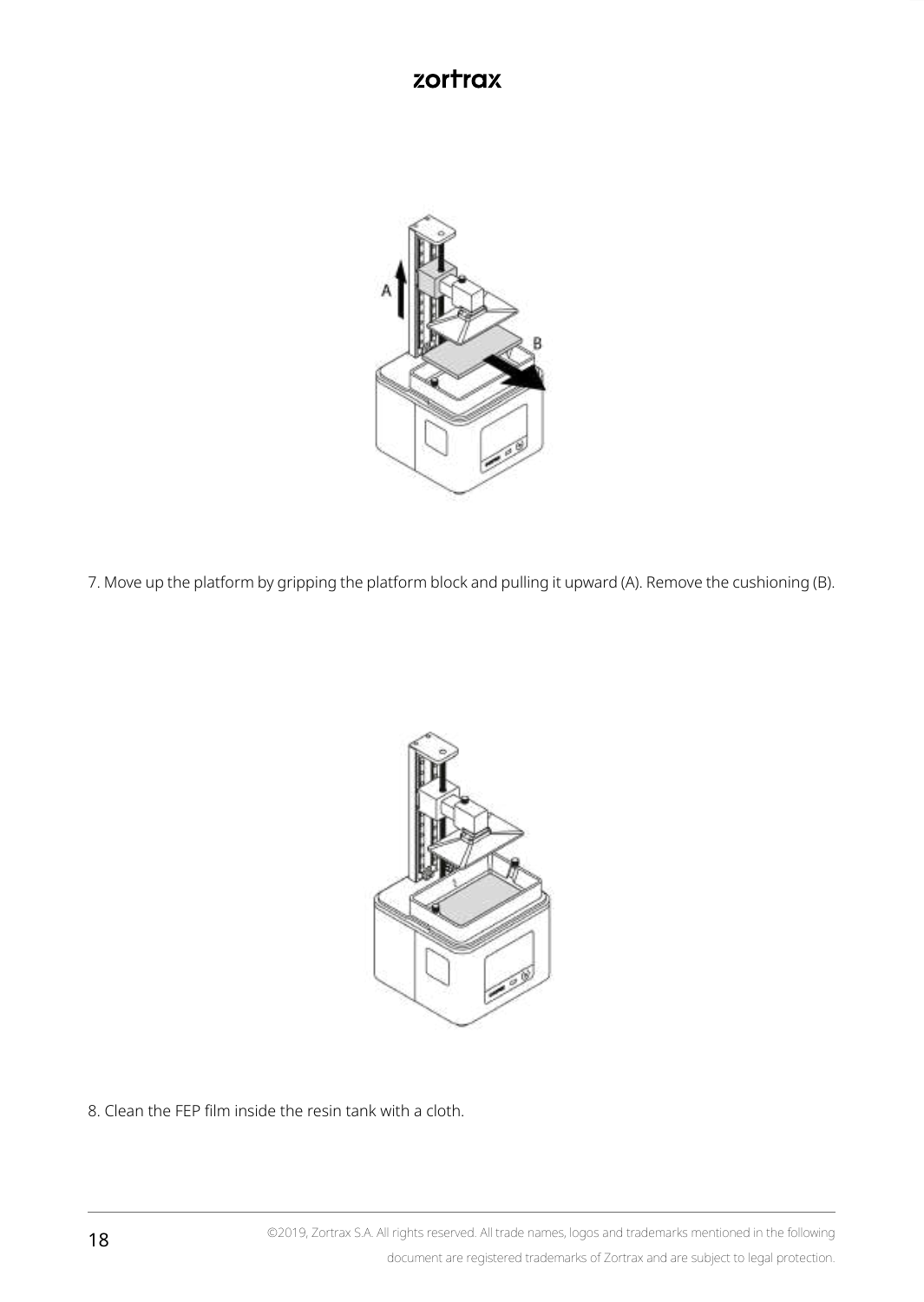

9. Remove the foil from the UV cover. Install the cover on the printer. The cover's seam should be placed behind the Z axis.



10. Plug in the power cable and turn on the printer. Connect it to a network via Wi-Fi or Ethernet. Go to *Settings* and configure the connection using options from the menu.

©2019, Zortrax S.A. All rights reserved. All trade names, logos and trademarks mentioned in the following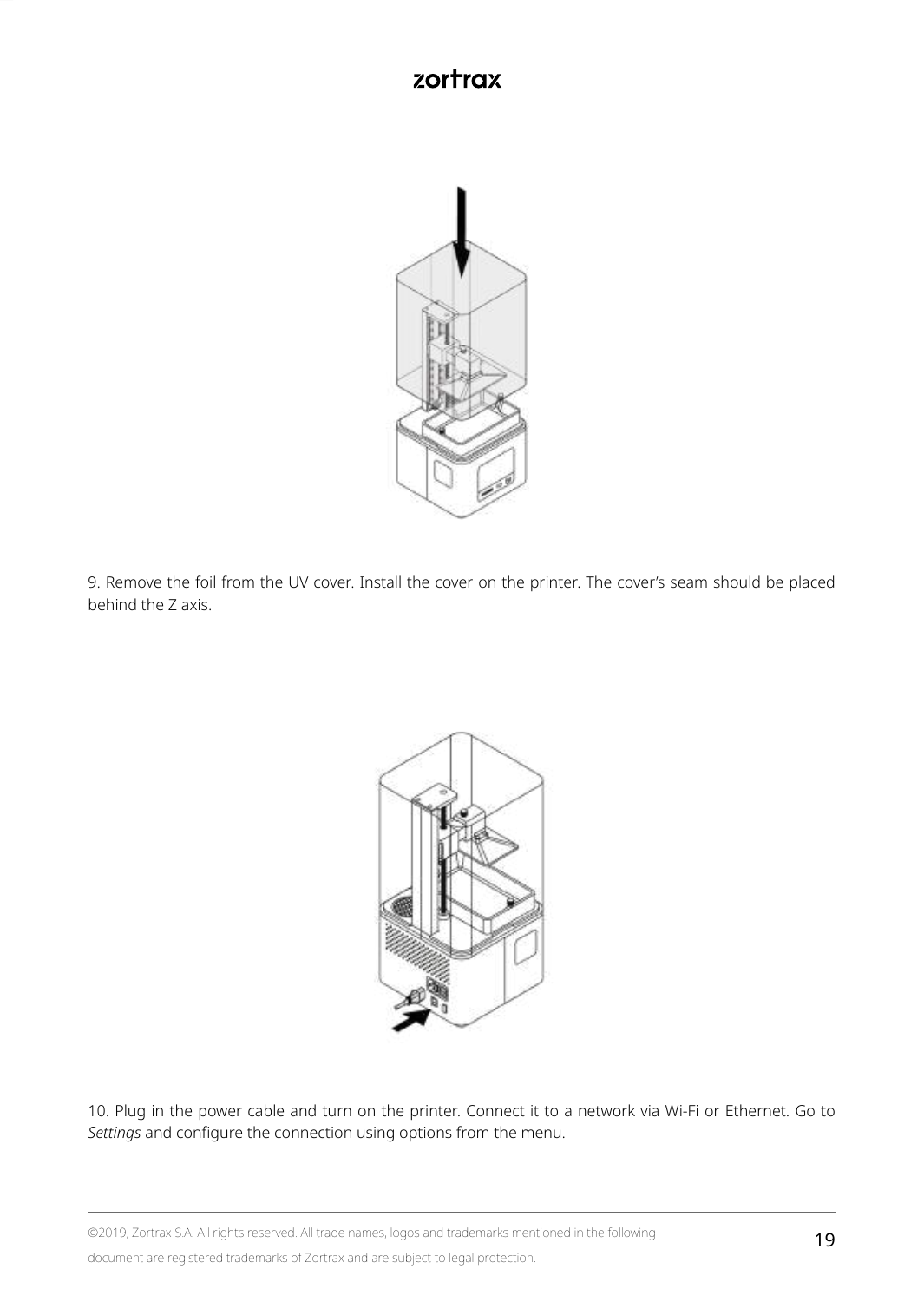

11. If the printer is connected to a network, select *Settings* -> *About Printer* -> *Check for updates* to check if there is a newer firmware version available. If so, follow the instructions displayed on the screen.

| <b>Update info</b><br><b>Marine</b><br><b><i>SMAKRETER</i></b>                       |  |
|--------------------------------------------------------------------------------------|--|
| <b><i>PETERINA INAME</i></b><br>N Mê<br><b>FILMARK S.S.S.</b><br>$-2$ decided fit to |  |
| INSED DATE 11/18/2018 10:00:06                                                       |  |
|                                                                                      |  |
| <b>INKSPIRE</b>                                                                      |  |
|                                                                                      |  |

12. If the printer isn't connected to a network, go to<https://support.zortrax.com/downloads/> and check if there is a firmware update available. If so, download the file and save it on the USB drive. Plug the USB drive into the port at the front to start the installation.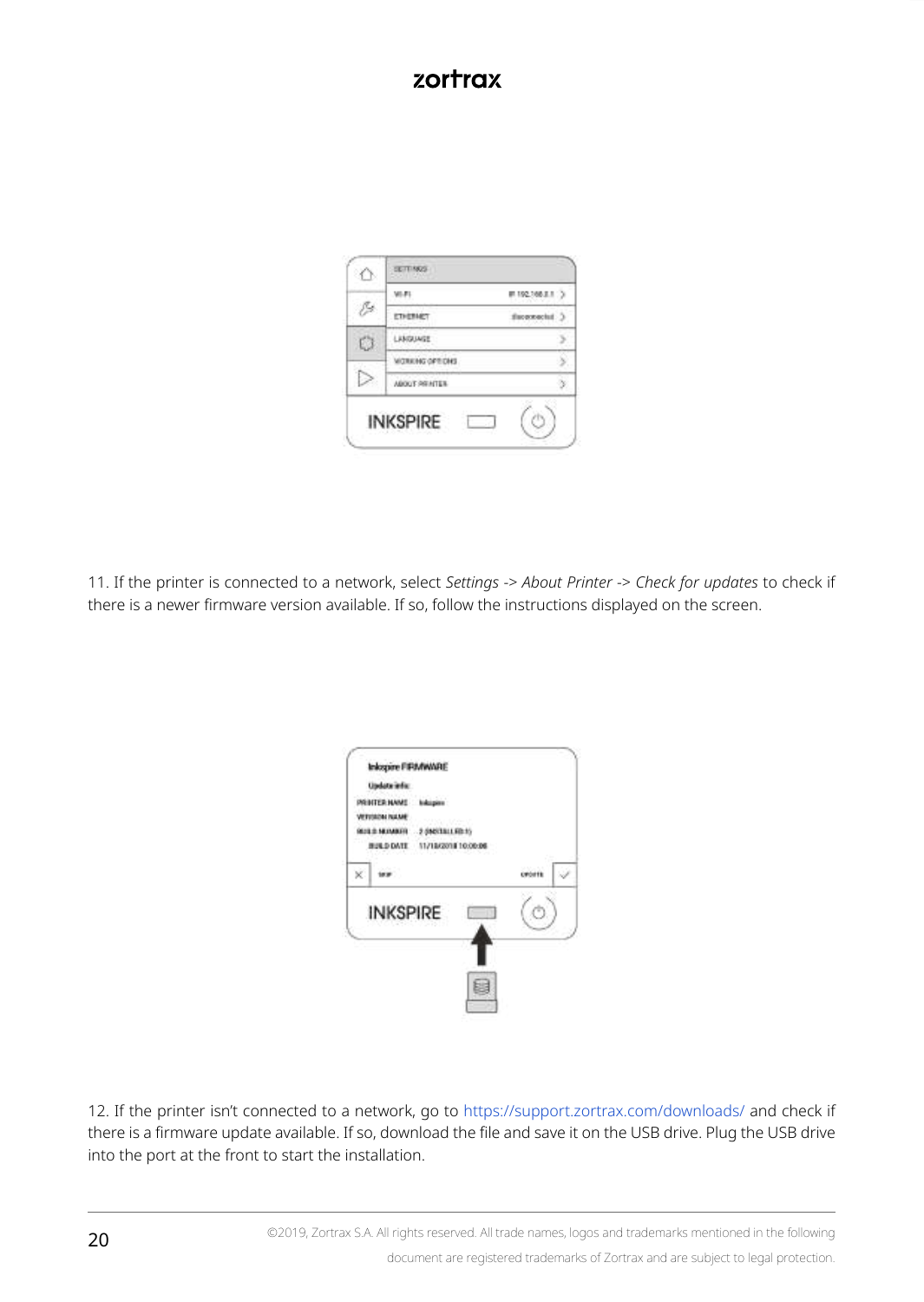| TOULS              |  |
|--------------------|--|
|                    |  |
|                    |  |
| CALIFORNITION<br>۱ |  |
|                    |  |
|                    |  |

13. To calibrate the platform, select *Tools* -> *Calibration*. Follow the instructions displayed on the screen.



#### 14. You have finished the set-up. Your device is ready to print.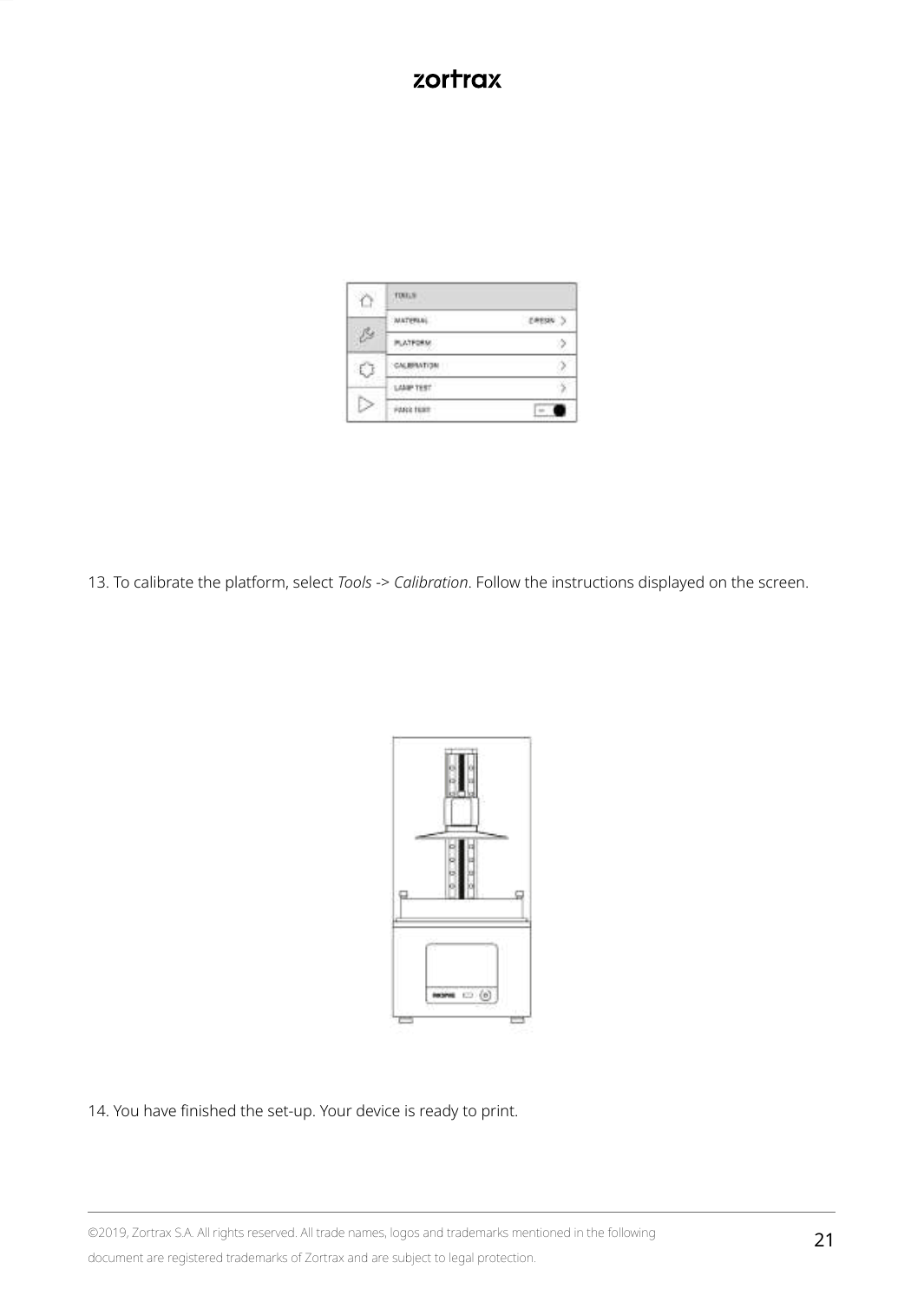## <span id="page-21-0"></span>Connecting the printer to a network

The Zortrax Inkspire can be connected to a local network in two ways: via Wi-Fi or an Ethernet cable. Both methods allow you to manage the printer directly from Z-SUITE and make it possible to remotely transfer .zcodex files from your computer to the printer.

To connect the printer to a Wi-Fi network, open the *Settings* menu and select *Wi-Fi*. From the list of available networks, choose your network and if it's required, enter the password. Select *Connect* to establish the connection.

|   | <b>SETTINGS</b> |           |
|---|-----------------|-----------|
|   | WI-FI           | off >     |
| D | ETHERNET        | off       |
|   | FILE SORTING    | 7         |
|   | LANGUAGE        | Foglish > |
|   | WORKING ORTHONG |           |

| NETWORK_1 | A<br>57        |
|-----------|----------------|
| NETWORK_2 | $\theta$<br>S. |
| NETWORK_3 | ň              |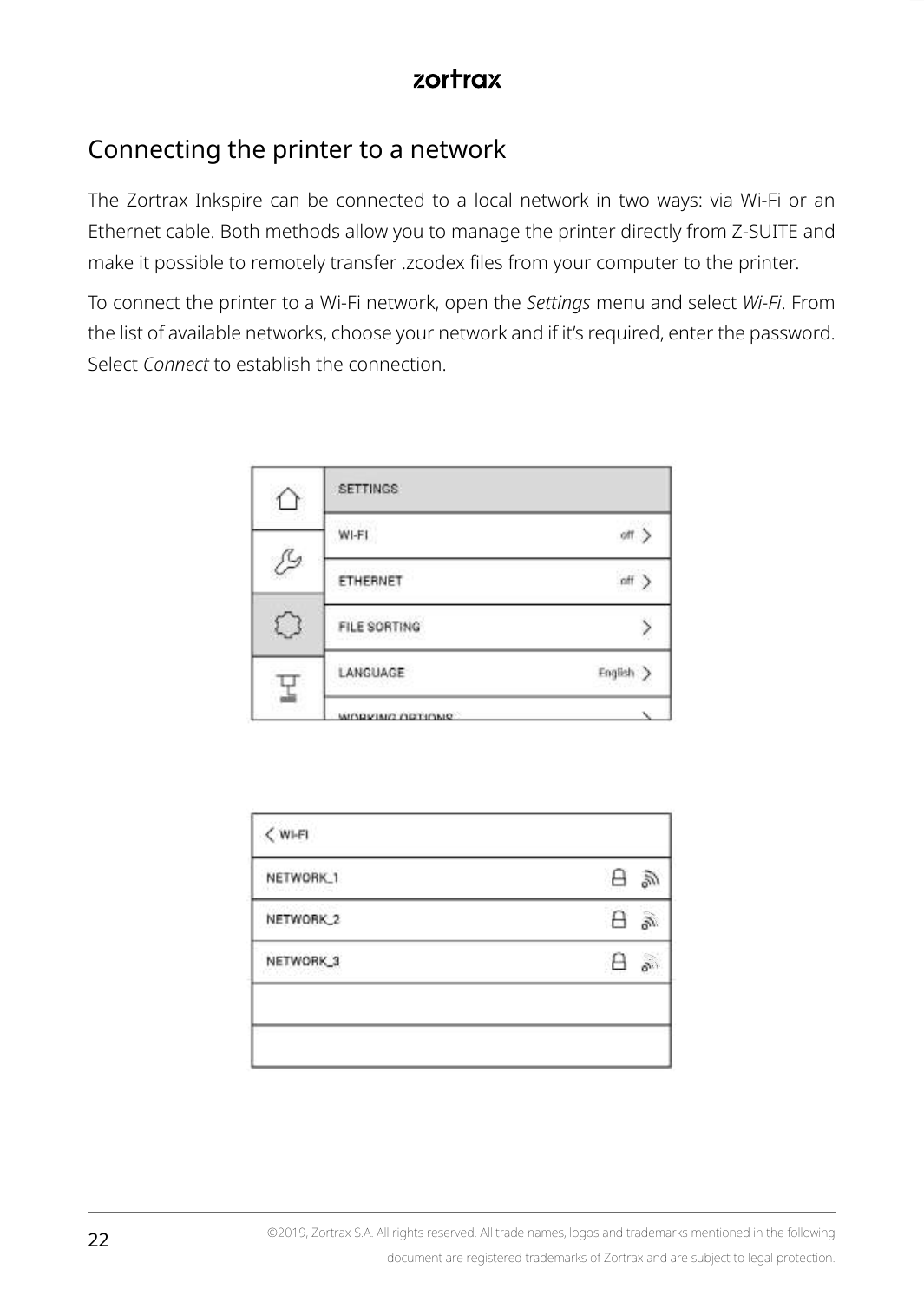| < NETWORK_1        | А<br>$\widetilde{\epsilon_{6}}$ |
|--------------------|---------------------------------|
| <b>MAC</b> address | aa:bb:cc:dd:ee:ff               |
| Password           | Enter password                  |
| MANUAL IP          | .co                             |
| IP ADDRESS         | 192,168.0.1                     |
|                    | CONNECT<br>O                    |

To connect the printer with an Ethernet cable, create a local network and connect the router/modem/switch to the printer. The connection will be established automatically. You can control the Ethernet connection settings in the main menu; select *Settings* and *Ethernet*.

|   | <b>SETTINGS</b>  |              |
|---|------------------|--------------|
|   | WI-FI            | $_{\rm off}$ |
| 乃 | ETHERNET         | un           |
|   | FILE SORTING     |              |
|   | LANGUAGE         | English >    |
|   | WODKING OPTIONS: |              |

| < ETHERNET             | œ                 |
|------------------------|-------------------|
| <b>MAC ADDRESS</b>     | aa.bb:cc:dd:ee:ff |
| MANUAL IP              | $\alpha$          |
| IP ADDRESS             | 192.168.0.1       |
| <b>SUBNET MASK</b>     | 255.255.255.0     |
| <b>DEFAULT GATEWAY</b> | 192.168.0.1       |

©2019, Zortrax S.A. All rights reserved. All trade names, logos and trademarks mentioned in the following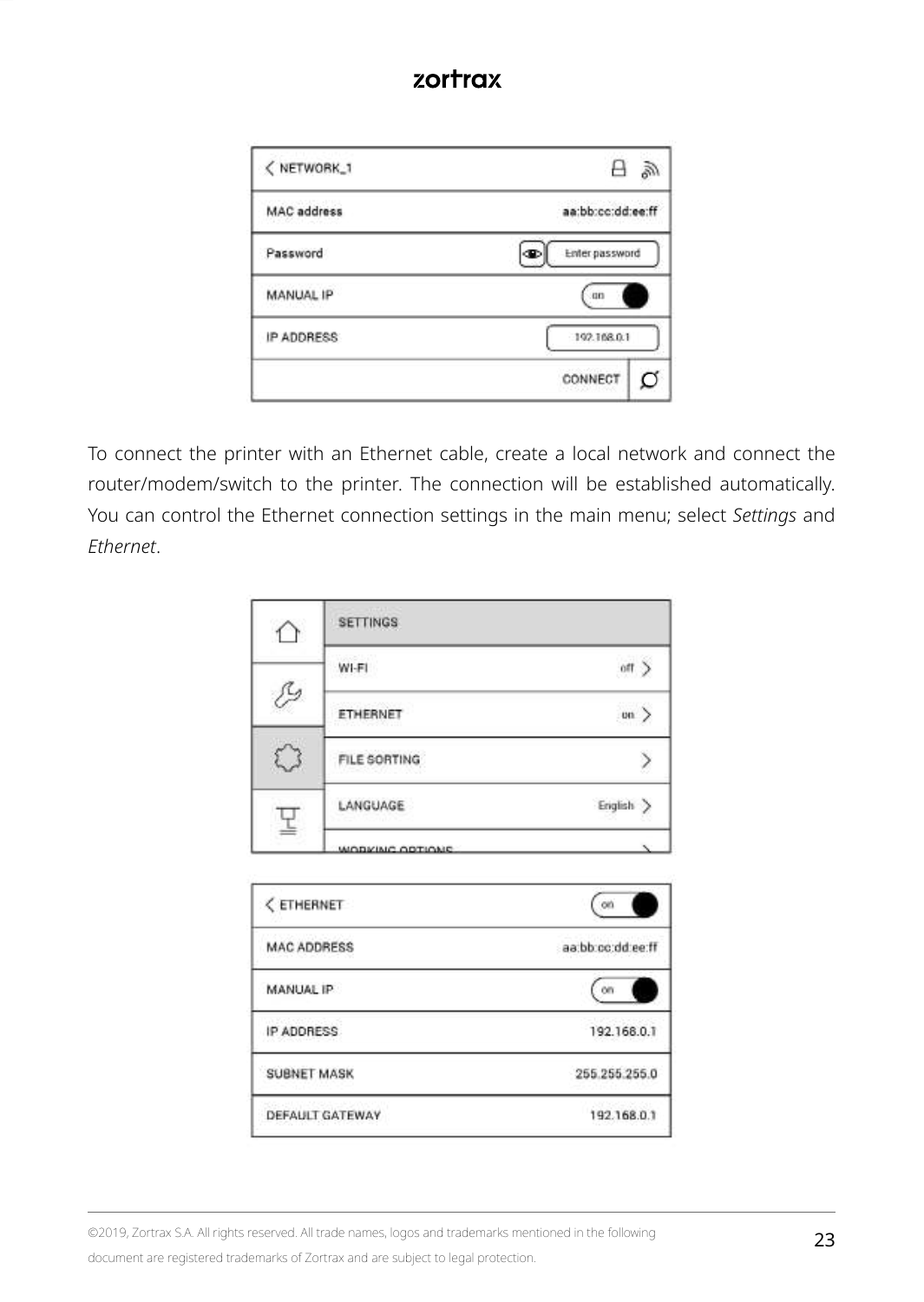Once your printer is connected to the network, open the *My Devices* panel in Z-SUITE. You can search for devices available in the local network and add them to the program's panel. Select the icon with your printer's IP address and click on it to add the printer to the panel. You can also add a printer manually by typing its IP address.

| <b>B</b> z satt<br>C 3 FM Mobi Support View Rely |                                      | 2-SUITE<br><b>New Project</b> |  |                               | $x + w$ resear | $ a$ $\times$<br>Sprin<br>$\sim$ 1000 $\sigma$ |
|--------------------------------------------------|--------------------------------------|-------------------------------|--|-------------------------------|----------------|------------------------------------------------|
|                                                  | My Davices                           |                               |  | $\mathbf{u} \equiv \boxed{+}$ |                |                                                |
|                                                  | $^{+}$                               |                               |  |                               |                |                                                |
|                                                  | Add new device<br>Search for devices |                               |  |                               |                |                                                |
|                                                  |                                      |                               |  |                               |                |                                                |
|                                                  |                                      |                               |  |                               |                |                                                |
|                                                  |                                      |                               |  |                               |                |                                                |
|                                                  |                                      |                               |  |                               |                |                                                |
|                                                  |                                      |                               |  |                               |                |                                                |
|                                                  |                                      |                               |  |                               |                |                                                |
| <b>B</b> z satt                                  |                                      |                               |  |                               |                | $   \times$                                    |

| C 3 FM Mobil Support View Relig | 2-SUTE                                                                                                                                                                                                                                                                                                                                                                                                                                                                                                                                                                                                                              |             | Sprin        |
|---------------------------------|-------------------------------------------------------------------------------------------------------------------------------------------------------------------------------------------------------------------------------------------------------------------------------------------------------------------------------------------------------------------------------------------------------------------------------------------------------------------------------------------------------------------------------------------------------------------------------------------------------------------------------------|-------------|--------------|
|                                 | <b>New Feders</b>                                                                                                                                                                                                                                                                                                                                                                                                                                                                                                                                                                                                                   | $x +$ wrown | $-$ 1999 $-$ |
|                                 | My Davices > New                                                                                                                                                                                                                                                                                                                                                                                                                                                                                                                                                                                                                    | $\epsilon$  |              |
|                                 | Mike sure the device is furned<br>on and some ded to the<br>network<br>۰<br>Zwitan M200 Plus<br>Zorbax Inkspire<br>ARE MERINGER<br>Search for devices<br>$\frac{1}{2} \left( \frac{1}{2} \right) \left( \frac{1}{2} \right) \left( \frac{1}{2} \right) \left( \frac{1}{2} \right) \left( \frac{1}{2} \right) \left( \frac{1}{2} \right) \left( \frac{1}{2} \right) \left( \frac{1}{2} \right) \left( \frac{1}{2} \right) \left( \frac{1}{2} \right) \left( \frac{1}{2} \right) \left( \frac{1}{2} \right) \left( \frac{1}{2} \right) \left( \frac{1}{2} \right) \left( \frac{1}{2} \right) \left( \frac{1}{2} \right) \left( \frac$ |             |              |
|                                 |                                                                                                                                                                                                                                                                                                                                                                                                                                                                                                                                                                                                                                     |             |              |
|                                 |                                                                                                                                                                                                                                                                                                                                                                                                                                                                                                                                                                                                                                     |             |              |
|                                 |                                                                                                                                                                                                                                                                                                                                                                                                                                                                                                                                                                                                                                     |             |              |
|                                 |                                                                                                                                                                                                                                                                                                                                                                                                                                                                                                                                                                                                                                     |             |              |

©2019, Zortrax S.A. All rights reserved. All trade names, logos and trademarks mentioned in the following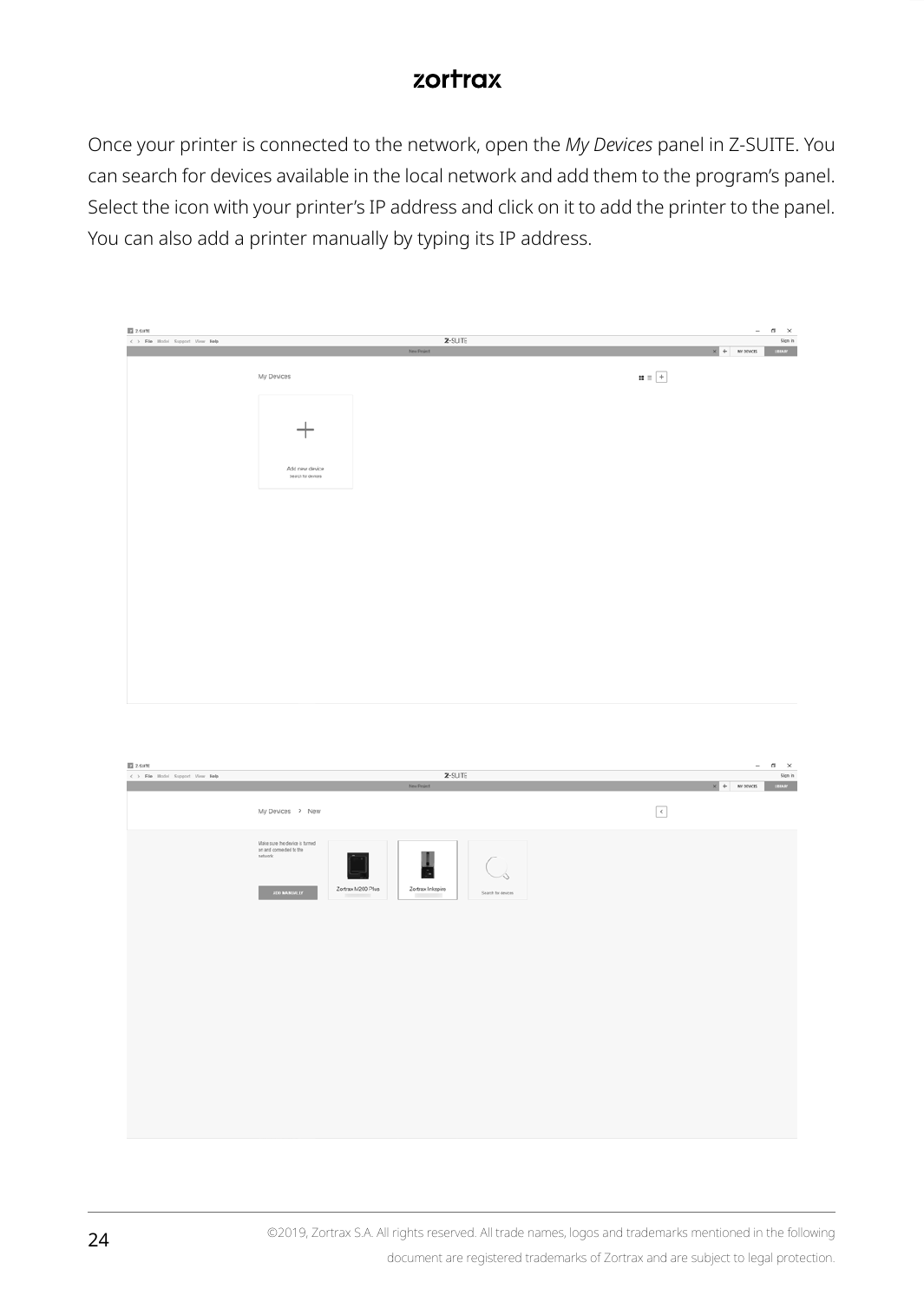| $\zeta$ ) Fig. Mold Supply Very Rep. |                                         |                                                                                          | 2-SUITE                                   |                                                                              |                                                                                                                                                                                                                                 | $ a$ $\times$                                               | Sign in |
|--------------------------------------|-----------------------------------------|------------------------------------------------------------------------------------------|-------------------------------------------|------------------------------------------------------------------------------|---------------------------------------------------------------------------------------------------------------------------------------------------------------------------------------------------------------------------------|-------------------------------------------------------------|---------|
|                                      | My Davices                              |                                                                                          |                                           |                                                                              | $\mathbf{u} \equiv \left[ \begin{array}{cc} + \end{array} \right]$                                                                                                                                                              | $\mathbf{x} \rightarrow -$ wrown $\mathbf{x} \rightarrow -$ |         |
|                                      | Intapire<br>-<br>RNH Zylle Edit Thinky  |                                                                                          | Add new device<br>Dranch for devices      |                                                                              |                                                                                                                                                                                                                                 |                                                             |         |
|                                      |                                         |                                                                                          |                                           |                                                                              |                                                                                                                                                                                                                                 |                                                             |         |
|                                      |                                         |                                                                                          |                                           |                                                                              |                                                                                                                                                                                                                                 |                                                             |         |
|                                      |                                         |                                                                                          |                                           |                                                                              |                                                                                                                                                                                                                                 |                                                             |         |
|                                      |                                         |                                                                                          |                                           |                                                                              |                                                                                                                                                                                                                                 |                                                             |         |
| $\zeta$ ) Fin Mold Supply War Rep    |                                         |                                                                                          | 2-sunt                                    |                                                                              |                                                                                                                                                                                                                                 | $ a$ $\times$                                               |         |
|                                      | My Devices > Party Company              |                                                                                          |                                           |                                                                              | $\overline{\epsilon}$                                                                                                                                                                                                           | a + week and                                                |         |
|                                      |                                         | Nr 1 Zortrax Inkspire da<br>READY TO PRINT<br>List used material Zichian MANC Winterborg |                                           |                                                                              |                                                                                                                                                                                                                                 |                                                             | Sign in |
|                                      | $ $ -MAC INTORNATOR<br>30 PRINTER FILES | Basic information (3)<br>Mobil Highw<br>Fitness series 2017                              | Led and makelat - Zobia Biddit Afrikahasy | <b>Chick brupillite</b><br>Tehning: LCD<br><b><i>Installa materialis</i></b> | Ballystone 120/HcP2mm<br>Ferniter: 25-10-noons<br>Zatra: BASC Sny Zatra: BobC Intellector<br>Zatra: BASC Pigmat Free, Zatra: PRC Black,<br>Zatra: FLOGEZ, Transparent Infox,<br>Zatra: DDNN, Most bags<br>Genet Machines resent |                                                             |         |
|                                      |                                         |                                                                                          |                                           |                                                                              |                                                                                                                                                                                                                                 |                                                             |         |

Each added printer can easily be managed in Z-SUITE. You can start, stop and pause the printing process, see the printer's current state (*Ready to Print* / *Printing* / *Paused* / *Offline*), change the name of your printer, or preview basic information about the printer.

In the *3D Printer Files* tab, you can preview all .zcodex files that are stored on the printer's USB flash drive.

©2019, Zortrax S.A. All rights reserved. All trade names, logos and trademarks mentioned in the following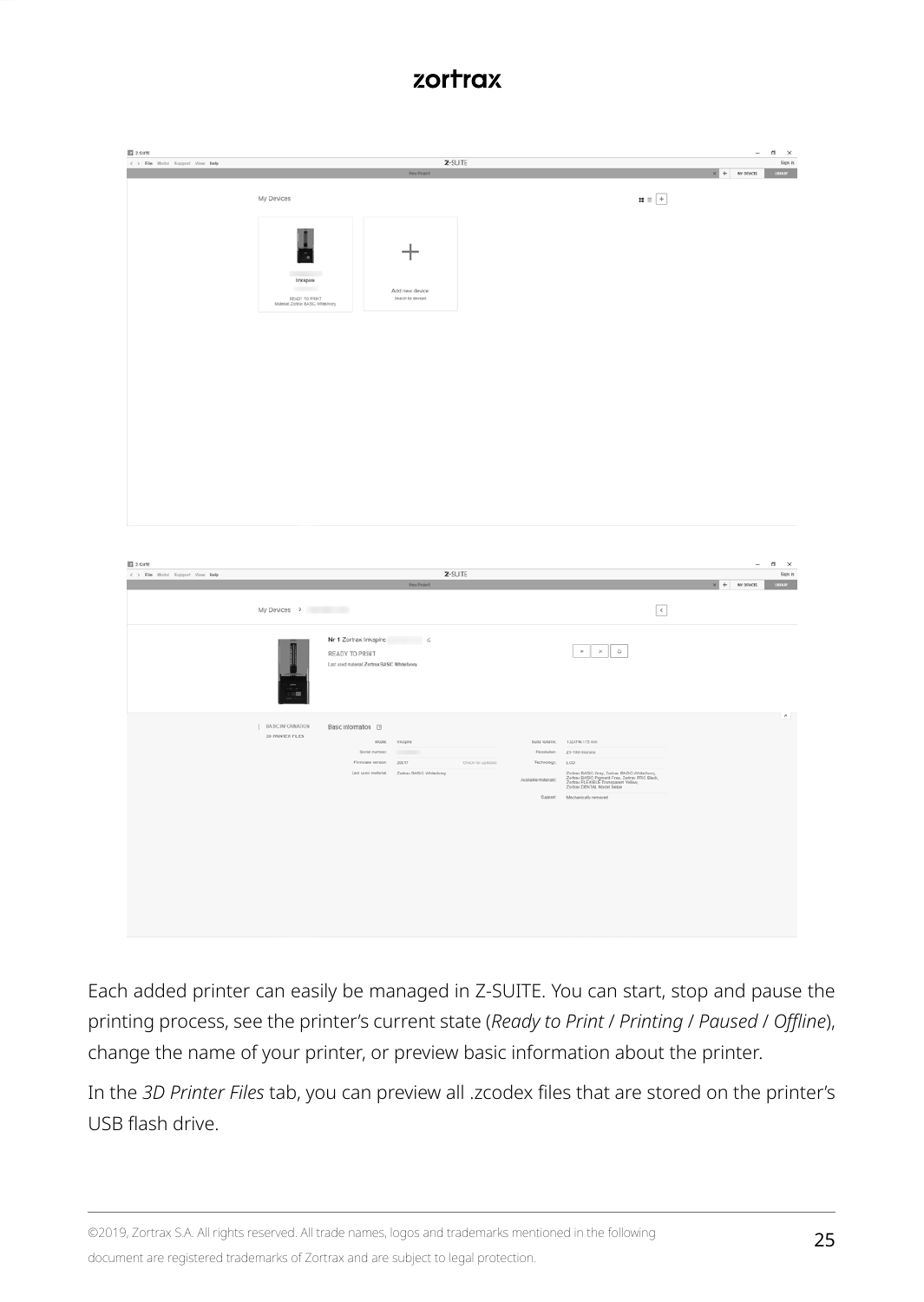# <span id="page-25-0"></span>Firmware Update

If your printer is connected to the Internet using either Wi-Fi or an Ethernet cable, it automatically checks for available firmware updates and starts the installation process. You can also check if there is a newer firmware version available at any point of working with the Zortrax Inkspire and update the firmware. Select *Settings* -> *About Printer* -> *Check for updates*.



If you have decided not to connect the printer to the Internet, check [https://support.](https://support.zortrax.com/downloads/) [zortrax.com/downloads/](https://support.zortrax.com/downloads/) regularly for updates. To update the firmware, transfer the Update.zar2 file to a USB flash drive and plug the USB drive to the port at the front of the device to start the installation.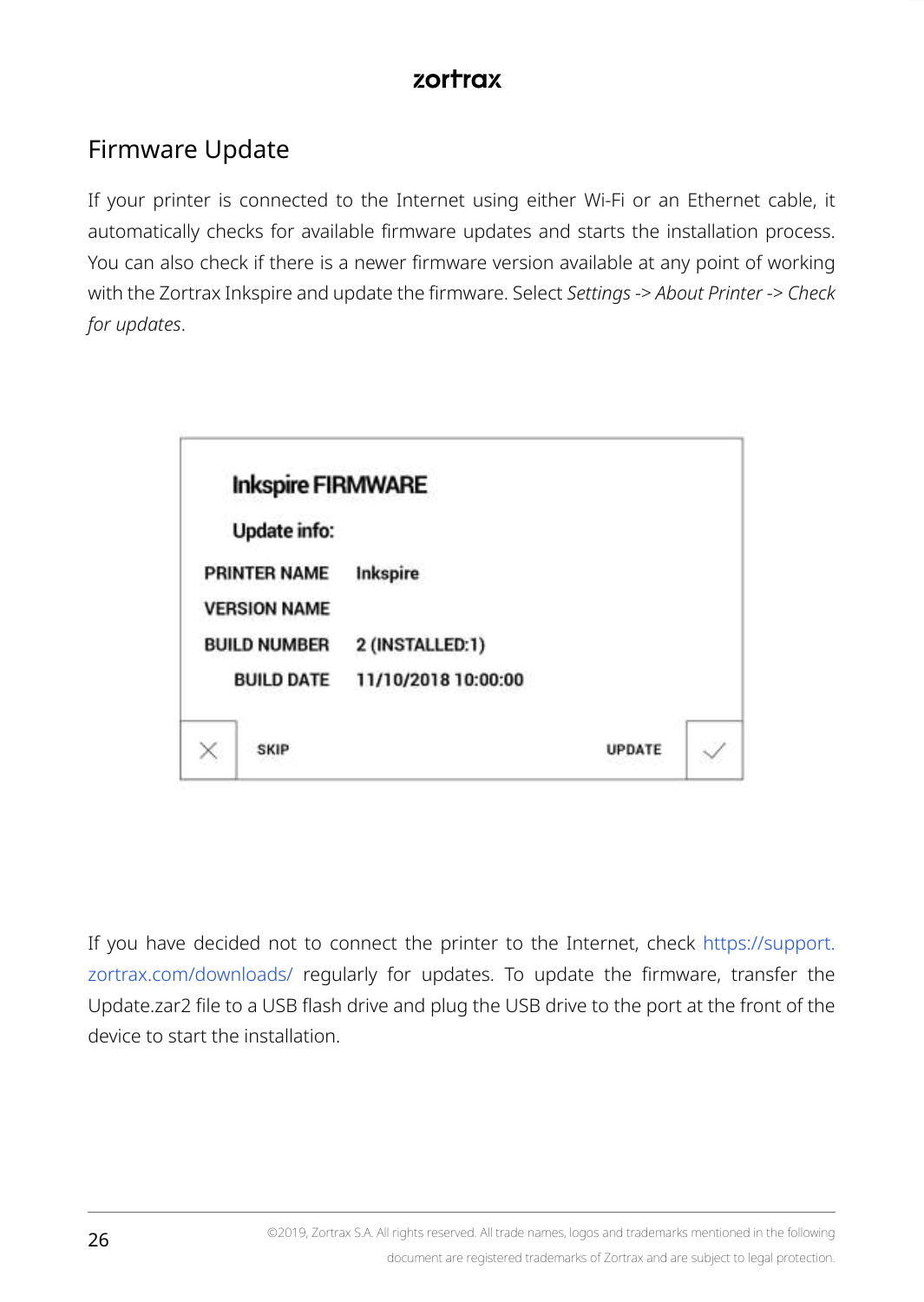## <span id="page-26-0"></span>Navigating through the Menu

The main menu is divided into four submenus: *HOME*, *TOOLS*, *SETTINGS* and *PRINT*. Navigating through the menus and activating or deactivating the printer's functions and settings is possible through the touchscreen.

The *HOME* menu displays all relevant information about the printer and its current state: IP address, the type of connection to a local network (Wi-Fi or Ethernet), the type of resin poured into the tank, and storage used on the USB flash drive.

The *TOOLS* menu contains several options useful during the printing process and maintenance work:

*Material* - this option allows you to choose the type of resin you're going to use.

*Platform* - this option allows you to change the position of the platform. You can either move the platform (up or down) or set it in the home position.

*Lamp test* - this option allows you to check the UV lamp for proper operation.

*Calibration* - this option activates the procedure of platform calibration.

*Fans test* - this option allows you to check the printer's fans for proper operation.

*Resin level control* - this option allows you to enable/disable the resin level control visible on the screen when filling the tank.

The *SETTINGS* menu allows you to configure the printer according to your preferences:

*Wi-Fi* - this option allows you to connect the printer to a local network.

*Ethernet* - this option allows you to control the Ethernet connection settings.

*Language* - this option allows you to change the language of the menu.

*File sorting* - this option allows you to organize saved files by the date or in an ascending order.

*About printer* - this tab contains information which identifies the printer model, its firmware and hardware version, and serial number.

Select *Print* to choose a model for printing and start the printing process. The printer will display all information concerning the process on the screen.

©2019, Zortrax S.A. All rights reserved. All trade names, logos and trademarks mentioned in the following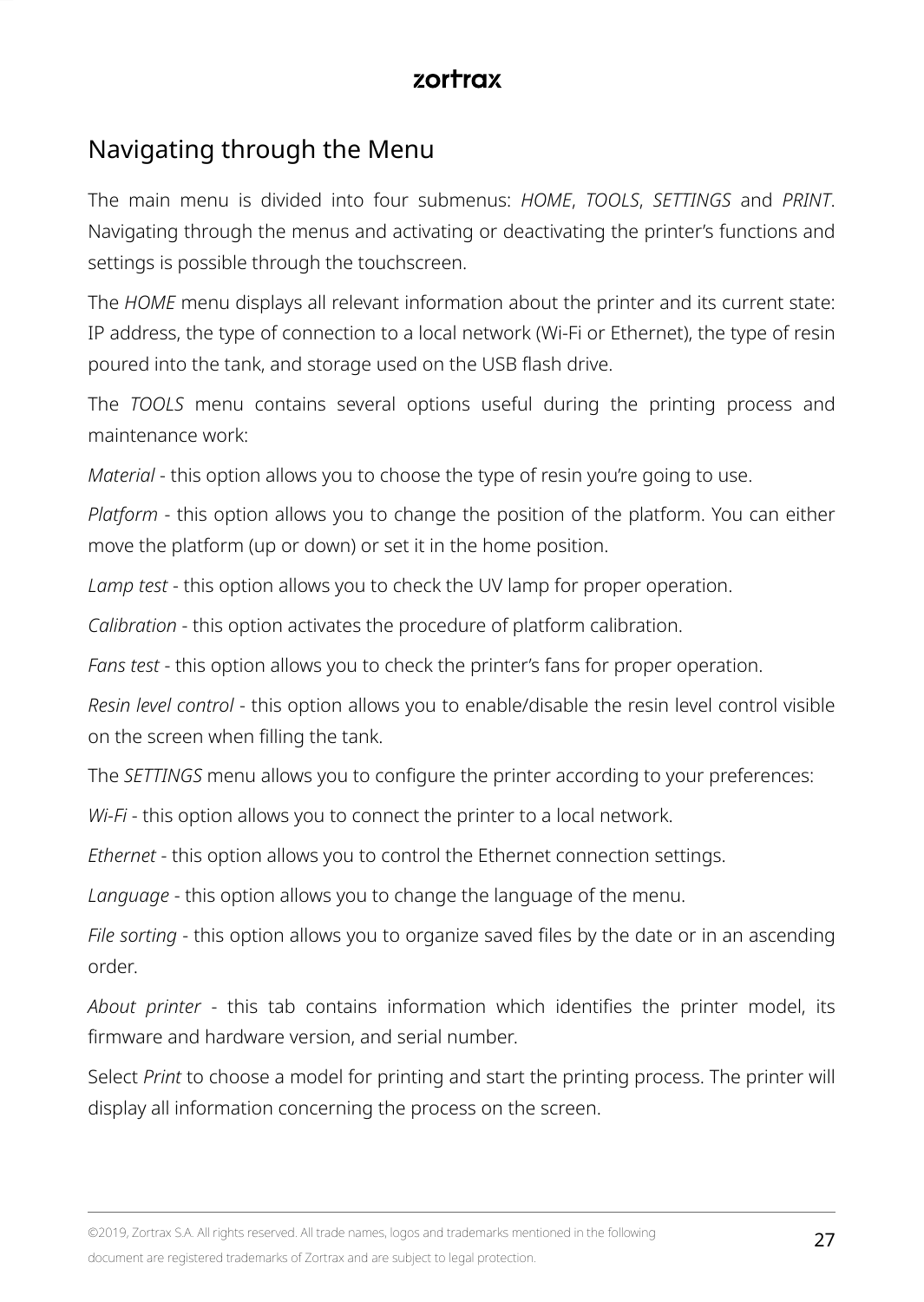# <span id="page-27-0"></span>Changing the Resin



1. From the menu select *Tools*, *Platform* and *Move the platform*. Keep the *UP* arrow pressed to lift the platform. Next, remove the UV cover.



2. Loosen the two screws that secure the resin tank (A). Next, remove the tank (B).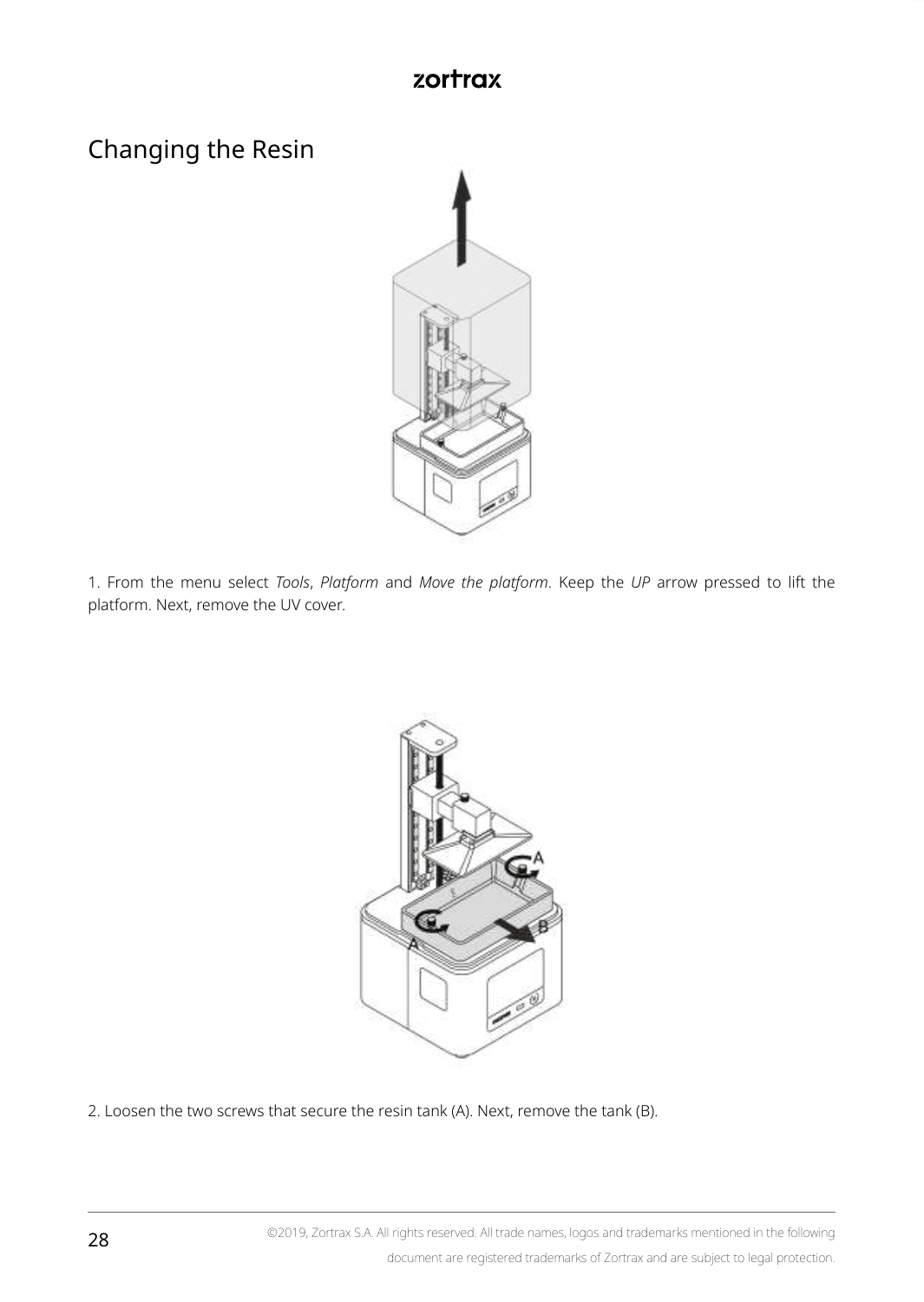

3. Insert the resin filter into the silicone funnel and put them together in the bottle with resin. Pour the resin left in the tank through the filter and funnel. If it is necessary, use a plastic spatula.

Once you finish, clean the resin filter in a liquid detergent or isopropyl alcohol. If it's necessary, you can also clean the resin tank using the same liquid.



4. Put the resin tank in the Ultrasonic Cleaner and turn on the device for about 30-60 seconds.

©2019, Zortrax S.A. All rights reserved. All trade names, logos and trademarks mentioned in the following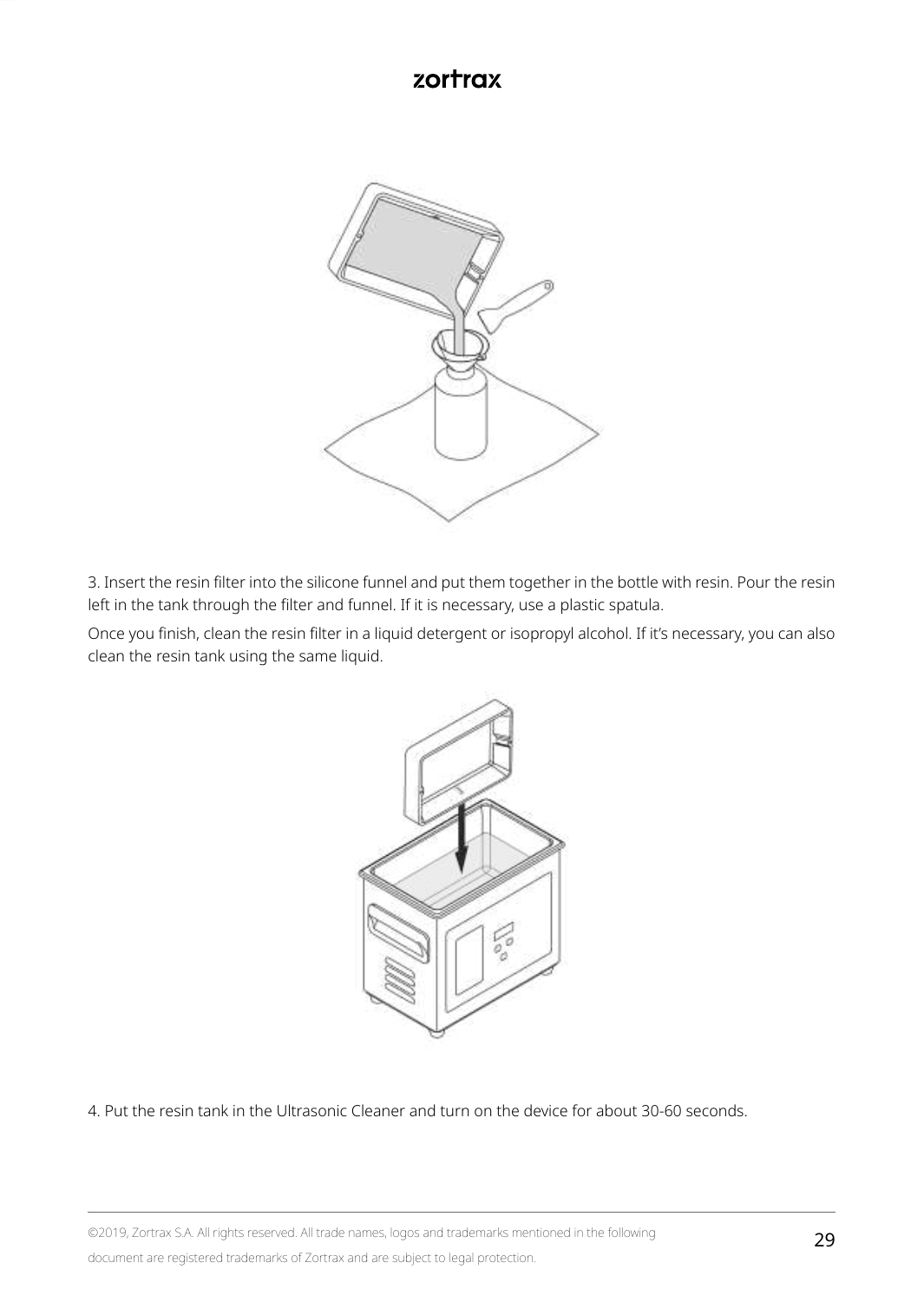

5. Turn off the Ultrasonic Cleaner, remove the resin tank and leave it to air dry.



6. Clean the LCD screen. Once the resin tank is dry, install it back in the printer (A) and secure it with the screws (B).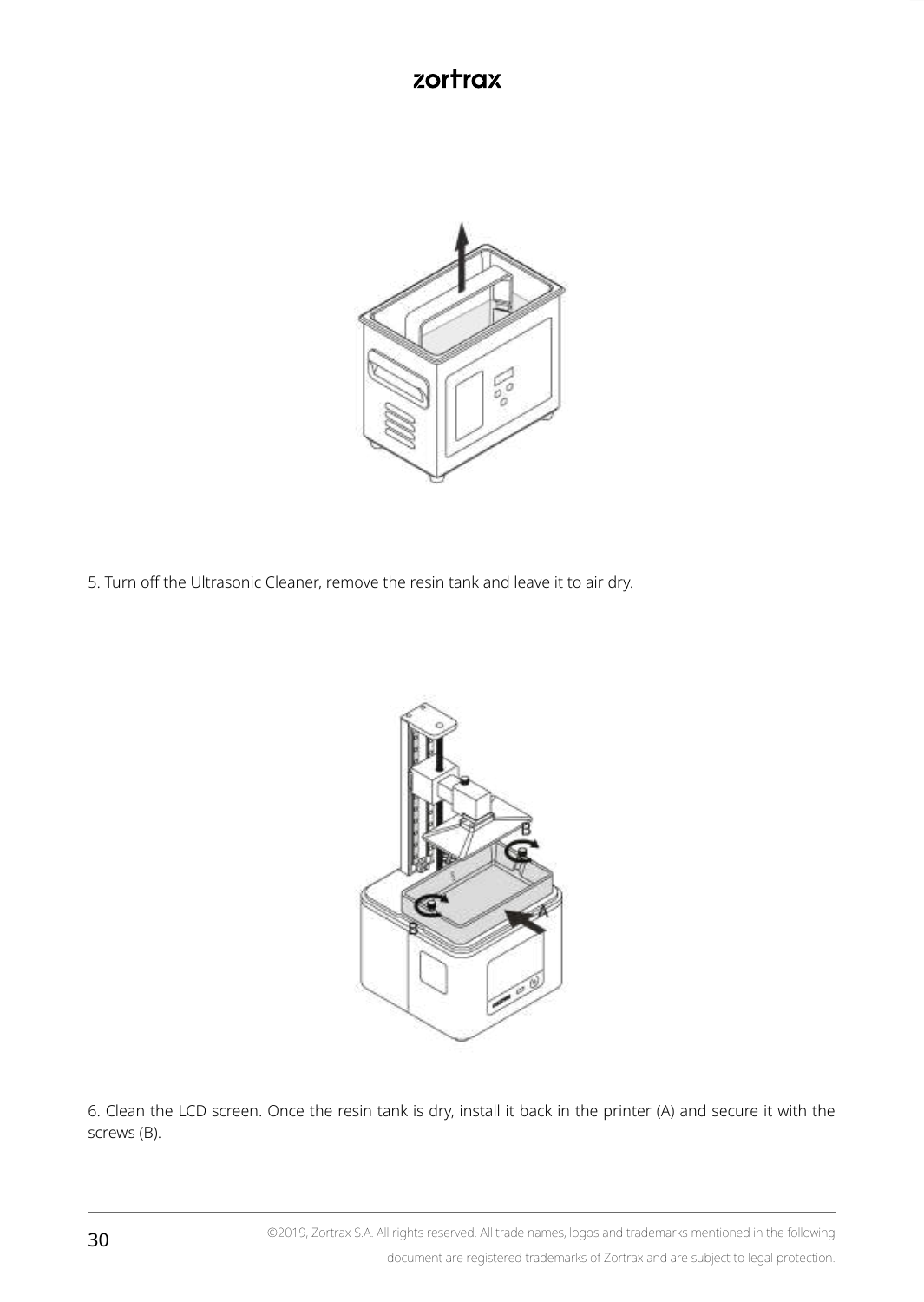

7. To calibrate the platform, select *Tools* -> *Calibration*. Follow the instructions displayed on the screen.



8. Fill the tank with resin. The resin level must fit the MIN and MAX marks.

©2019, Zortrax S.A. All rights reserved. All trade names, logos and trademarks mentioned in the following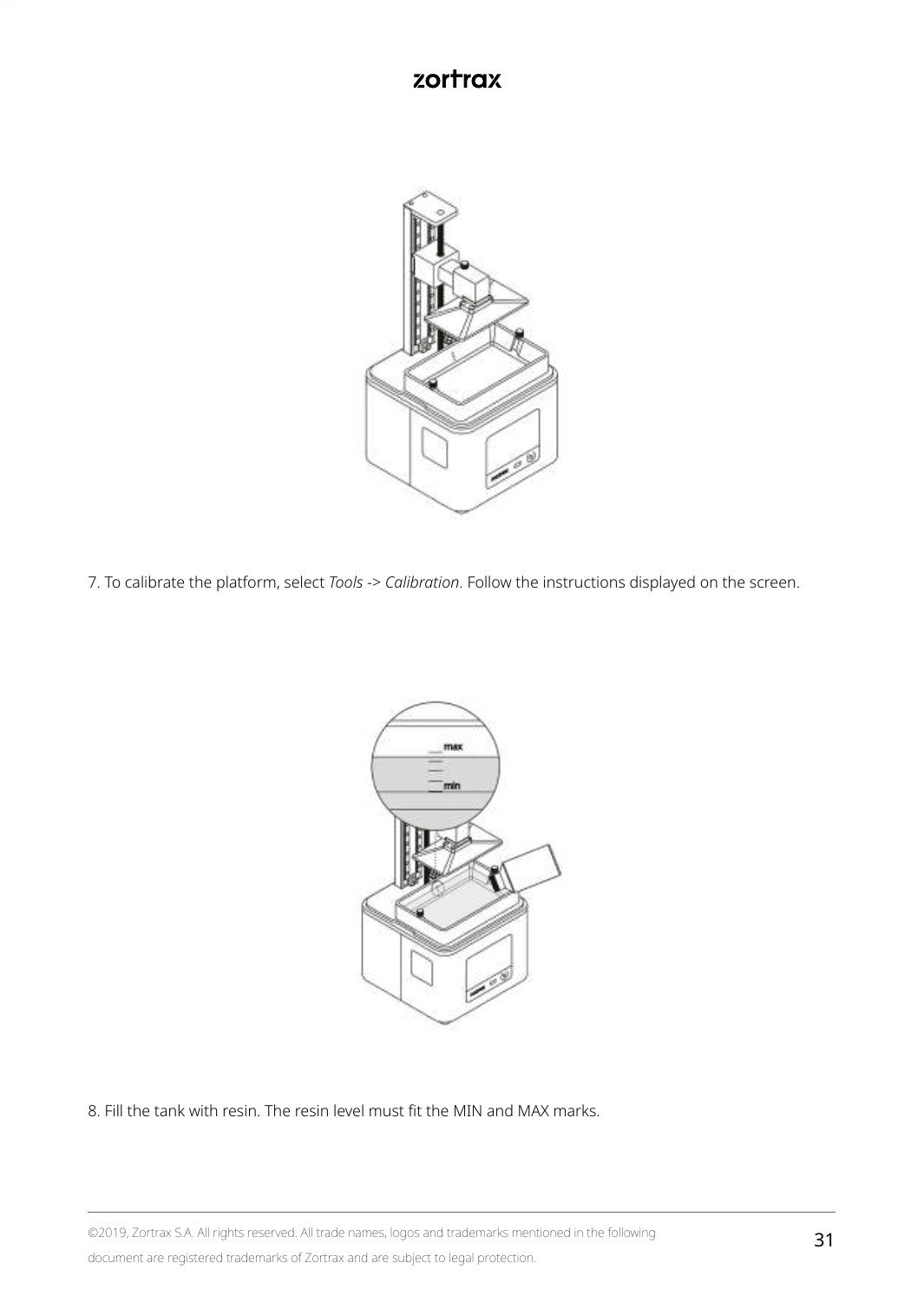

9. Install the UV cover on the printer.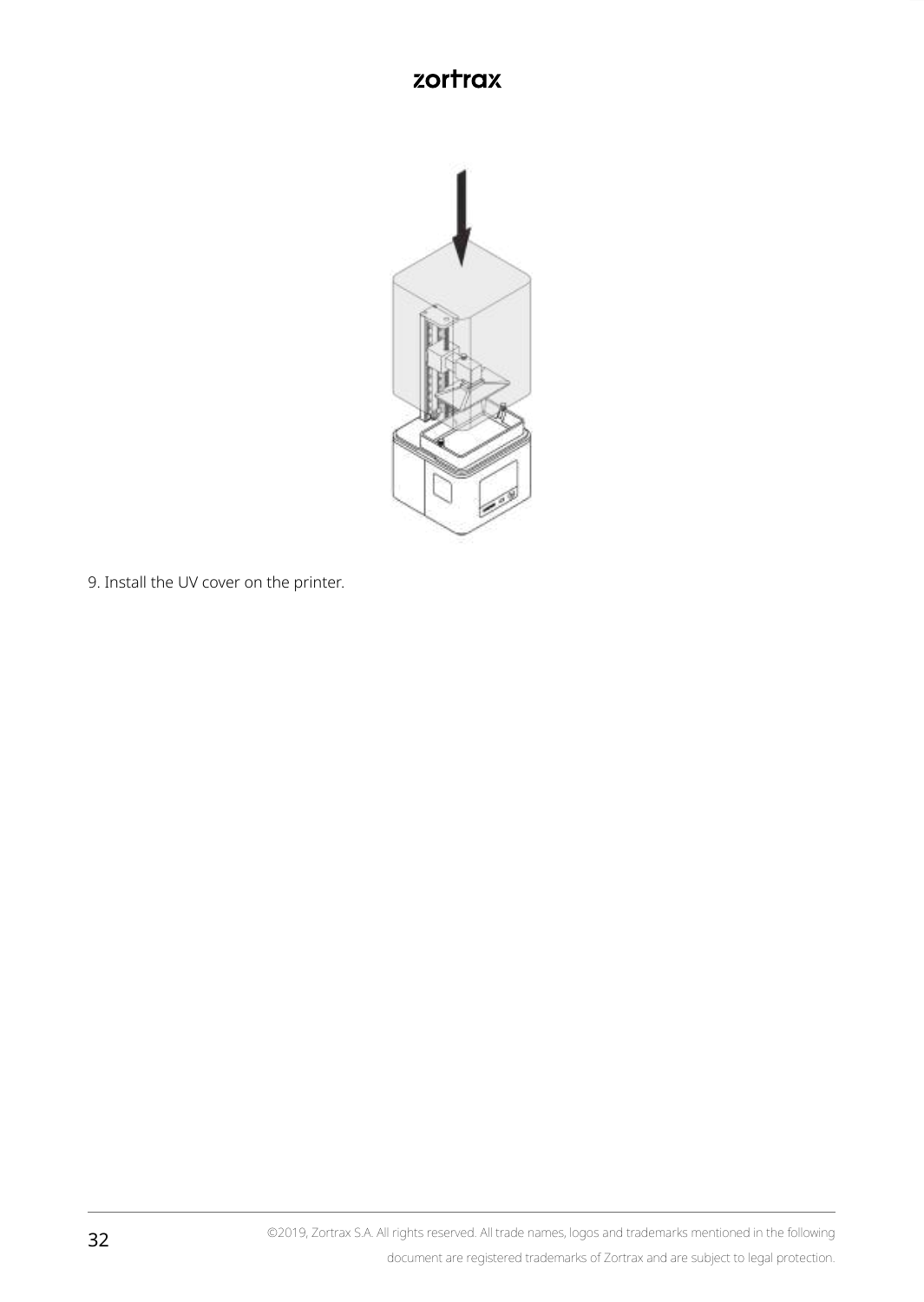# <span id="page-32-0"></span>Platform Calibration



1. Remove the UV cover.



2. Start the calibration with the options from the menu. Select *Tools* and then *Calibration*. At this point the printer will start to lift up the platform.

©2019, Zortrax S.A. All rights reserved. All trade names, logos and trademarks mentioned in the following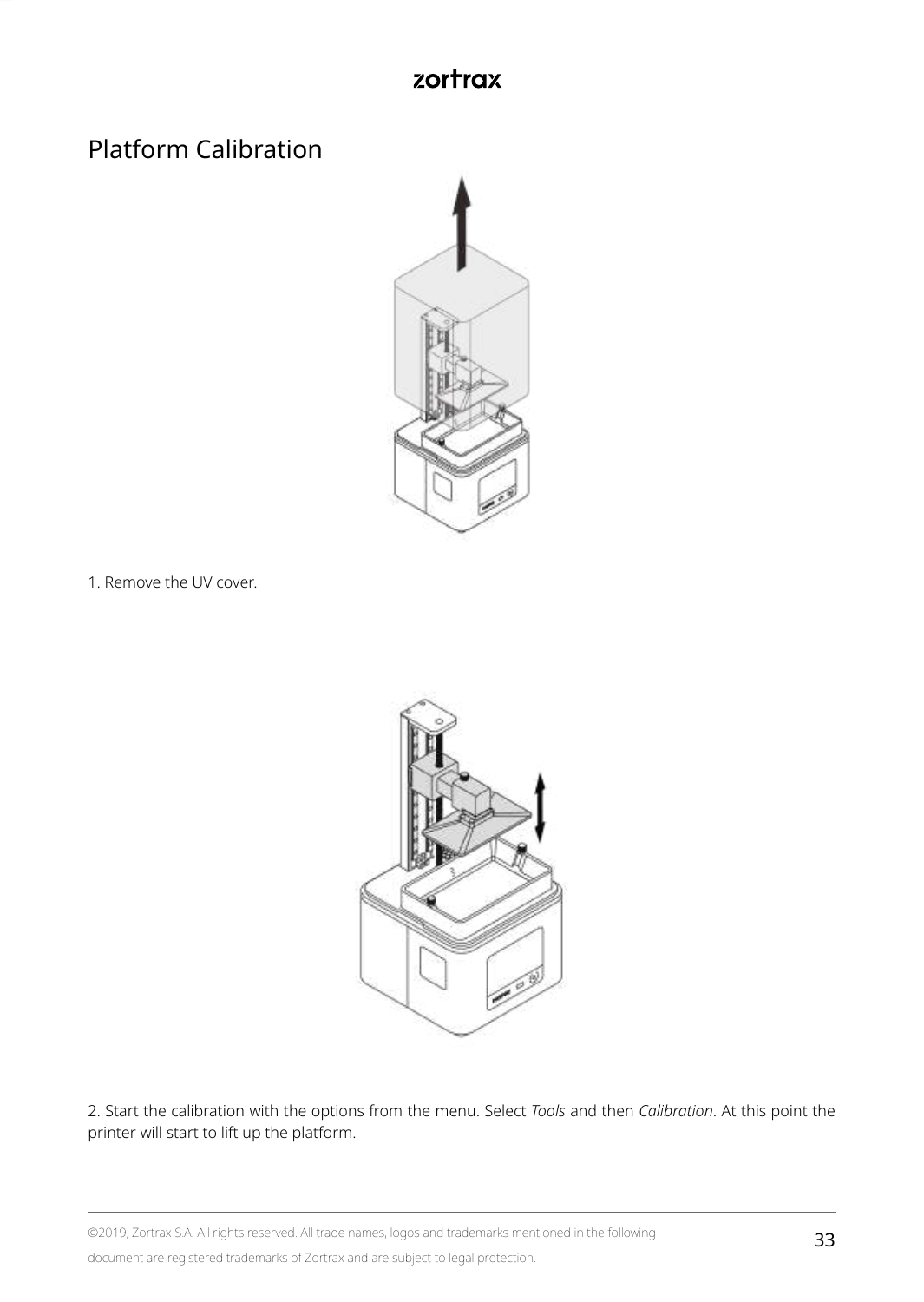

3. Pour a small amount of resin into the tank so that there is a thin layer of resin on the FEP film. Tap *Next*  to confirm.



4. Loosen the platform screw with an Allen key. Tap *Next* to continue.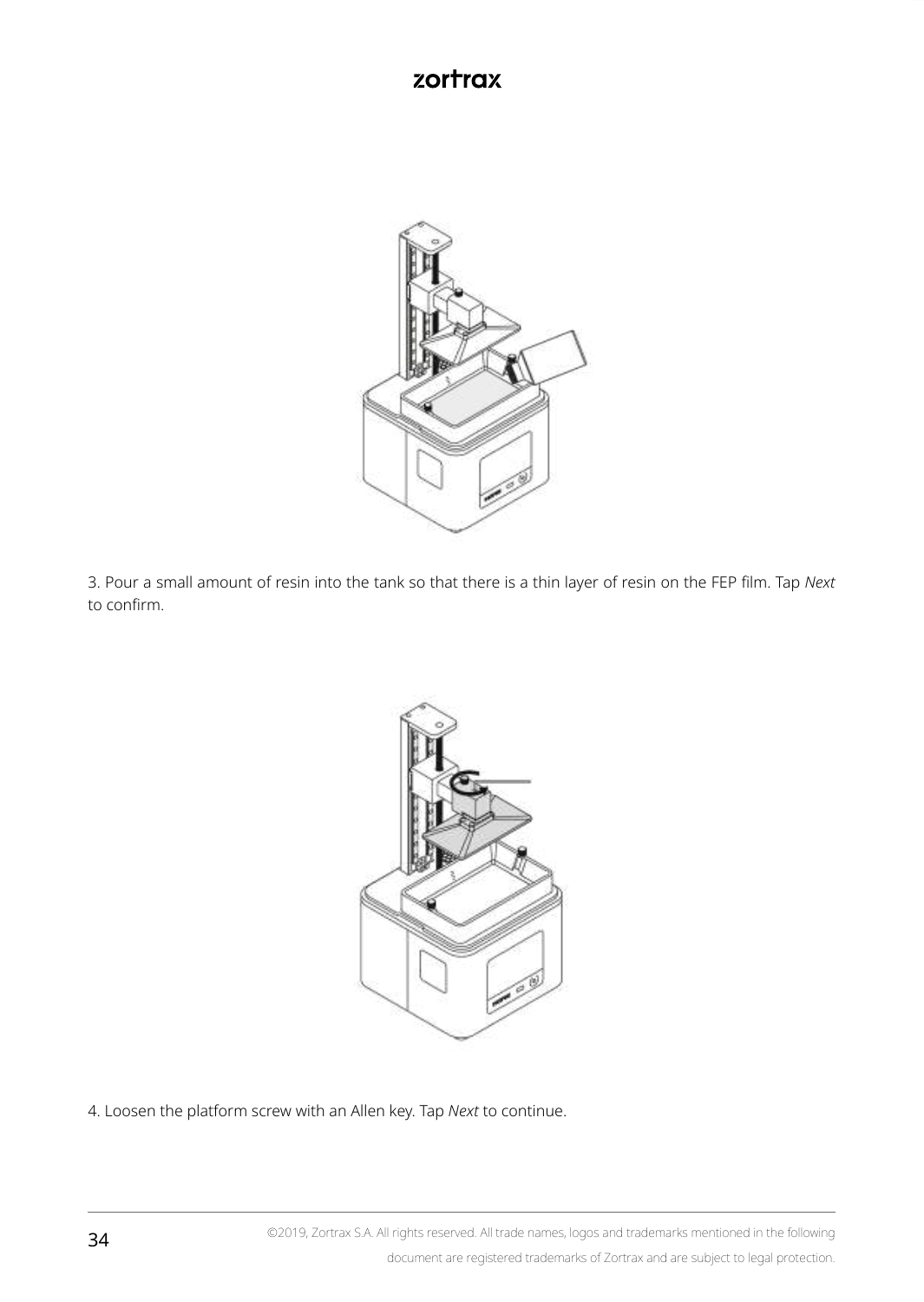

5. Lower the platform by pressing the Z Axis block. Tap *Next* to continue.



6. Hold the platform block in the places indicated in the graphic and tighten the platform screw. Make sure that the platform properly adheres to the LCD screen.

©2019, Zortrax S.A. All rights reserved. All trade names, logos and trademarks mentioned in the following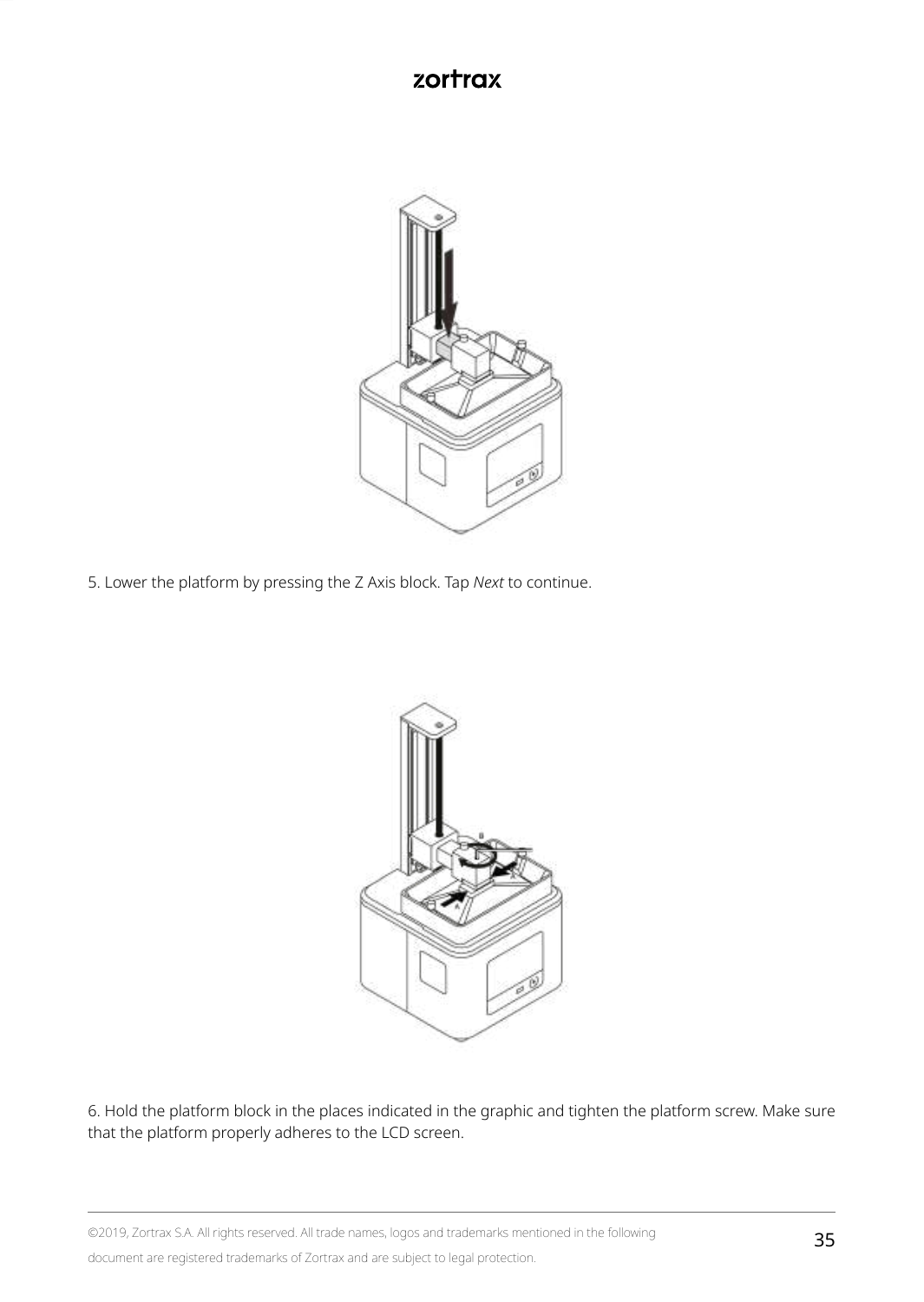

7. Once you finish the platform calibration, tap *Next* to calibrate the platform offset. This procedure ensures that the platform will be placed at the correct distance from the LCD screen during the printing process.



8. Install the UV cover back on the printer once all procedures are finished.

©2019, Zortrax S.A. All rights reserved. All trade names, logos and trademarks mentioned in the following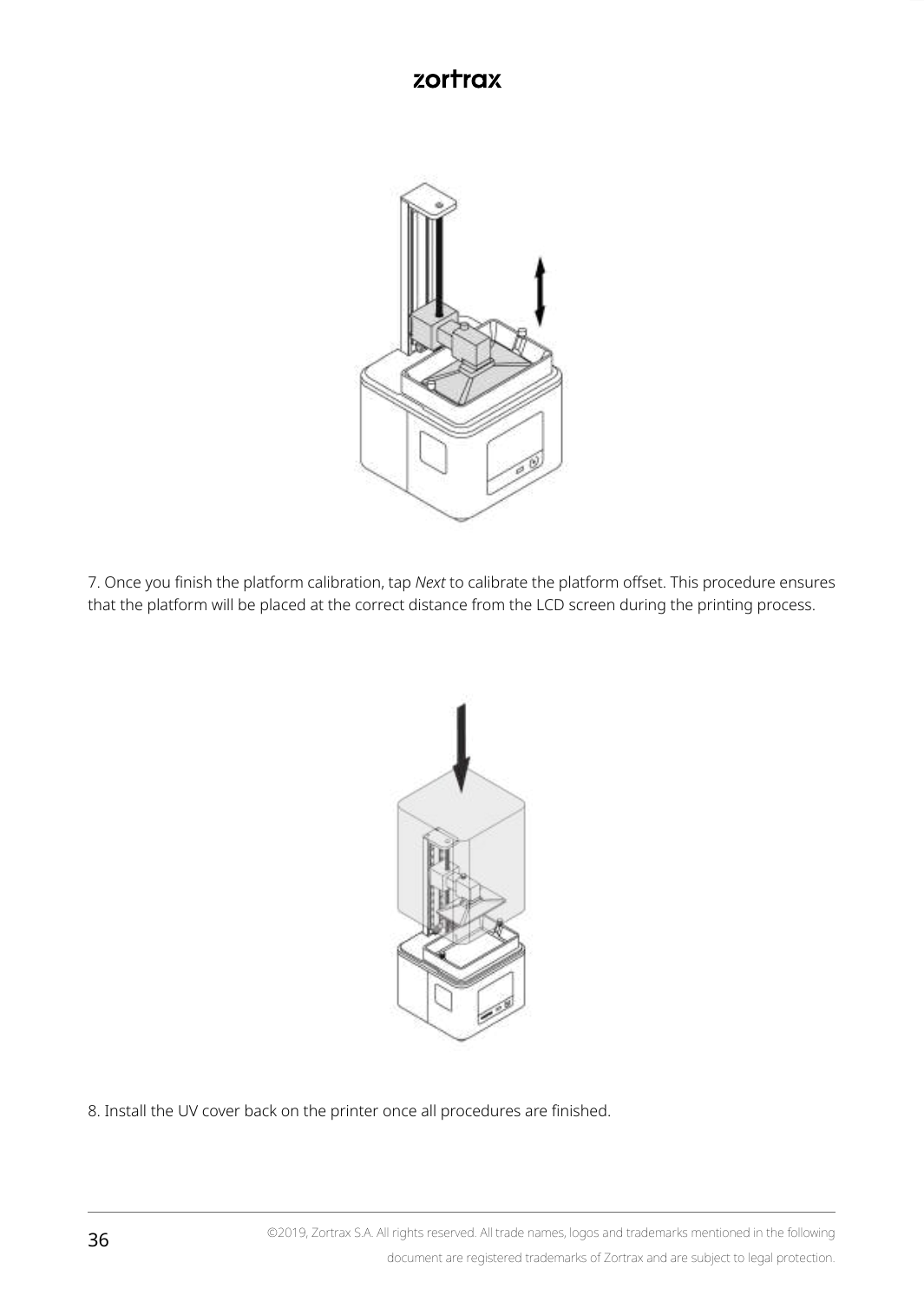# <span id="page-36-0"></span>Z-SUITE Installation

The latest Z-SUITE update can be found in the *Downloads* section at: [https://support.](https://support.zortrax.com) [zortrax.com.](https://support.zortrax.com) To download and install Z-SUITE, you can enter the serial number of your printer or your email address. This number can be found in the printer's menu: *Settings* -> *About Printer*, and on the nameplate at the back of the printer.

Remember to update Z-SUITE regularly. All updates are available at: [https://support.](https://support.zortrax.com/downloads/) [zortrax.com/downloads/](https://support.zortrax.com/downloads/).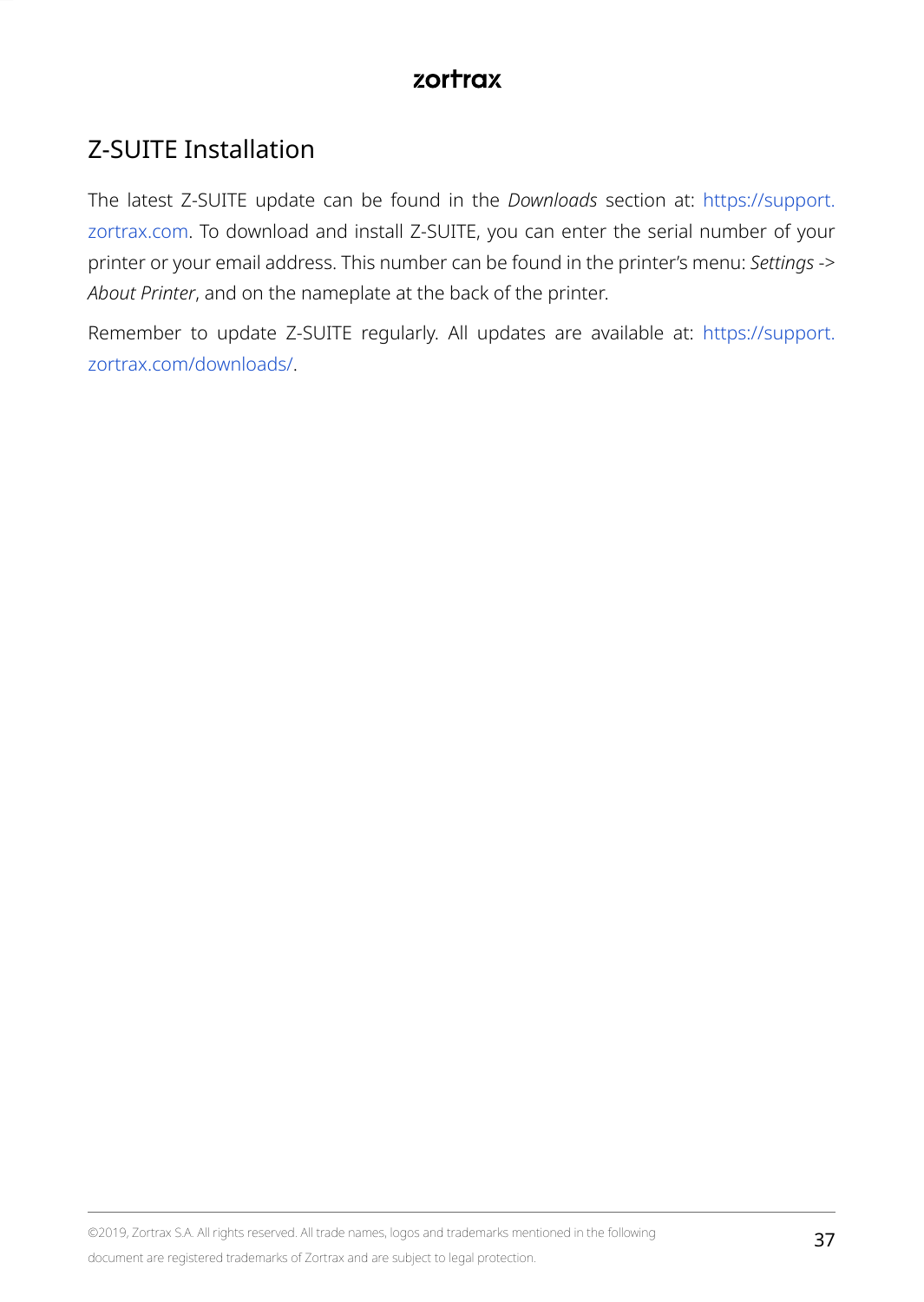# <span id="page-37-0"></span>How to Start, Remove and Post-Process a Print

#### Caution

Wear gloves and glasses during all procedures.

Prepare paper towels and keep them in your workplace for wiping up liquids.

#### Note

Printing and post-processing waste, including empty bottles, failed prints, supports, rafts as well as paper towels with resin residues should be put in the UV Station or in any source of UV light before disposal. Uncured resin has to be disposed of in accordance with national and local regulations concerning hazardous waste.

Detailed information regarding usage and waste disposal of the liquid detergent utilized to clean 3D prints should be found in the SDS delivered by the producer of the liquid.



1. Remove the UV cover. If you haven't calibrated the platform during the set-up of the printer, carry out this procedure now.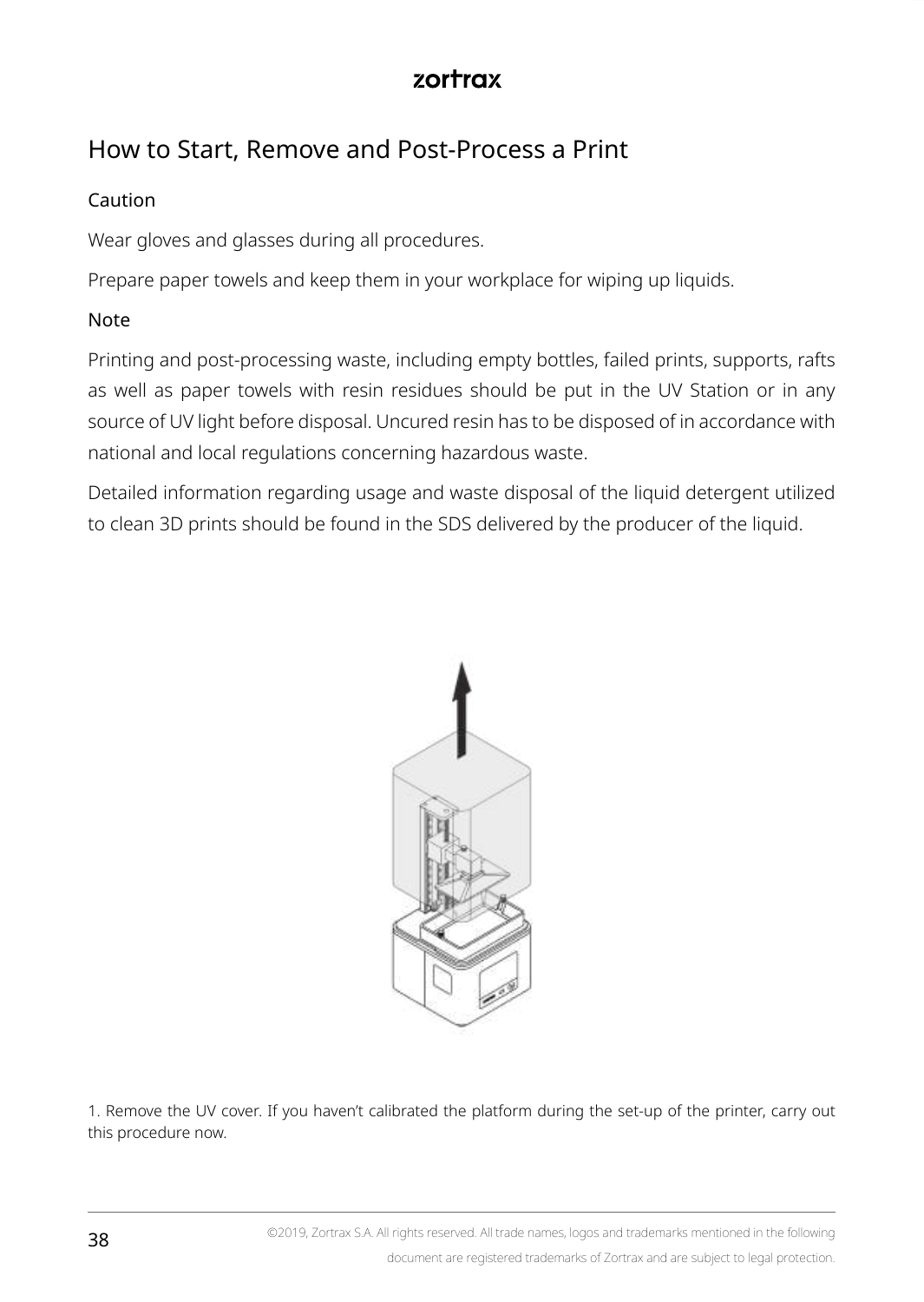

2. Fill the tank with resin. The resin level must fit the MIN and MAX marks. Install the UV cover back on the printer. Select the resin level on the diagram visible on the screen.



3. Transfer the file from Z-SUITE to the printer (via Wi-Fi/Ethernet or using the USB drive) and start the printing process.

©2019, Zortrax S.A. All rights reserved. All trade names, logos and trademarks mentioned in the following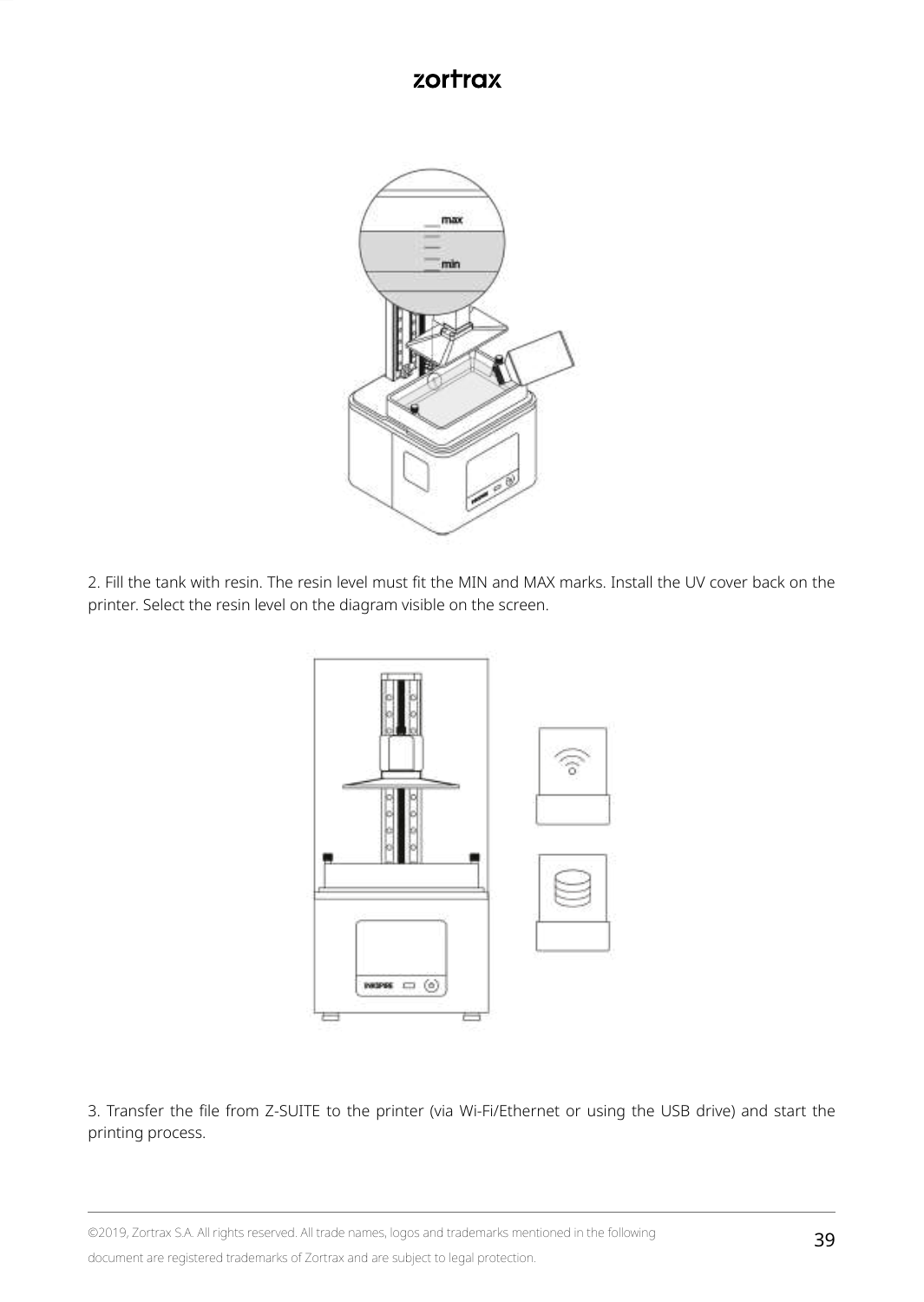

4. Once the printing process is finished, wait until the resin fully drains off of the model. Remove the UV cover. \*Depending on the size and geometry of the model, you can use the platform rotating jig from the Starter Kit to save more liquid resin.



5. Wipe the top and edges of the platform with a paper towel and unscrew the platform screw (A). Remove the platform (B). Be careful not to spill the liquid resin on the printer and its surroundings. Install the UV cover on the printer.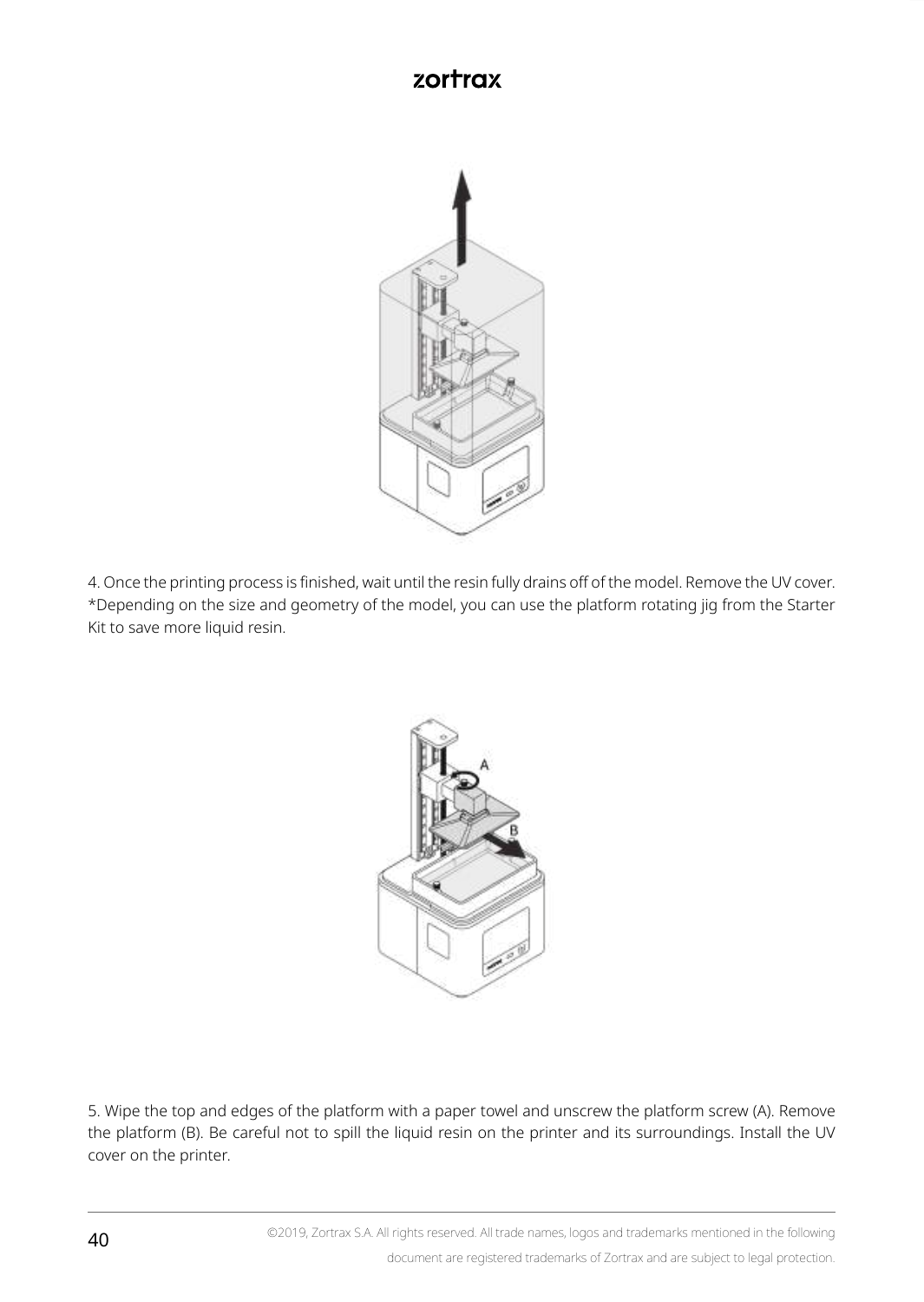

6. Immediately put the platform with the model in the Ultrasonic Cleaner. The model cannot be exposed to the UV light. Turn on the device. Cleaning time depends on the size of the model, but it shouldn't exceed three minutes. Longer cleaning time causes the liquid to heat up.



7. Turn off the Ultrasonic Cleaner and remove the platform with the model.

©2019, Zortrax S.A. All rights reserved. All trade names, logos and trademarks mentioned in the following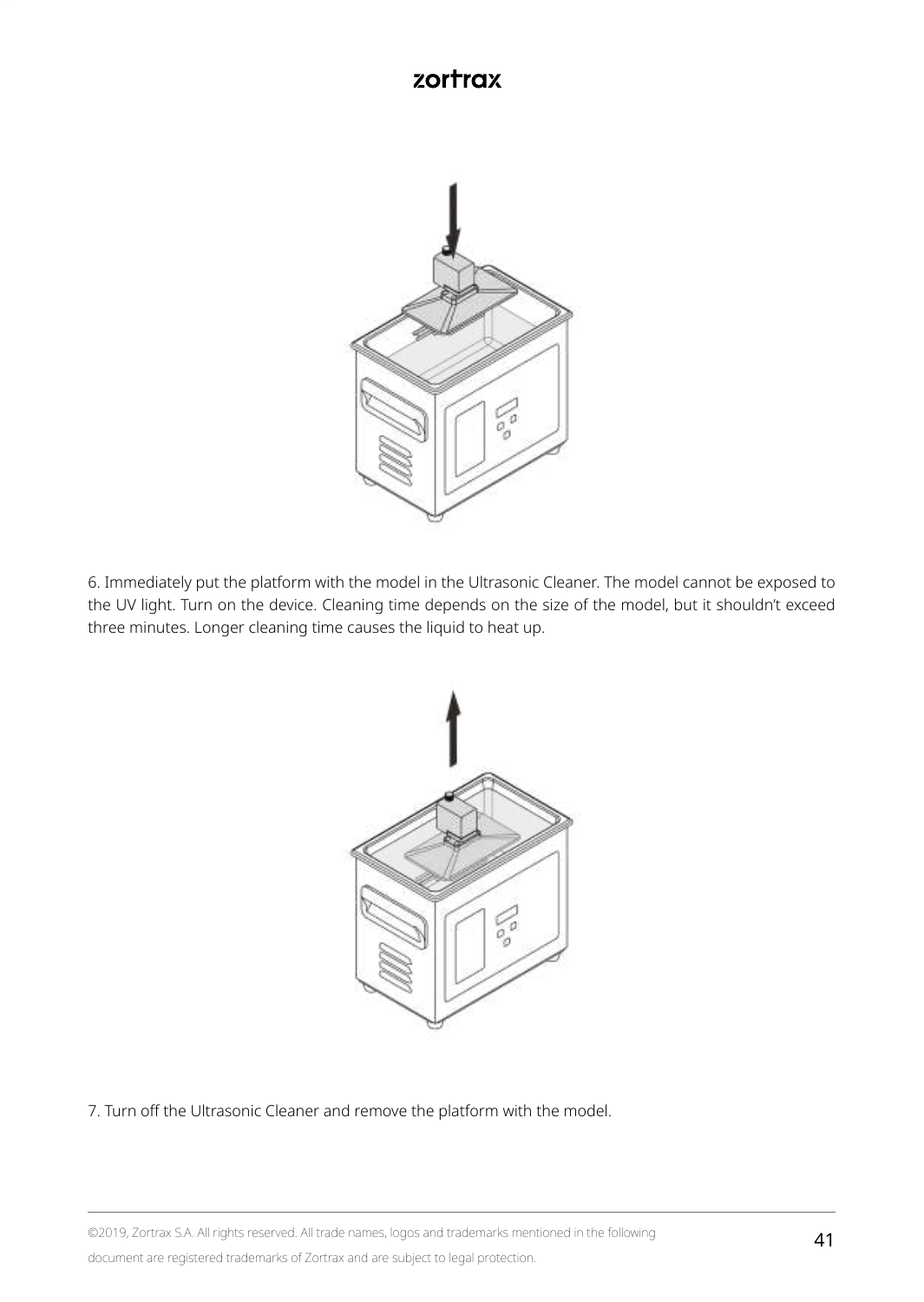

8. Leave the platform with the model to air dry and ensure that the model isn't exposed to the UV light until it's completely dry. You can use compressed air for better and faster drying. Next, remove the model from the platform by hand or use a spatula. If you have problems with removing the print, use a cutting knife.



9. Remove the raft and support structures from the model.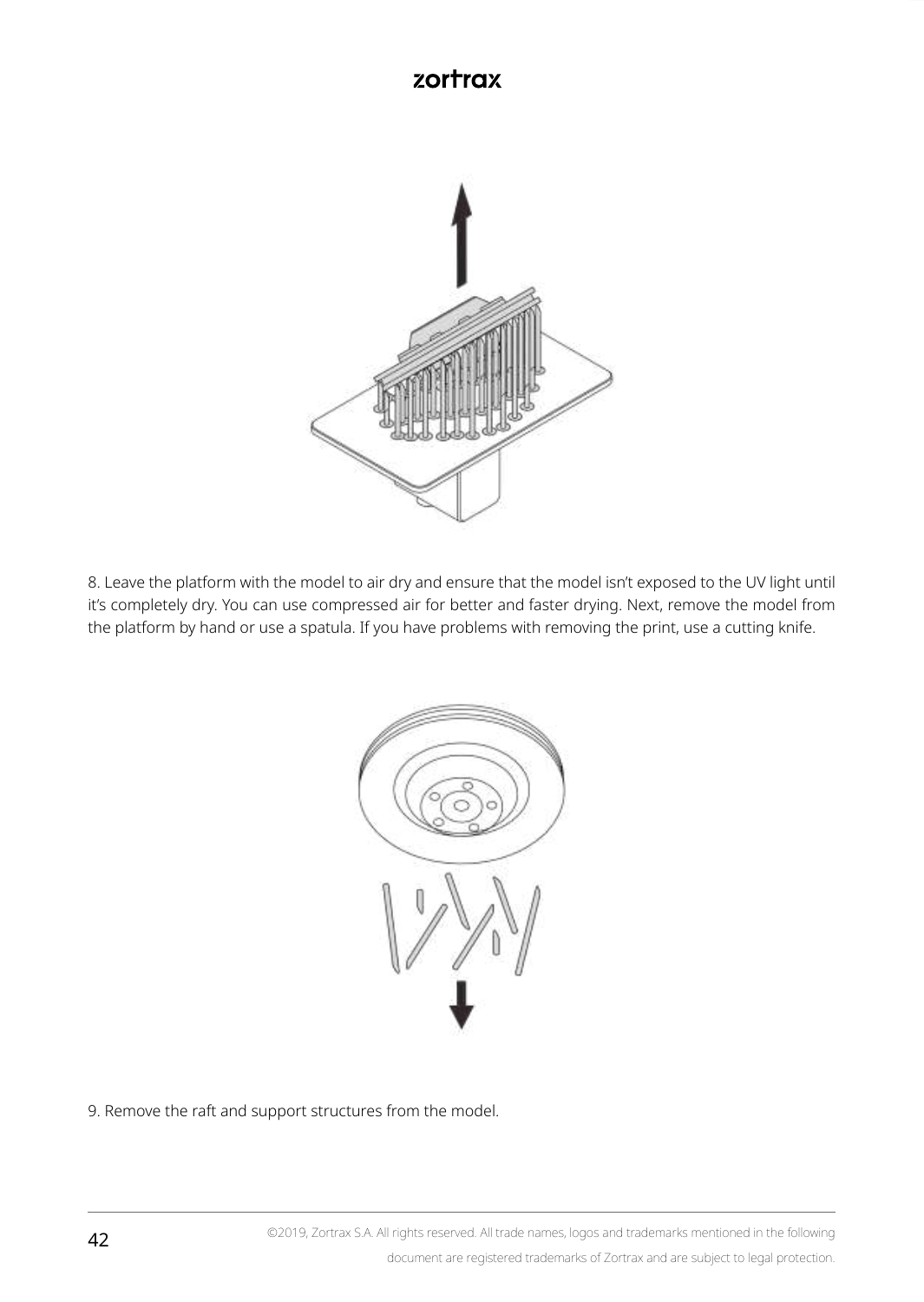

10. Put the model in the UV Station or in any source of UV light (e.g. direct sunlight). \*Depending on the type of resin you've used for printing, this step is optional.



11. Unscrew the two screws that secure the resin tank and remove them (A). Next, remove the resin tank (B). Be careful not to spill the resin.

©2019, Zortrax S.A. All rights reserved. All trade names, logos and trademarks mentioned in the following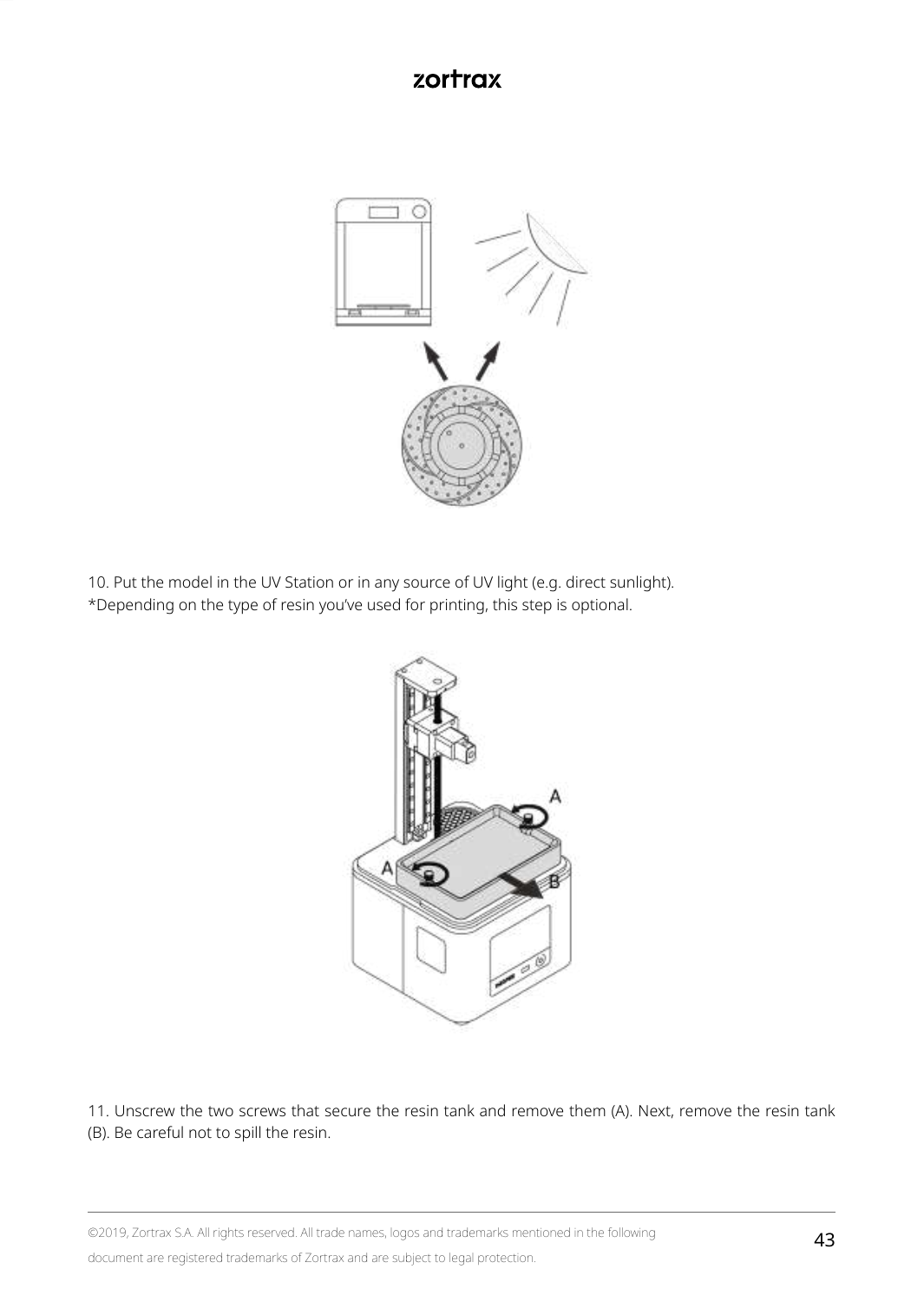

12. Insert the resin filter into the silicone funnel and put them together in the bottle with resin. Pour the resin left in the tank through the filter and funnel. If it's necessary, use a plastic spatula.

NOTE! It is advisable to filter the already used resin after each print. Mix it with the fresh resin to make sure that there are no cured remains in the liquid, as they could have a negative influence on the quality of the next print. Mixing used and fresh resin also helps to extend the resin lifespan.



13. Clean the resin tank with a paper towel. You can also use 99% isopropyl alcohol for that purpose.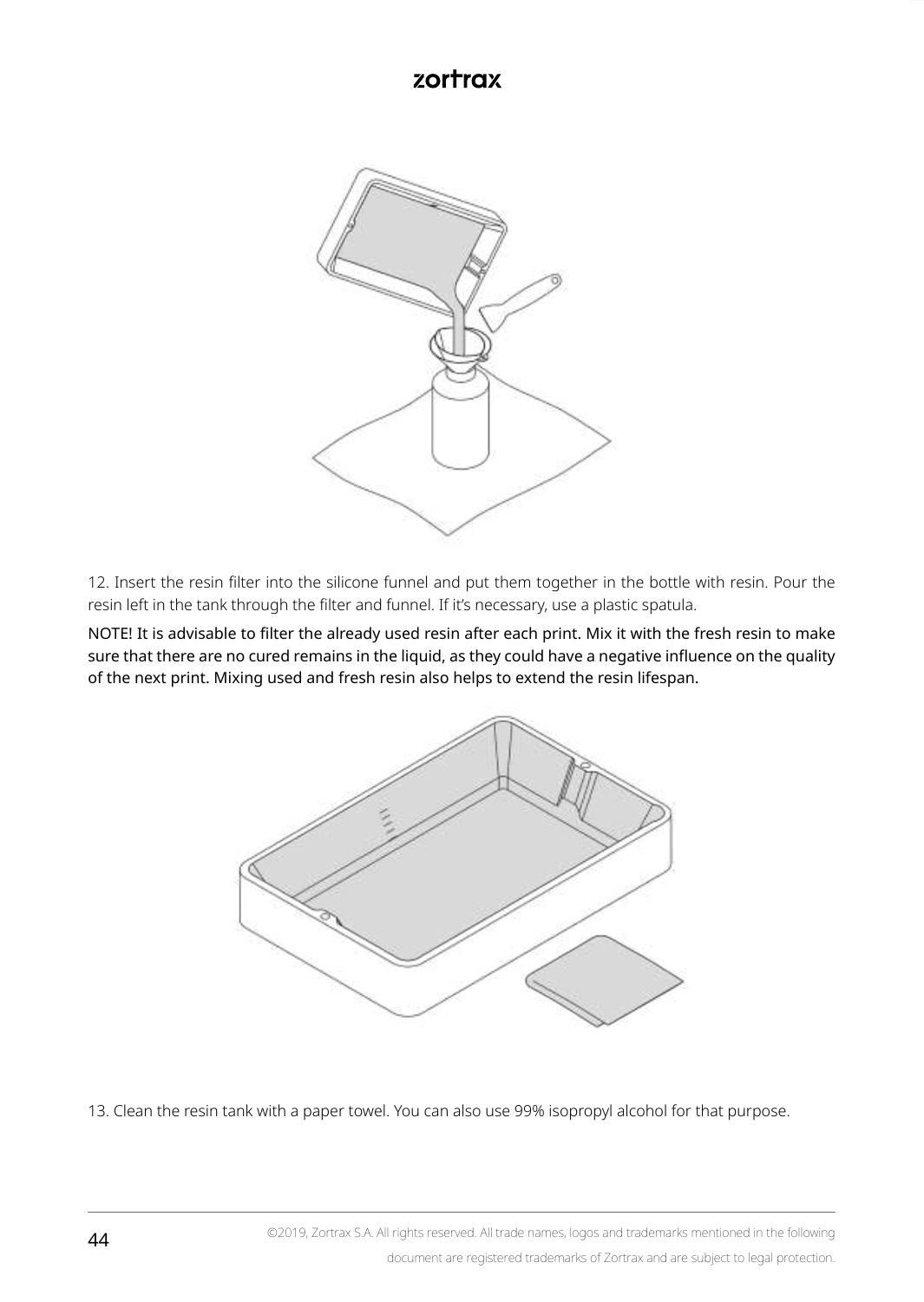

14. Clean the LCD screen and the outside of the FEP film with a soft cloth. Install the resin tank back in its place (A) and secure it with the two screws (B).



15. Clean the platform surface with a spatula to remove the residues of cured resin. Next, put the platform in the Ultrasonic Cleaner and turn on the device for about 30-60 seconds.

©2019, Zortrax S.A. All rights reserved. All trade names, logos and trademarks mentioned in the following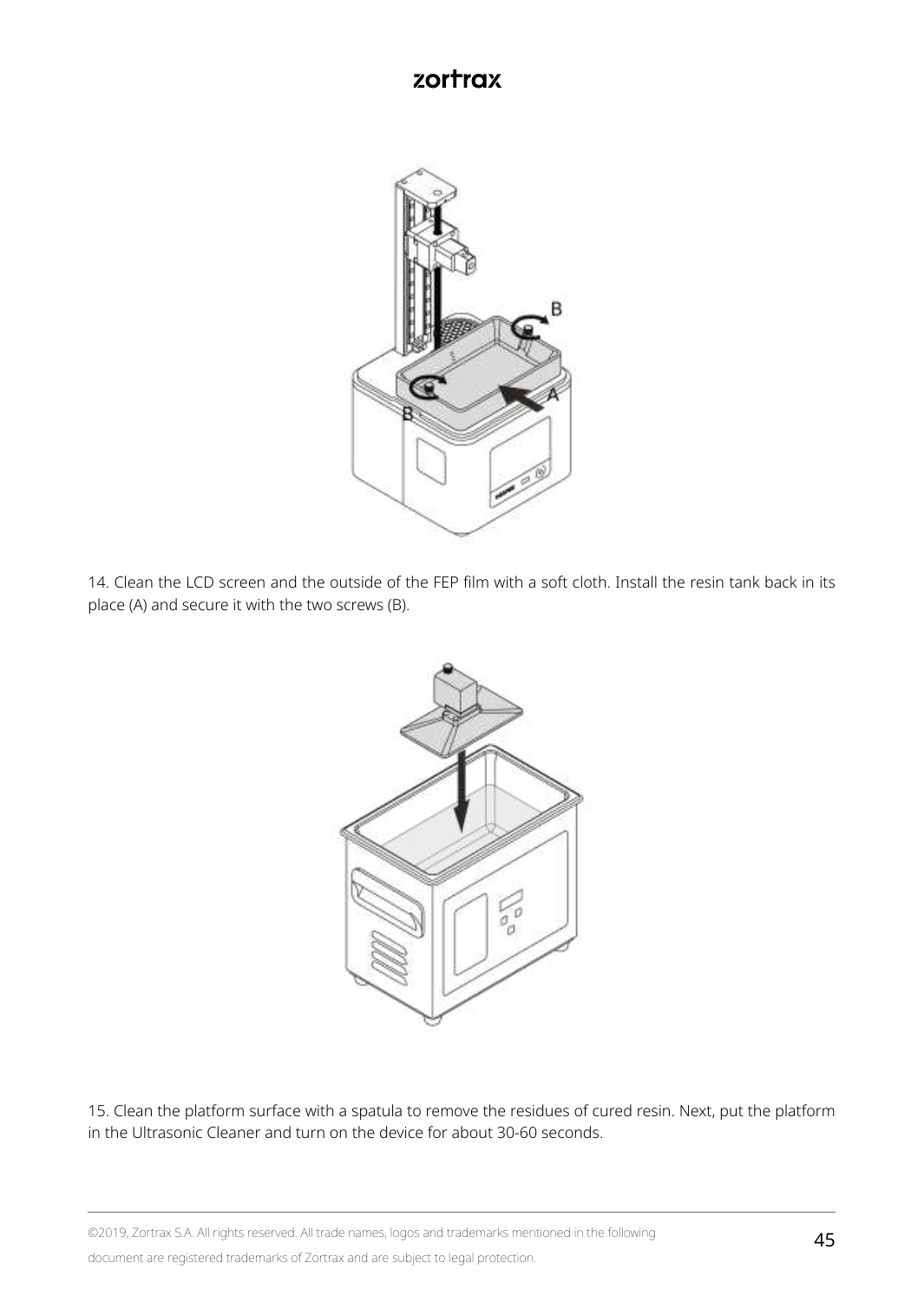<span id="page-45-0"></span>

16. Turn off the Ultrasonic Cleaner, remove the platform and leave it to air dry. Once the platform is dry, install it back in the printer (A) and secure it with the screw (B).

# Available Materials

The complete offer of materials is available at: [https://zortrax.com/resins/.](https://zortrax.com/resins/)

*Material Technical Data Sheets* and *Safety Data Sheets* can be found on the same website.

When 3D printing with the Zortrax Inkspire, the Manufacturer recommends using Zortrax certified materials to acquire the best possible quality of prints.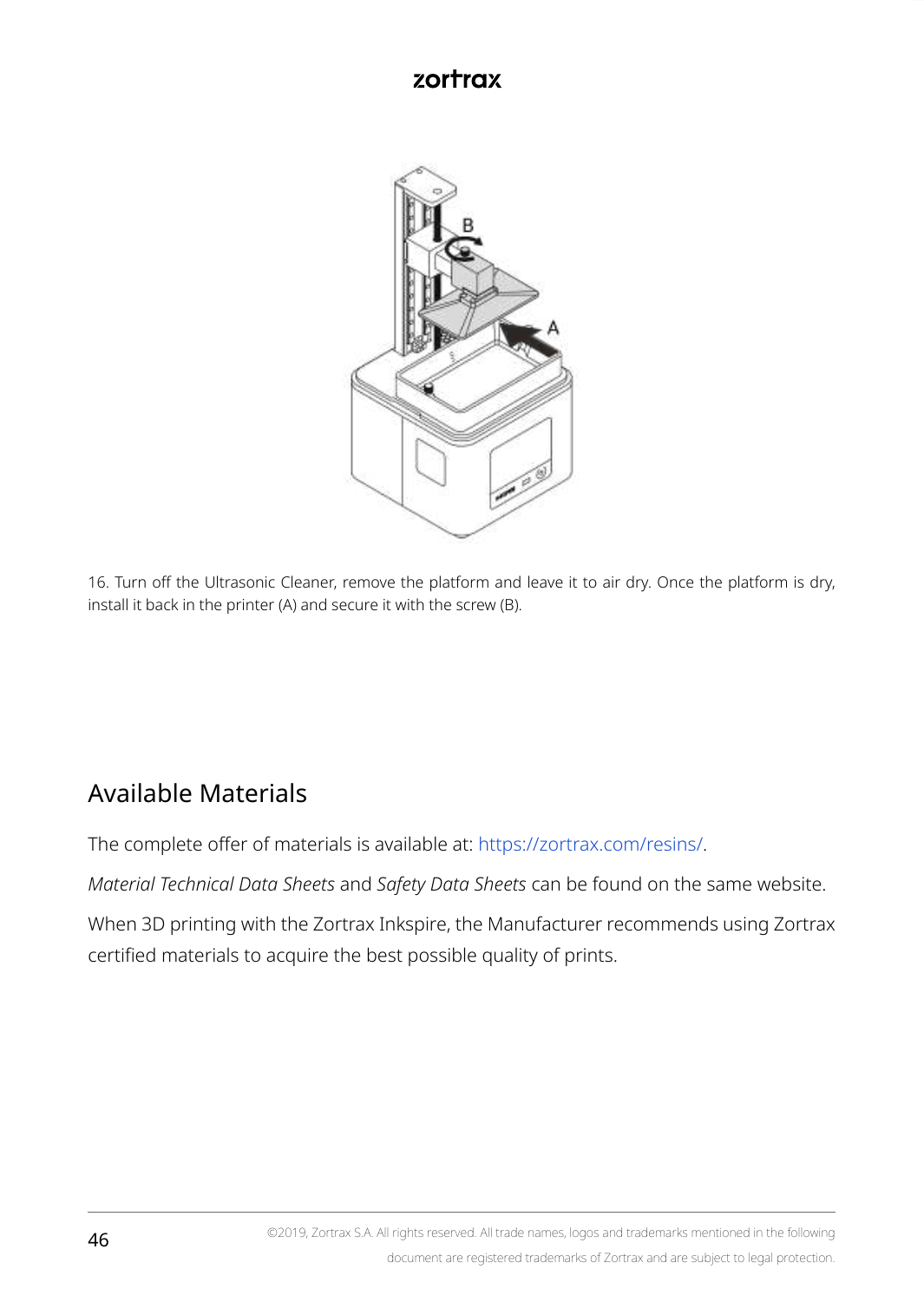# <span id="page-46-0"></span>Basic Maintenance and Service Work

Maintenance work should be regular in order to keep the printer in good condition and achieve high quality prints every time. Some parts require maintenance before each print and some every few hundred working hours. All maintenance activities do not take much time and are not complicated. Before commencing any repair, it is important to turn off the printer and let it cool down. Remember to always wear gloves and glasses.

The printer is delivered with a full set of tools needed to carry out maintenance service work.

The following tables present maintenance and repair guidelines connected with each section of the Zortrax Inkspire, together with specific check points, necessary activities and their frequency.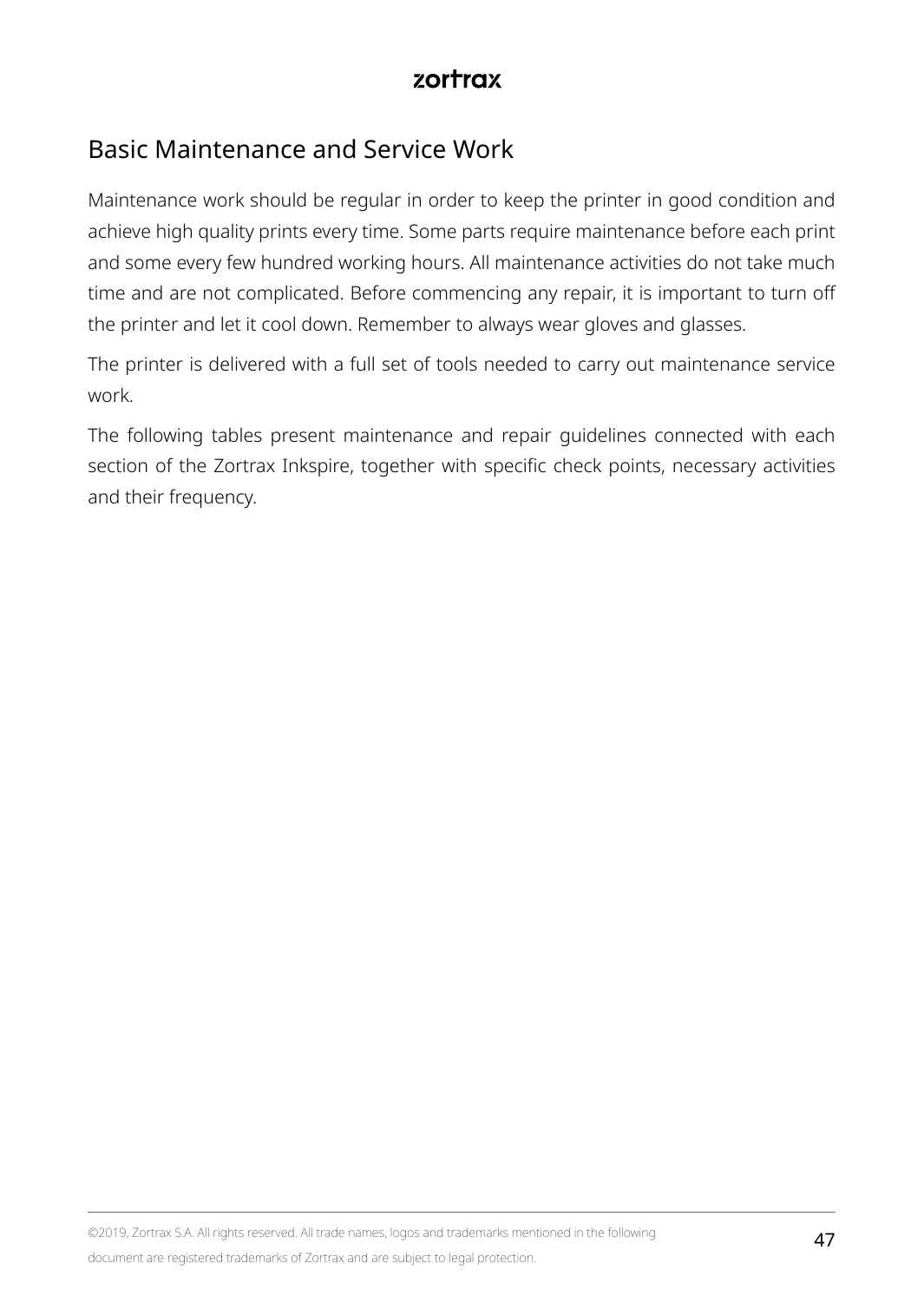



| Activity                                                                                       | Frequency                                     | Solutions to the problems                                                                                              | Necessary accessories                     |
|------------------------------------------------------------------------------------------------|-----------------------------------------------|------------------------------------------------------------------------------------------------------------------------|-------------------------------------------|
| Cleaning the machine,<br>its interior and sur-<br>roundings                                    | Before each<br>printing<br>process            | Remove dust and drops of resin<br>from the machine with paper<br>towels. If it's necessary, use IPA.                   | -paper towels,<br>-IPA.<br>-safety gloves |
| Checking the degree of<br>wear of the carbon fil-<br>ter and if it's necessary,<br>cleaning it | Every 500<br>working<br>hours                 |                                                                                                                        |                                           |
| Replacing the filter                                                                           | Every 3-4<br>months                           | The filter is installed in the back<br>right corner of the printer's<br>housing.                                       | -a new filter                             |
| <b>LCD</b><br>Cleaning<br>the<br>screen                                                        | Every<br>time the<br>resin tank is<br>removed | Soak a paper towel in IPA and<br>clean the LCD screen.                                                                 | -paper towels,<br>-IPA.<br>-safety gloves |
| Cleaning the UV cover                                                                          | Once a week                                   | Clean the cover from dust using<br>a soft cloth.<br>NOTE! Do not use IPA or chemi-<br>cal detergents for that purpose. | -a soft cloth                             |

NOTE! The LCD screen has a lifespan of about 400 working hours. This period highly depends on the type of resin you use most often. To ensure the highest possible lifespan of the screen, perform regular maintenance, according to the tips indicated in this section of the User Guide.

©2019, Zortrax S.A. All rights reserved. All trade names, logos and trademarks mentioned in the following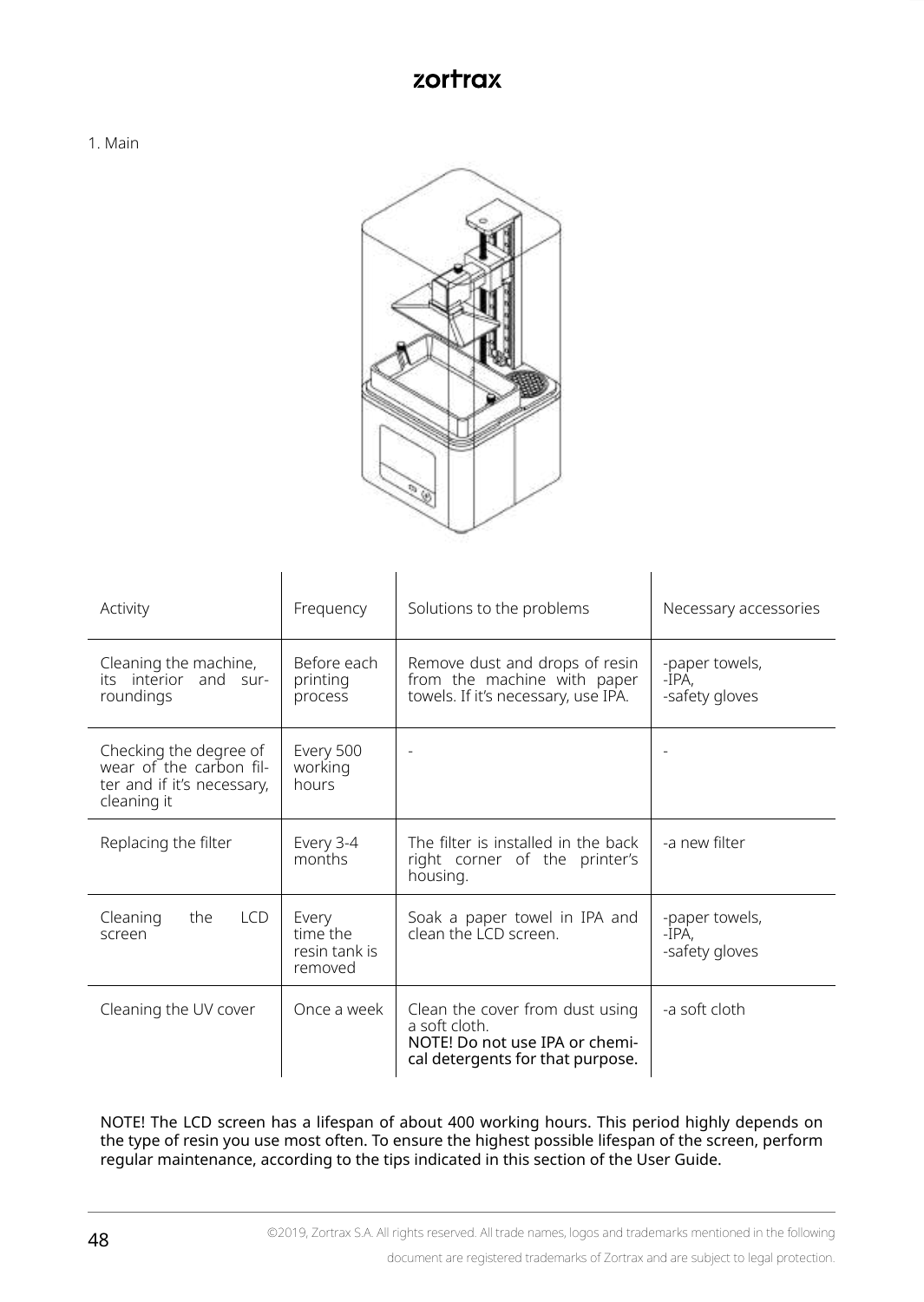2. Resin tank



| Activity                                                            | Frequency                                                                | Solutions to the problems                                                                                                                                                                                       | Necessary accessories                                                                                                                     |
|---------------------------------------------------------------------|--------------------------------------------------------------------------|-----------------------------------------------------------------------------------------------------------------------------------------------------------------------------------------------------------------|-------------------------------------------------------------------------------------------------------------------------------------------|
| Cleaning the underside<br>of the FFP film                           | Every<br>time the<br>resin tank is<br>removed                            | Soak a paper towel in IPA and<br>clean the underside of the FFP<br>film.                                                                                                                                        | -paper towels,<br>-TPA.<br>-safety gloves                                                                                                 |
| Checking if there are<br>residues of cured resin<br>in the tank     | Before each<br>printing<br>process                                       | Use a plastic spatula and slightly<br>mix the resin to check if there are<br>any residues in the liquid.                                                                                                        | -a plastic spatula,<br>-safety gloves                                                                                                     |
| Checking if there are<br>residues of cured resin<br>on the FFP film | Before each<br>printing<br>process                                       | Empty the resin tank. If there are<br>any residues of cured resin on<br>the FEP film, remove them using<br>a plastic spatula.                                                                                   | -a plastic spatula.<br>-safety gloves                                                                                                     |
| Emptying and cleaning<br>the resin tank                             | Every time<br>the resin<br>type<br>or color is<br>changed                | Insert the resin filter into the sil-<br>icone funnel and pour the resin<br>left in the tank into the bottle.<br>Follow the instructions in the<br>manual: https://support.zortrax.<br>com/resin-tank-cleaning/ | -resin filter.<br>-silicone funnel.<br>-bottle of resin.<br>-paper towels.<br>-a plastic spatula,<br>-Ultrasonic<br>Cleaner<br>(optional) |
| Replacing the FEP film                                              | Once the<br>FFP film<br>becomes<br>bent, de-<br>formed, or<br>perforated | Follow the instructions in the<br>manual: https://support.zortrax.<br>com/fep-film-replacement/                                                                                                                 | -a new FEP film.<br>-a screwdriver.<br>-paper towels,<br>-TPA.<br>-safety gloves                                                          |

©2019, Zortrax S.A. All rights reserved. All trade names, logos and trademarks mentioned in the following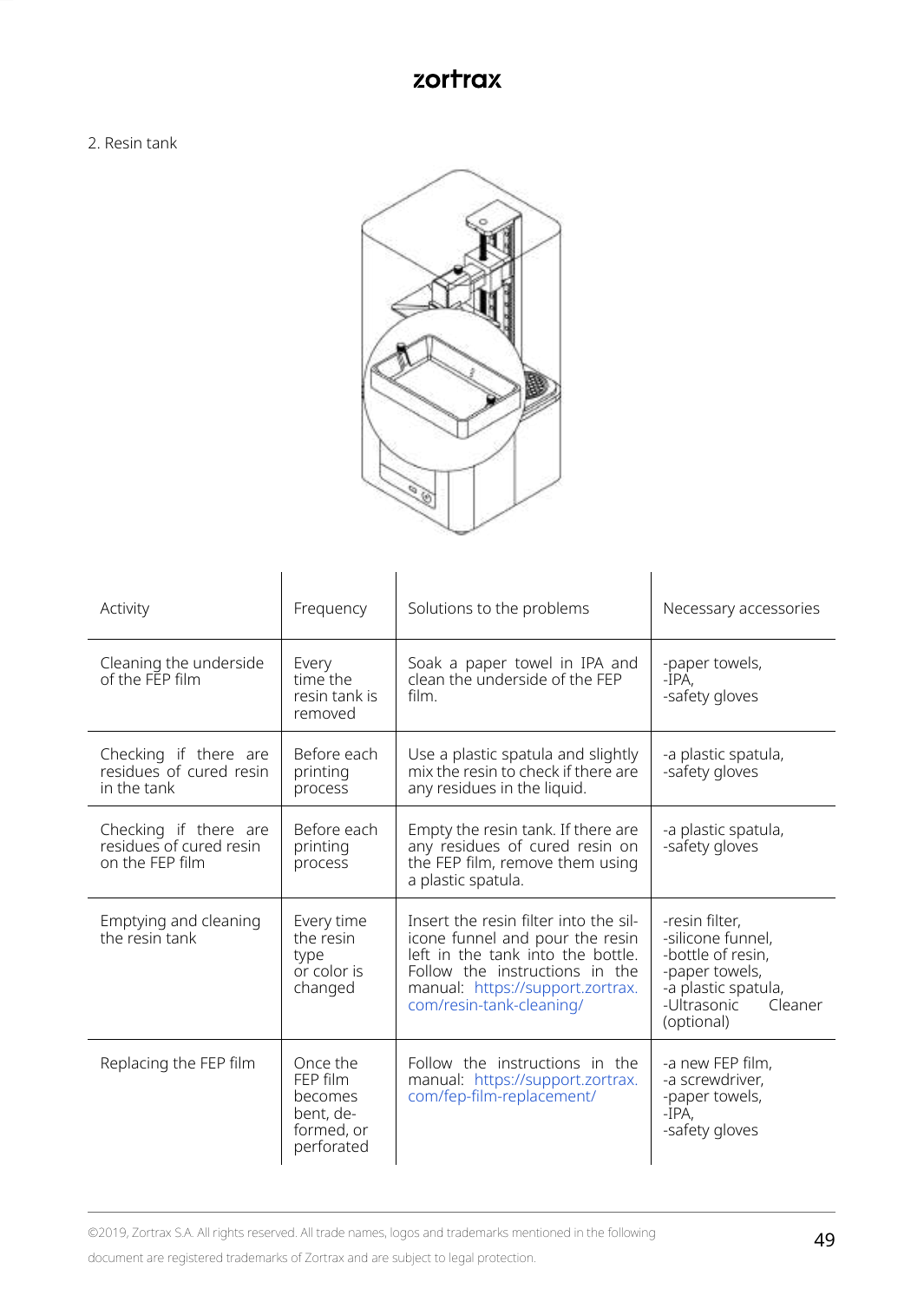3. Platform



| Activity              | Frequency                                                                             | Solutions to the problems                                                                                                                                                                                                                  | Necessary accessories                                            |
|-----------------------|---------------------------------------------------------------------------------------|--------------------------------------------------------------------------------------------------------------------------------------------------------------------------------------------------------------------------------------------|------------------------------------------------------------------|
| Cleaning the platform | Before each<br>printing<br>process                                                    | Cured resin should be removed<br>using a spatula. Liquid resin<br>should be removed using a pa-<br>per towel.                                                                                                                              | -spatula,<br>-paper towels,<br>-Ultrasonic Cleaner<br>(optional) |
| Calibration           | After each<br>failed print<br>or<br>after three<br>completed<br>printing<br>processes | Adjust the platform's position<br>and tighten the platform screw.<br>The platform has to properly<br>adhere to the LCD screen. Follow<br>the instructions in the manual:<br>https://support.zortrax.com/<br>platform-calibration-inkspire/ |                                                                  |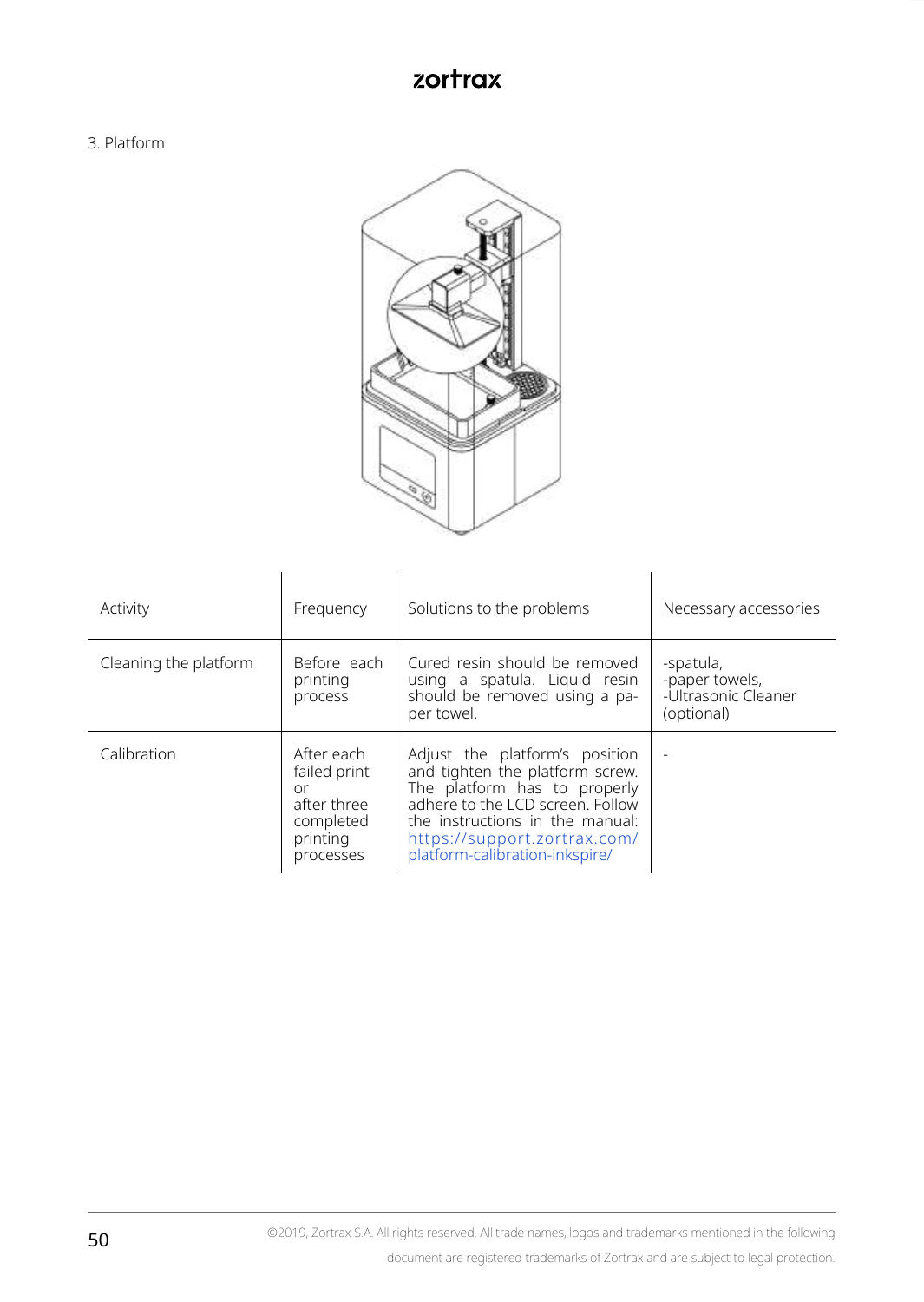# <span id="page-50-0"></span>Support and Troubleshooting

In order to ensure safety of every 3D printer's user, the Manufacturer provides various support while identifying and solving technical problems independently.

In case of difficulties with operating a Zortrax 3D printer, at first you should seek guidance in this User Guide, check the manuals available at: <http://support.zortrax.com/>, or consult our technical specialists through the Support Form available at: [http://support.zortrax.](http://support.zortrax.com/support-form/) [com/support-form/.](http://support.zortrax.com/support-form/)

The most common problems are listed below along with the list of possible solutions.

#### The print does not adhere to the platform during the printing process:

- 1. Make sure that the model has been designed properly and its mesh does not contain any errors.
- 2. Make sure that you chose an appropriate printing profile when preparing the file in Z-SUITE, that is, the print settings match the type of used resin. If the profile is correct, increase the *Layer Exposure Time* in Z-SUITE or in the printer's menu during the printing process.
- 3. Make sure that both the platform and the FEP film are clean, that is, there are no residues of cured resin on them. Filter the already used resin and mix it with the fresh resin to make sure that there are no cured remains in the liquid.
- 4. Carry out platform calibration again.
- 5. Prepare a sheet of sandpaper (grit >160) and put it on a flat surface. Place the platform on the paper and smooth its surface in a circular motion.
- 6. Check if the FEP film is not bent, deformed, or perforated. Replace the FEP film if you notice such defects.
- 7. Contact the Support Center at:<http://support.zortrax.com/support-form>.

#### The print delaminates or it does not adhere to the support structures:

1. Make sure that the model has been designed properly and its mesh does not contain any errors.

©2019, Zortrax S.A. All rights reserved. All trade names, logos and trademarks mentioned in the following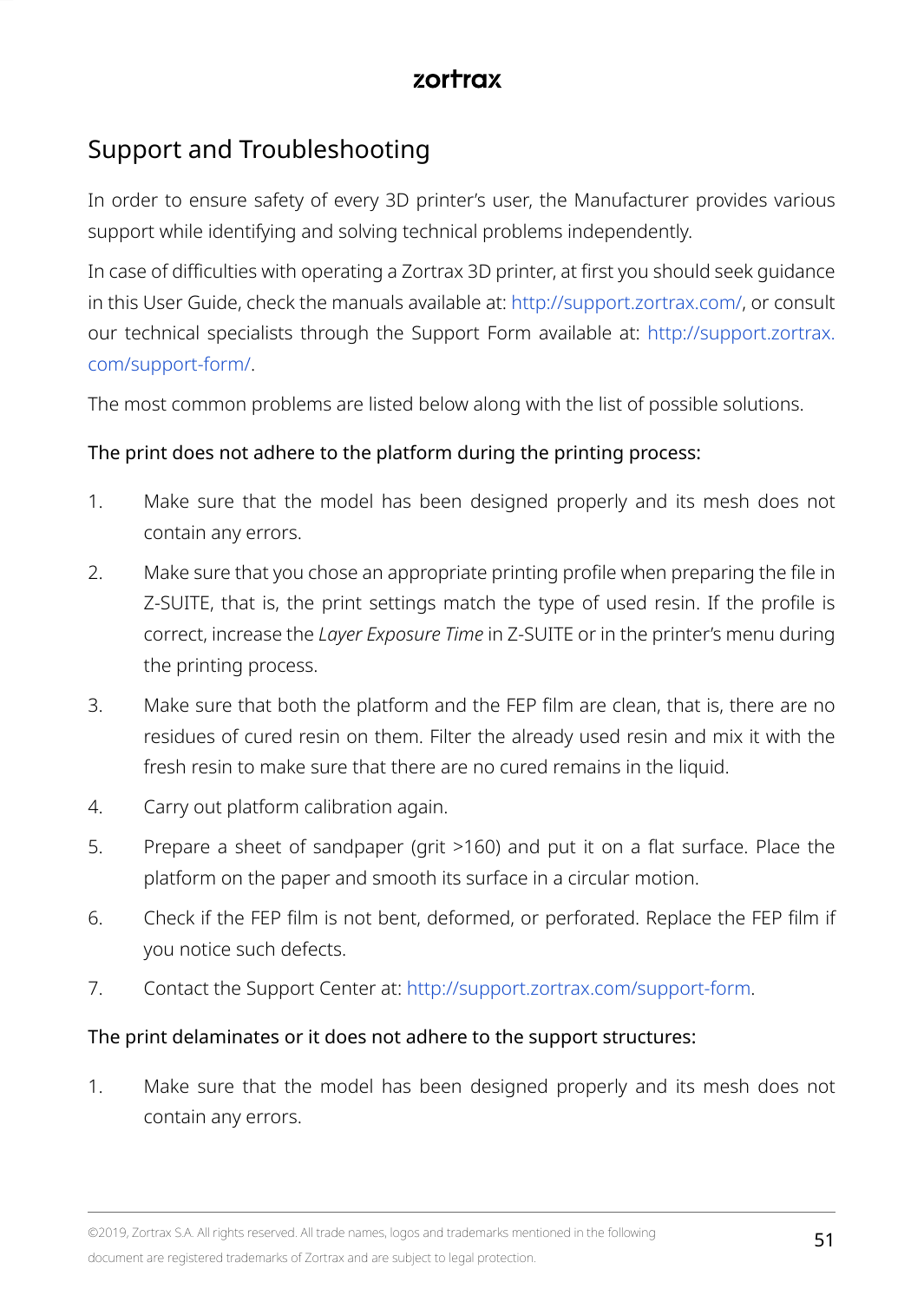- <span id="page-51-0"></span>2. If the support structures have been generated in a different program than Z-SUITE, make sure that the model's mesh is fixed.
- 3. Make sure that the print has been properly prepared in Z-SUITE, that is, its big and flat surfaces have been arranged at an angle. Each layer that will be parallel to the platform has to be as small as possible to be printed successfully.
- 4. Make sure that while preparing the file in Z-SUITE you chose an appropriate printing profile, that is, the print settings match the type of used resin. If the profile is correct, enable *Additional support exposure time* option and decrease the *Platform lift speed* in the Advanced settings menu.
- 5. Check if the FEP film is not bent, deformed, or perforated. Replace the FEP film if you notice such defects.
- 6. Contact the Support Center at:<http://support.zortrax.com/support-form>.

## Error Messages

Whenever there is a technical issue caused by a hardware failure, negligence or inappropriate use of Zortrax printers, the firmware immediately displays an error message on the screen. The following list explains all error messages and provides potential causes and suggested solutions.

| Error Message                                              | Potential Cause                        | Suggested Solution                                                                                                                                                                            |
|------------------------------------------------------------|----------------------------------------|-----------------------------------------------------------------------------------------------------------------------------------------------------------------------------------------------|
| #1 LCD screen not con-<br>nected                           | LCD screen control system<br>error     | Check if the the HDMI and LCD cables<br>are connected. If the problem reoccurs,<br>contact Zortrax Support Center through<br>the support form: https://support.zor-<br>trax.com/support-form/ |
| #3 Unable to continue<br>printing                          | Control board communica-<br>tion error | Contact Zortrax Support Center through<br>the support form: https://support.zor-<br>trax.com/support-form/                                                                                    |
| #4 Communication issue<br>with LCD screen (HDMI<br>signal) | LCD screen control system<br>error     | Check if the the HDMI and LCD cables<br>are connected. If the problem reoccurs,<br>contact Zortrax Support Center through<br>the support form: https://support.zor-<br>trax.com/support-form/ |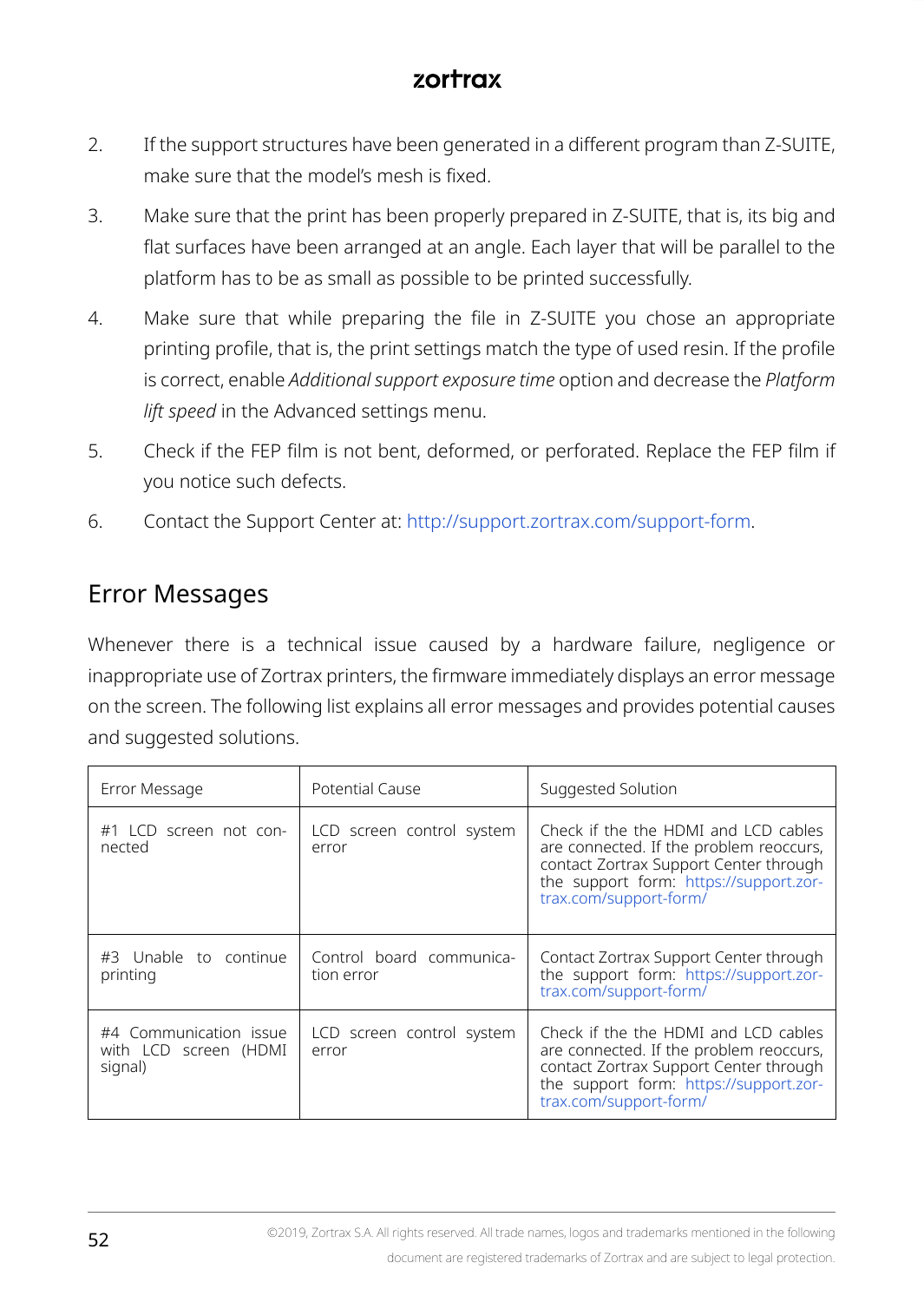| #5 Wrong lamp temper-<br>ature                        | Temperature of the UV lamp<br>is too high. The cooling fan<br>may be faulty | Contact Zortrax Support Center through<br>the support form: https://support.zor-<br>trax.com/support-form/                                                                                                                                                    |
|-------------------------------------------------------|-----------------------------------------------------------------------------|---------------------------------------------------------------------------------------------------------------------------------------------------------------------------------------------------------------------------------------------------------------|
| #6 An unexpected error<br>occurred                    | An unexpected error has<br>occurred in the application                      | Contact Zortrax Support Center through<br>the support form: https://support.zor-<br>trax.com/support-form/                                                                                                                                                    |
| #7 No firmware detected                               | There is no firmware installed<br>in the printer                            | Download the latest firmware update<br>from https://support.zortrax.com/down-<br>loads/. Transfer the update.zar2 file to<br>a USB flash drive. Plug the USB into the<br>port at the front of the printer and select<br>Refresh to start the installation     |
| #8 Unable to communi-<br>cate with control board      | No connection with the con-<br>trol board                                   | Contact Zortrax Support Center through<br>the support form: https://support.zor-<br>trax.com/support-form/                                                                                                                                                    |
| #9 Fan error                                          | The UV lamp fan has failed                                                  | Contact Zortrax Support Center through<br>the support form: https://support.zor-<br>trax.com/support-form/                                                                                                                                                    |
| #10 Communication issue<br>with LCD screen (IC error) | LCD screen control system<br>error                                          | Check if the the HDMI and LCD cables<br>are connected. If the problem reoccurs,<br>contact Zortrax Support Center through<br>the support form: https://support.zor-<br>trax.com/support-form/                                                                 |
| #11 Endstop error                                     | The printer is unable to de-<br>tect the endstop                            | Check if the endstop is functioning prop-<br>erly. Tighten the endstop screw placed<br>on the quideway fixed block.<br>If the problem reoccurs, contact Zortrax<br>Support Center through the support<br>form: https://support.zortrax.com/sup-<br>port-form/ |
| #12 Cannot print this<br>model - it's too tall        | The model exceeds the ac-<br>ceptable dimension in the<br>7 axis            | Prepare the model again in Z-SUITE                                                                                                                                                                                                                            |
| #14 Temperature sensor<br>broken or not connected     | The<br>temperature<br>sensor<br>has failed or may be discon-<br>nected      | Check if the temperature sensor is prop-<br>erly connected. If the problem reoccurs,<br>contact Zortrax Support Center through<br>the support form: https://support.zor-<br>trax.com/support-form/                                                            |
| #15 Cannot update the<br>firmware                     | An error has occurred while<br>updating the firmware                        | Contact Zortrax Support Center through<br>the support form: https://support.zor-<br>trax.com/support-form/                                                                                                                                                    |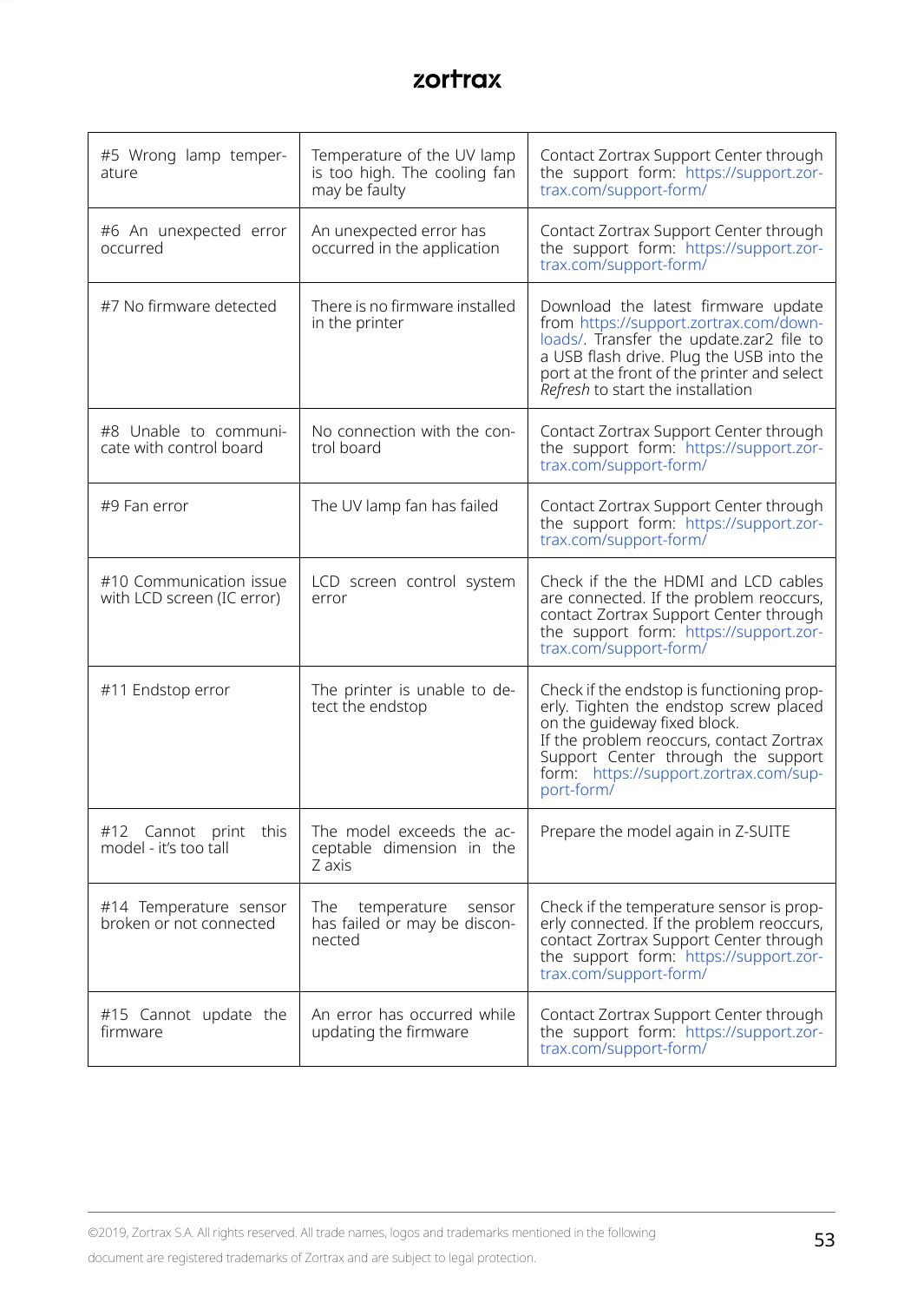| #17 Communication issue<br>with LCD screen (TE signal) | LCD screen control system<br>error | Check if the the HDMI and LCD cables<br>are connected. If the problem reoccurs,<br>contact Zortrax Support Center through<br>the support form: https://support.zor-<br>trax.com/support-form/                                                             |
|--------------------------------------------------------|------------------------------------|-----------------------------------------------------------------------------------------------------------------------------------------------------------------------------------------------------------------------------------------------------------|
| #18 Firmware malfunction                               | Control board error                | Download the latest firmware update<br>from https://support.zortrax.com/down-<br>loads/. Transfer the update.zar2 file to<br>a USB flash drive. Plug the USB into the<br>port at the front of the printer and select<br>Refresh to start the installation |

| If the device begins to operate in an unidentified way, safely unplug<br>the printer from the power supply and immediately contact the<br>Support Center specialists via the support form at: http://support.<br>zortrax.com/support-form/.                            |
|------------------------------------------------------------------------------------------------------------------------------------------------------------------------------------------------------------------------------------------------------------------------|
| While shipping the device to the Manufacturer's technical service,<br>it is important to properly prepare a package. Use the original<br>packaging. Detailed instructions on how to pack the device are<br>available at: http://support.zortrax.com/inkspire-packing/. |

More manuals and tips & tricks articles are available at our Support Center.

#### **[www.zortrax.com](http://www.zortrax.com)**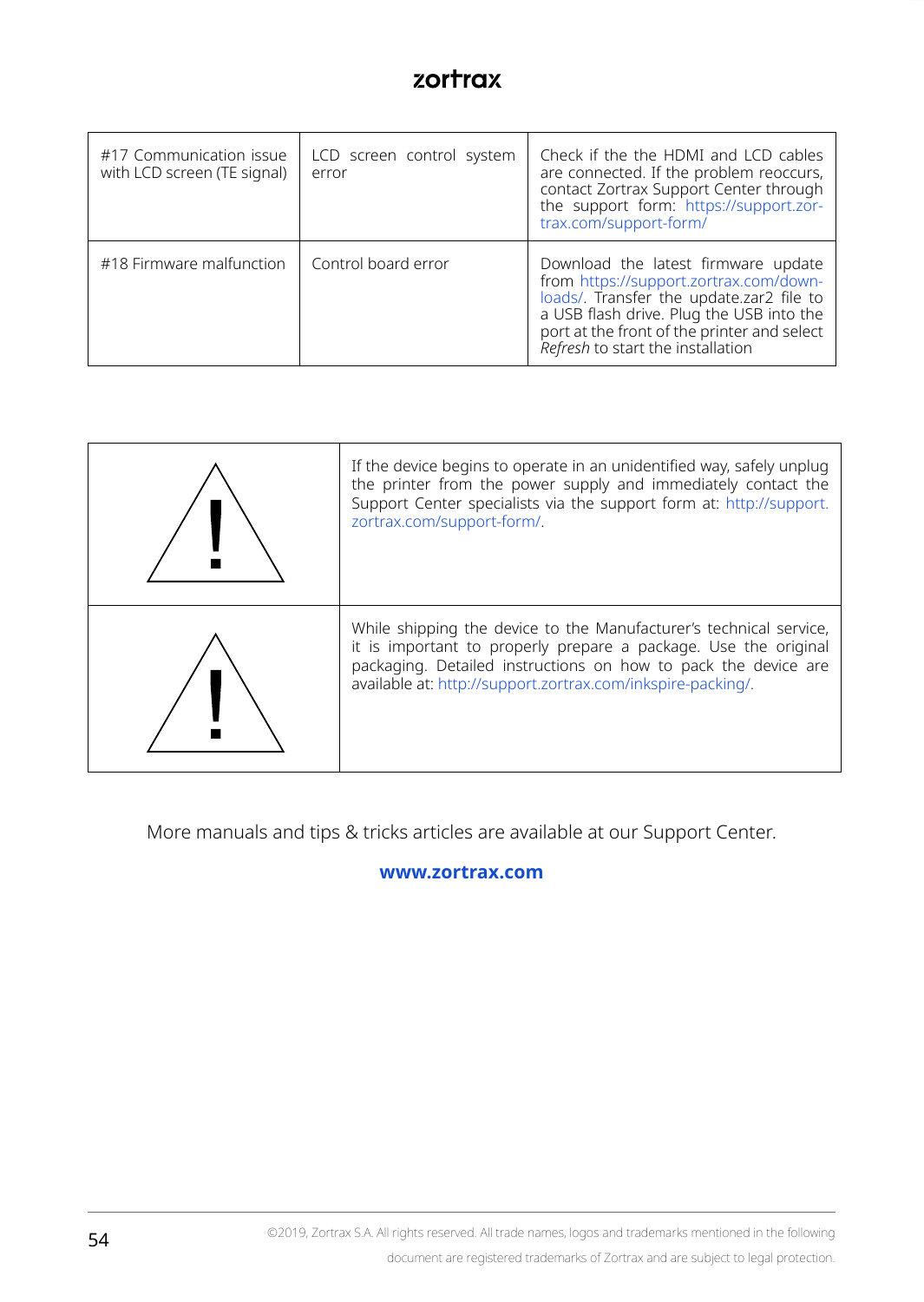# <span id="page-54-0"></span>Specification

| <b>Weight and Physical Dimensions</b> |                                                                       |  |
|---------------------------------------|-----------------------------------------------------------------------|--|
| Device (W x D x H)                    | 210 x 210 x 420 mm (8.3 x 8.3 x 16.5 in)                              |  |
| Shipping box                          | 315 x 312 x 530 mm (12.4 x 12.3 x 20.9 in)                            |  |
| Net weight                            | 6.2 kg (13.7 lb)                                                      |  |
| Device weight                         | 10.1 kg (22.3 lb)                                                     |  |
| Shipping weight                       | 10.5 kg (23.1 lb)                                                     |  |
| Printing                              |                                                                       |  |
| Technology                            | <b>UVICD</b>                                                          |  |
| Layer thickness                       | 25, 50, 100 microns                                                   |  |
| Print speed                           | $20 - 36$ mm/h                                                        |  |
| <b>Device</b>                         |                                                                       |  |
| Build volume                          | 74 x 132 x 175 mm (2.9 x 5.2 x 6.9 in)                                |  |
| Support                               | Mechanically removed - printed with the<br>same material as the model |  |
| Light source                          | UV integrated light (wavelength 405 nm)                               |  |
| Connectivity                          | Wi-Fi, Ethernet, USB                                                  |  |
| Operating system                      | Android                                                               |  |
| Processor                             | Quad Core                                                             |  |

©2019, Zortrax S.A. All rights reserved. All trade names, logos and trademarks mentioned in the following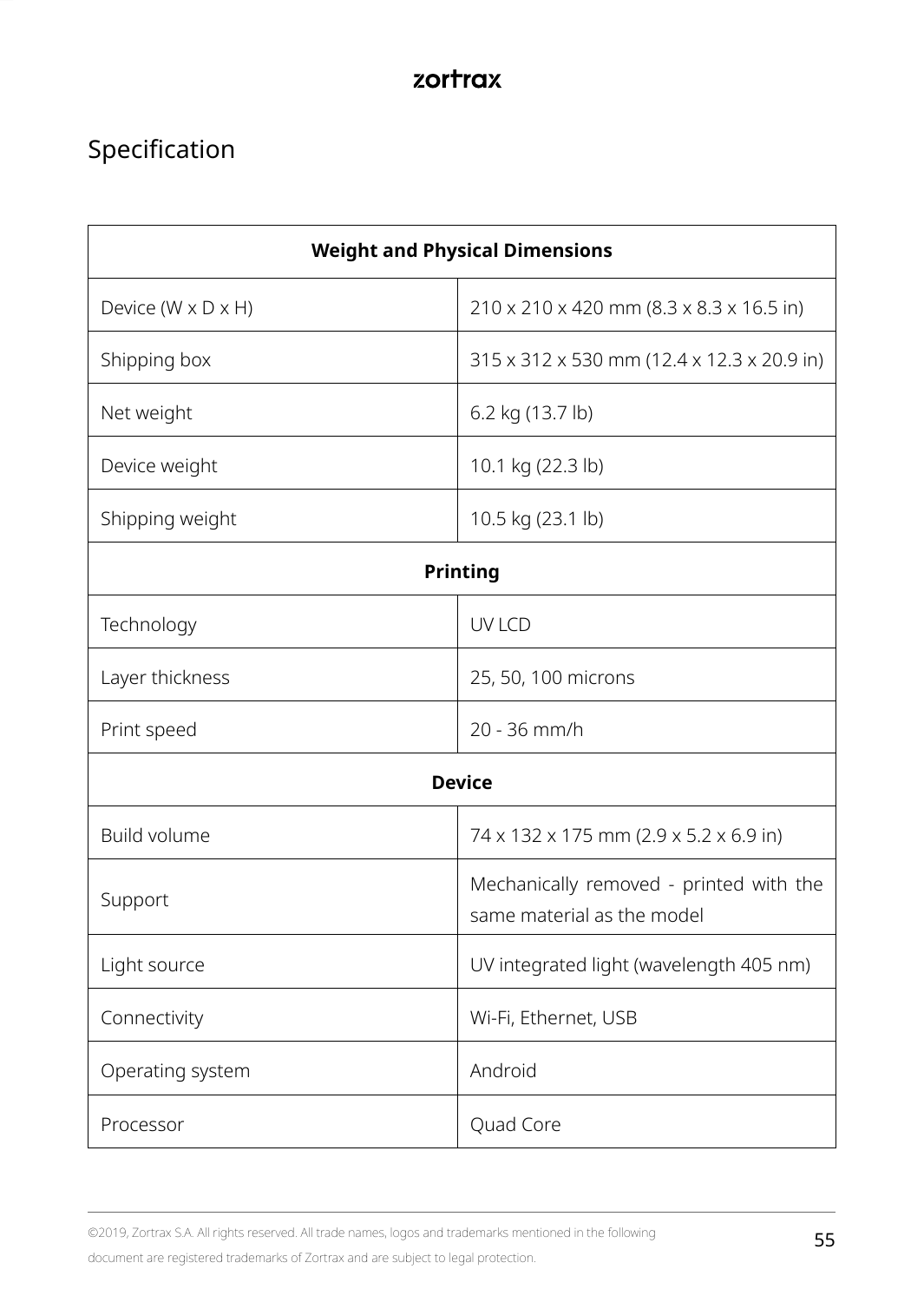| Touchscreen                                                                                          | 4" IPS 800 x 480                                           |  |
|------------------------------------------------------------------------------------------------------|------------------------------------------------------------|--|
| Available materials                                                                                  | Full offer is available at:<br>https://zortrax.com/resins/ |  |
| <b>External materials</b>                                                                            | Applicable                                                 |  |
| <b>Temperature</b>                                                                                   |                                                            |  |
| Ambient operation temperature                                                                        | 20 - 30° C (68 - 86° F)                                    |  |
| Storage temperature                                                                                  | $0 - 35^{\circ}$ C (32 - 95° F)                            |  |
| <b>Electrical</b>                                                                                    |                                                            |  |
| AC input                                                                                             | 110 V ~ 5.9 A 50/60 Hz;<br>240 V ~ 2.5 A 50/60 Hz          |  |
| Maximum power consumption                                                                            | 75 W                                                       |  |
| Software                                                                                             |                                                            |  |
| Software bundle                                                                                      | <b>7-SUITE</b>                                             |  |
| Supported file types                                                                                 | .stl, .obj, .dxf, .3mf, .zcodex                            |  |
| Supported formats                                                                                    | .cws, .zcodex                                              |  |
| Supported operating systems                                                                          | Mac OS X / Windows 7 and newer versions                    |  |
| <b>Additional information</b>                                                                        |                                                            |  |
| All information contained in this User Guide and specication is subject to change<br>without notice. |                                                            |  |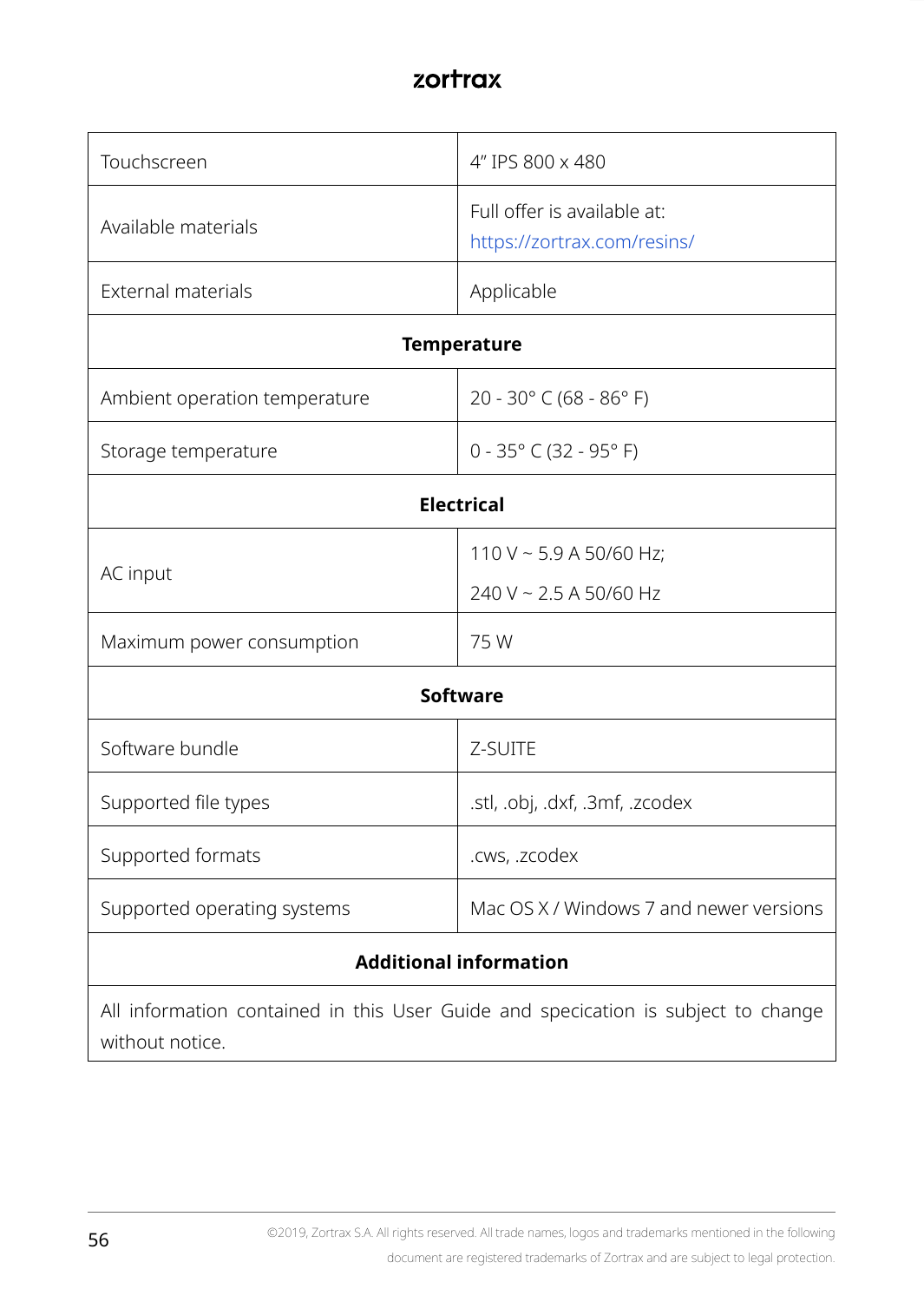# <span id="page-56-0"></span>Recycling

#### Disposal of paper and plastic packaging

To protect the environment, the Manufacturer recommends placing used paper and plastic packaging in specially designated containers, according to your local recycling guidelines.

#### Disposal of resin

Printing and post-processing waste, including empty bottles, failed prints, supports, rafts as well as paper towels with resin residues should be put in the UV Station or in any source of UV light before disposal. Uncured resin has to be disposed of in accordance with national and local regulations concerning hazardous waste.

Detailed information regarding usage and waste disposal of the liquid detergent utilized to clean 3D prints should be found in the SDS delivered by the producer of the liquid.

#### Waste electrical and electronic equipment



This symbol indicates that it is electrical and electronic equipment which must not be disposed of with household waste. Substances contained in the equipment may be harmful to natural environment. Waste electrical and electronic equipment cannot be disposed of in landfills and must be recycled.

For information on where to dispose of waste equipment, contact the reseller, the Manufacturer, or the importer of the device. Disposing of waste electrical and electronic equipment along with other waste is prohibited by the Directive 2012/19/UE.

# Certification



The Manufacturer ensures that the equipment complies with all relevant standards. In case of questions and problems contact the Manufacturer through the support form: http://support.zortrax.com/support-form/.

©2019, Zortrax S.A. All rights reserved. All trade names, logos and trademarks mentioned in the following